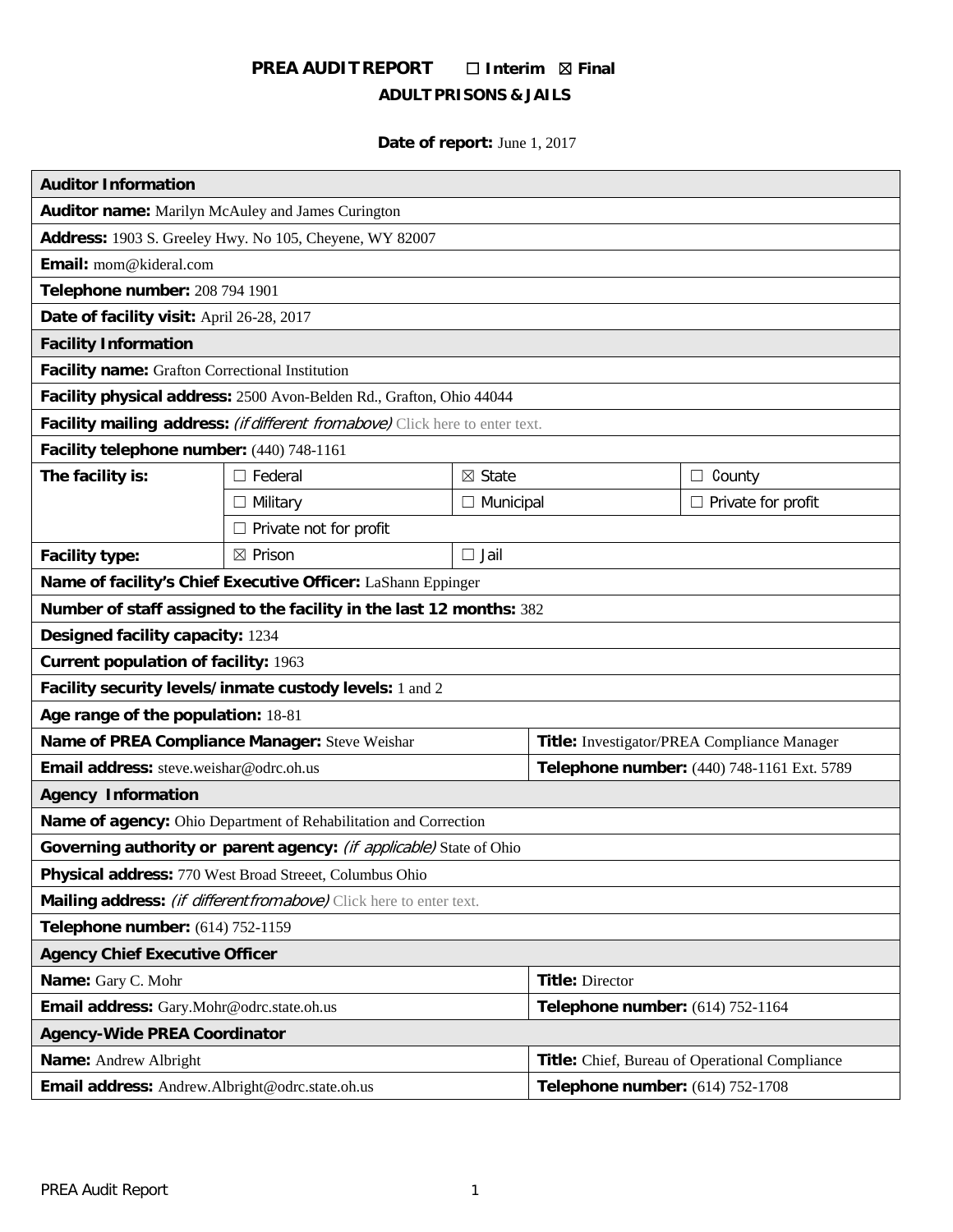#### **AUDITFINDINGS**

#### **NARRATIVE**

The Prison Rape Elimination Act (PREA) Audit for the Grafton Correctional Institution and the Grafton Reintegration Center (GRC) (hereafter referred to as the Grafton Correctional Complex (GCC)) from initial notification through this auditors' Summary Report Adult Prisons and Jails/PREA Final Report began January 2017 with the notice that the Ohio Department of Rehabilitation and Corrections (ODRC) through the American Correctional Association (ACA) had scheduled a PREA Audit with a tour date of April 26-28, 2017, of the Grafton Correctional Complex in Lorain County in the city of Grafton, Ohio. PREA Certified Auditors Marilyn (Lynn) McAuley (lead) and James Curington (member) were notified by ACA e-mail of their appointment and schedule.

The audit process started with a contact from the PREA Implementation Director, Bureau of Operational Compliance, Ohio Department of Rehabilitation and Corrections, Columbus, Ohio. The PREA Implementation Director mailed a USB thumb drive to the lead auditor. The thumb drive contained five essential parts: part one - master folder for each of the PREA Standards; part two - ACA 2014 Visiting Committee Report (VCR) May 19-23, 2014 Reaccreditation Audit; part three - GCC Complex Inmate Population Reports; part four - GCC Pre Audit Questionnaire (PAQ); part five - GCC 2018 Facility Layout including camera layout at GCI and GRC. All documentation on the thumb drive was reviewed by the lead auditor prior to the site visit resulting in a check list of additional information required for the audit upon arrival at the facility.

Part one, the Master Folder includes a separate file for each of the 43 Adult Prisons and Jails PREA standards containing all relevant policies and procedures that go with each of the standards. All documents are named according to the corresponding Pre-Audit Questionnaire number and the document name. The 43 standards folders (one for each standard) found in the Master Folder contained substantiated compliance documentation for each of the standards addressing: interviews, screening appraisals of the incoming inmates, and treatment of inmates with intersex conditions, gender identity disorder, gender dysphoria, and staff personnel discipline forms. Part two, ACA 2014 Visiting Committee Report (VCR) May 19-23, 2014 Reaccreditation Audit is the ACA Standards Compliance Reaccreditation Report providing valuable information on facility description, condition of confinement, medical, mental health and programs that could be confirmed with observation, review of documentation and interviews. Part three, 2016 GCC Complex Inmate Population Report shows the inmate population at all locations for the 1<sup>st</sup>, 10<sup>th</sup> and 20<sup>th</sup> of the month for the last 12 month. Part four, GCC Complex Pre-Audit Questionnaire which is a stand-alone folder provided required data necessary for the auditors to make a decision on compliance of the standards, and information for the auditors to use in completing the PREA Compliance Audit Instrument. The PAQ provided comprehensive, specific material that could be verified by the auditors on site with review of documentation including files, interviews with staff and inmates and observations during the tour of the facility. Part five, GCC 2018 Facility Layout including camera layout at GCI and GRC provided valuable information prior to the actual facility visit and gave the auditors information necessary to complete pre-audit work and prepare for the actual site facility tour.

The PREA Resource Audit Instrument used for Adult Prisons and Jails was furnished by the National PREA Resource Center. To summarize, there are seven sections, A through G, comprised of the following: A) Pre-Audit Questionnaire, sent by ODRC; B) the Auditors Compliance Tool; C) Instructions for the PREA Audit Tour; D) the Interview Protocols; E) the Auditor's Summary Report; F) the Process Map; and G) the Checklist of Documentation. These instruments were used for: guidance during the tour; interviews with random and specialized staff and random and specific classes of inmates; observations during tour of the complex; and recommendations for review of documentations.

Following the protocols of making contacts, and checking on the posting of notices (posting was initiated through the American Correctional Association and the facility, Grafton Correctional Complex) the lead auditor, began review of the Pre-Audit Questionnaire and the material sent prior to the audit visit. Each item on the thumb drive was reviewed. Of particular interest to the auditors was the detailed information in the Pre-Audit Questionnaire completed by the PREA Implementation Director for the ODRC. Also, in this preliminary review, special interest was taken in the compliance documentation provided for each standard. The information from the standard files and the PAQ was used to complete the PREA Compliance Audit Instrument Checklist of Policies/Procedures; the PREA Resource Audit Instrument and other documents in advance to identify additional information that might be required and could be collected prior and during the audit visit.

On the first day of the audit, the Auditors proceeded to the Administration Building where a brief meeting was held with: the auditors; Warden; PREA Implementation Director; PREA Compliance Manager; and facility Executive Staff. During the brief meeting the PREA Auditors were given a 2017 PREA Audit Welcome Book of significant information requested in advance of the site visit. Included in this information was the inmate count list for Wednesday, April 26, 2017 for random selection of inmates to be interviewed during the audit. Also provided were: facility information sheet; facility PREA contacts with photos; Mission statement; list of areas with number of cameras; scheduled intake and inmate orientation; staff roster including title, shift and good days; list of staff by unit with organization chart: medical and mental health staff; staff who perform risk assessment; staff who process intakes and orientation; sexual abuse review team members; contractors and volunteers; victim support persons; inmates with PREA classifications; list of LGBTI inmates; list of inmates who disclosed victimization during risk assessment; and list of inmates with disabilities. This Welcome Book was well prepared, extremely valuable to the auditors and provided all information requested plus additional information. The weekly audit schedule for the Grafton Correctional Complex included PREA and ACA Reaccreditation audits at the facility. The ACA Reaccreditation was the first part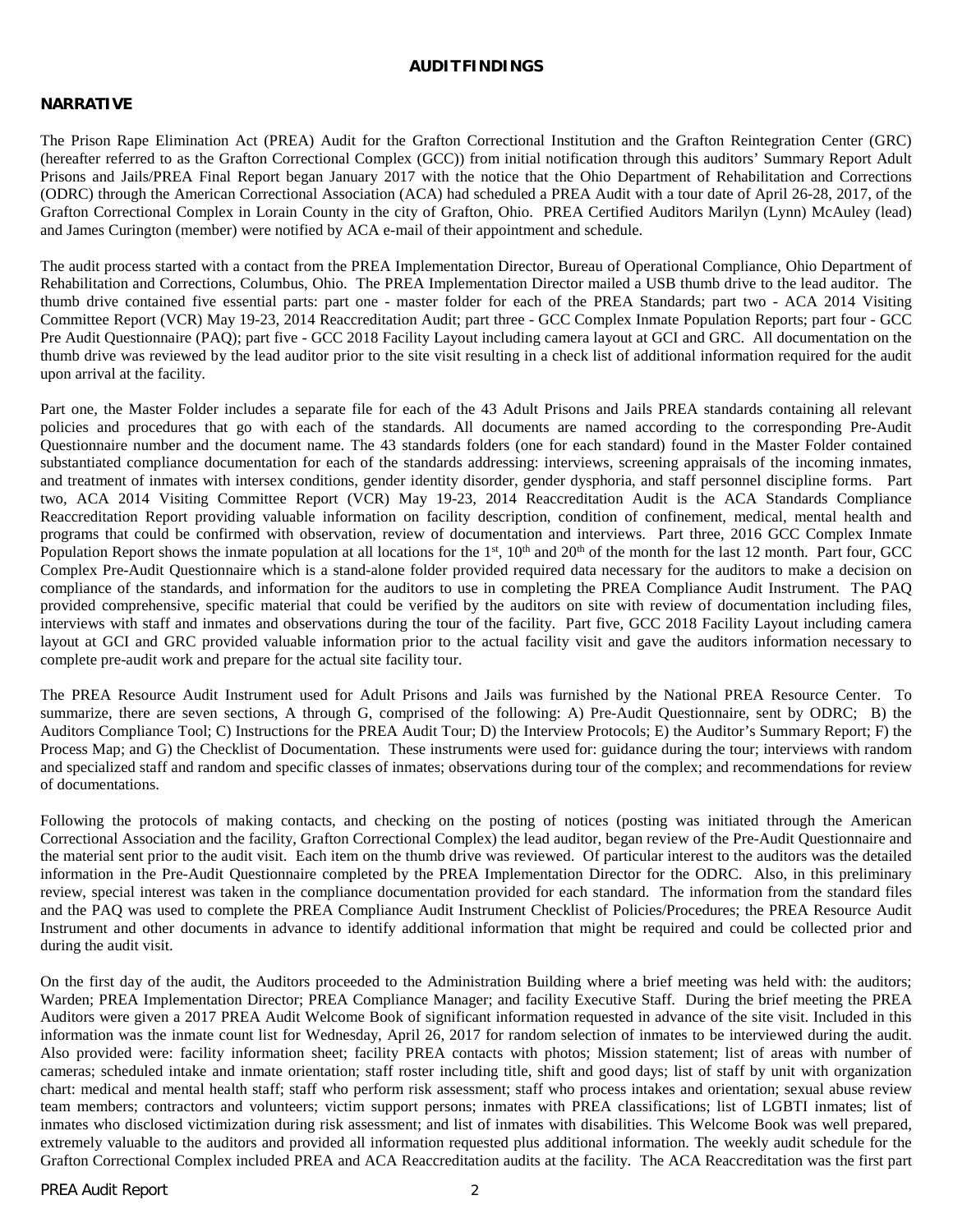of the week April 24-26, 2017 with the PREA Audit the end of the week April 26-28, 2017.

The auditors sent a daily audit activity schedule to the Warden for the 3 days of the audit prior to arriving at the facility. This schedule was discussed during the initial briefing and revised based on the needs of individuals involved in the audit process. The first audit briefing discussed tour protocols and points of interest for the following two days and was prior to beginning the facility tour. The interview process started with the Warden and facility PREA Compliance Manager Interviews. At this time, a review of the inmate population, inmate count on the first day of the audit was 1,167 inmates at GCI and 778 inmates at GRC for a total of 1,963 inmates at GCC. The random inmates to interview at GCC were selected from each housing unit for interview by the auditors. Random selection of 56 inmates and 20 special classification inmates resulted in 76 inmates (3.9% of 1,963 Grafton inmates) interviewed. Special inmates selected to be interviewed including: 2 limited English proficient inmates with an interpreter; 2 disabled inmates; 5 inmates who had reported sexual abuse; 3 inmates who disclosed sexual victimization during risk screening; 8 LGBTI inmates including one transgender inmates. All inmates interviewed acknowledged: the ODRC's zero tolerance of sexual abuse and sexual harassment; their right to be free from both sexual abuse/harassment and retaliation for reporting; and they have been trained on how to report verbally, in writing, anonymously and from third parties.

Interviews with security, non-security and specialized staff included male and female staff with years of service ranging from 1 year to over 29 years. Staff that may have contact with inmates at the Grafton Unit was 382 with 72 (19%) staff interviewed. Security staff were interviewed from day, evening and night shifts at GCI and GRC and included: Major; Captain; Lieutenants; Sergeants; Correctional Officers; reception officer; intermediate/higher-level staff (unannounced rounds); and staff who perform inmate screening. Non-security staff included: transitional staff; program staff; administrative staff; medical staff; mental health staff; human resource manager; SAFE/SANE representative; volunteer; contractor; investigative staff; incident review team member; retaliation monitor; and first responder. All staff interviewed confirmed they have received training and understood ODRC PREA policies and procedures.

Sampling techniques for interviews with staff, inmates, and files included random selection of staff and inmates from: list of all inmates by housing unit; list of all employees broken down by security and non-security staff; list of employees hired during the last 12 months; list of volunteers and contractors; investigators assigned to facility and OSHP; specialty staff; available SANE/SAFE representative; intake staff; medical and mental health staff; and list of inmates who: are disabled/limited English proficient; transgender/intersex/gay/bisexual; who reported a sexual abuse; and who disclosed sexual victimization during risk screening. Files selected for review were based on requirements of the standards. The facility provided the auditors offices to hold staff and inmate interviews. Facility staff provided excellent service making sure the individuals selected were available for the auditors to interview them without delay. The auditors used the PREA Audit Instrument for: random sample of inmates; special class of inmates; random sample of staff (security and non-security); specialized staff; Warden; and PREA Compliance Manager. While the recommended questions were asked for staff and inmates the auditors also added questions that would help in deciding compliance of the various standards.

The Grafton Correctional Complex is a well-managed operation with obvious complete cooperation between management, security, medical, mental health and other staff in developing, implementing and monitoring on a daily basis the requirements of the 43 PREA standards. Review of documentation, observations during the tour, interviews with staff and inmates and comparing the information with the total requirements of the PREA audit was enhanced by the extreme cooperation of all staff at the GCC in providing additional information as requested. Staff is completely knowledgeable of the PREA standards and enforces the standards to ensure the safety of inmates and staff at the facility. This is the second PREA audit for GCC and it was evident that the facility considers PREA a priority as they have enhanced the facilities ability to protect inmates from sexual abuse and sexual harassment in a number of ways including adding additional cameras to monitor inmate activity.

In conclusion, the auditors based the decision of compliance for the standards on: data gathering; review of documentation; observations during tour of facility; sampling techniques for interviews with staff, inmates, and files; interviews; and comparing policies and practice to the requirements of the standards addressing all parts of each of the 43 standards. Observations during the tour, informal interviews with staff and inmates, and review of documents confirm that the GCC staff considers PREA a number one priority and have developed, implemented and are monitoring all of the 43 standard to ensure compliance with the standards requirements. The Agency's approach to preventing, detecting, and responding to the PREA Standards continues to substantially exceed in a number of the standards based on the performance of dedicated staff at GCC.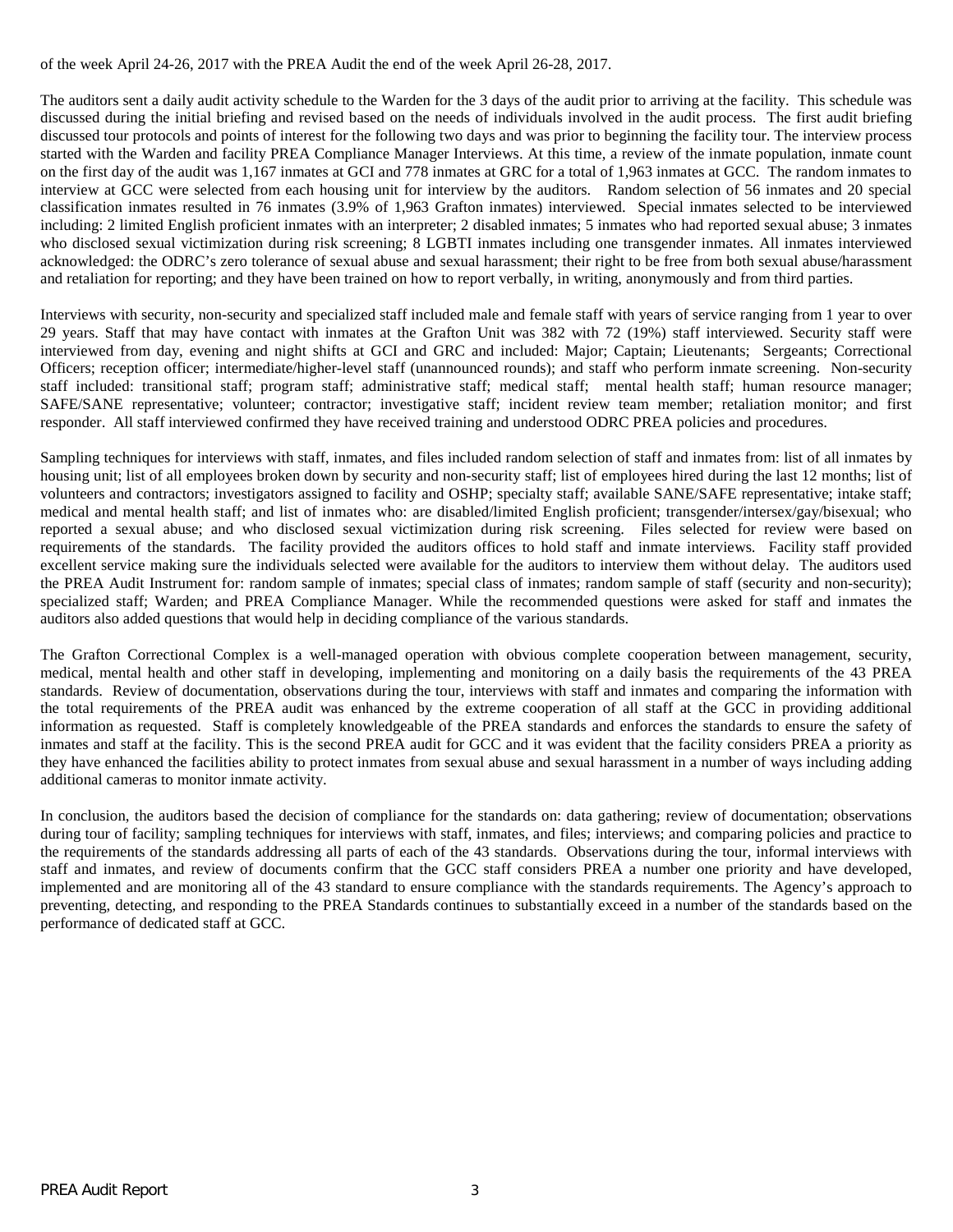# **DESCRIPTION OF FACILITY CHARACTERISTICS**

The Grafton Correctional Institution (constructed May 1989) and the Grafton Reintegration Center (constructed June 2000) known as the Grafton Correctional Complex is owned and operated by the Ohio Department of Rehabilitation and Corrections (ODRC). The agency's mission is to "Reduce recidivism among those we touch" and the facility includes an operations mission statement "Unit management and security will work together to be responsive to staff concerns and the needs of the inmates". The Complex is located on 1,782 acres at 2500 Avon-Belden Rd, Grafton, Ohio. There are 16 buildings on GCC with 10 at GCI and 6 at GRC.

These two facilities, GCI and GRC, are next to each other in geography, but represent two facilities guided by one management team. The GCI is an adult male institution of minimum and medium security levels and has six inmate housing buildings. Multiple general population housing cells are in four buildings with open bay dorm general population housing units in the other two buildings. A 30 bed segregation cell unit is in the administration building. The GRC is a reintegration center housing minimum and medium security level inmates in three large dormitory living units. Review of documentation and observation during tour of the facilities confirm: inmates are able to shower, perform bodily functions, and change clothing without non-medical staff of the opposite gender viewing certain areas of their body; intermediate and higher level supervisors conduct and document unannounced rounds; and GCC does not allow, by policy, cross-gender strip or cross-gender visual body cavity searches of inmates.

The ODRC considers the safety of inmates and staff a priority evident by constantly upgrading the video monitoring system at GCC. The agency considers how video monitoring technology enhances the facility's ability to protect inmates from sexual abuse and installed 47 cameras since the last 2014 PREA Audit. The complex has 283 cameras with 188 cameras at GCI and 95 cameras at GRC. Of particular interest are the cameras in the following locations: 4 administrations; 11 TPU; 11 visitation; 68 housing units; 5 medical; 7 recreation; 11 education; 14 commissary, quartermaster, barbershop, laundry; 14 food service, back dock; 20 maintenance, perimeter, warehouse, sally port, parking lot; 3 chapel and 3 in building D1. There has been no expansion, renovations or changes at GCC since August 20, 2012.

The Grafton Correctional Complex is an all-male medium/minimum facility with a rated capacity of 498 beds at GCI and 736 beds at GRC for a total design capacity of 1,234 beds. The actual population on the date of the audit was 1,167 at GCI and 778 at GRC for a total population of 1,963. During the last twelve month 773 inmates were admitted to the GCC and received training upon arrival at the facility on the agency's zero tolerance policy regarding sexual abuse and sexual harassment and how to report incidents or suspicions of sexual abuse or sexual harassment. Additionally, these inmates were assessed during intake screening for their risk of being sexually abused by other inmates or sexually abusive toward other inmates within 24 hours of their arrival to the facility. Within 30 days all 773 inmates were reassessed for their risk of sexual victimization or of being sexually abusive. The average length of stay for inmates at GCC is 10.8 years.

The Warden and staff provided the auditors with access to all areas of the GCC so they were able to observe activity at the facility according to the PREA Compliance Audit Tool – Instructions for PREA Audit Tour in order to verify compliance with the standards. The tour of the facility included observation in all of the buildings. Interviews with specialized staff, random sample of staff and inmates were conducted on all three days of the audit. During the three days of the site visit the auditors, PREA Implementation Director and PREA Compliance Manager reviewed the 43 PREA Standard files using the PREA Audit: Pre-Audit Questionnaire, Adult Prisons & Jails and PREA Audit: Auditor Compliance Tool, Adult Prisons and Jails. Tool to assess final compliant review.

During the audit, documentation reviewed confirmed 100% of staff at GCC had received the original PREA training prior to the last 12 months and 100% of staff was retrained during the last 12 months. Staff is very proud of their jobs, knowledgeable about their duties especially to the PREA Standards and confirms they have received and understand the required original PREA training and new PREA updated training. Review of files confirms that staff has signed forms confirming they have received and understood the original and new PREA training as required by the standards. The auditors attended the changing of security staff when the shift changes and observed the movement from one shift leaving and another shift arriving. This gave the auditors an opportunity to interview staff from both of the shifts. This method of updating security staff during shift change regarding PREA and other important areas of corrections is impressive.

The Agency has zero tolerance for sexual abuse and sexual harassment. Sexual abuse and sexual harassment violate Department rules and threaten security. All reports of sexual abuse, sexual harassment, and retaliation against an inmate or staff member for reporting or taking part in an investigation of possible sexual abuse or harassment is thoroughly investigated and if there is evidence that a crime was committed, it will be prosecuted to the fullest extent permitted by law. Today, ODRC is proud to be a leader in the national efforts to improve correctional practices under the Prison Rape Elimination Act of 2003 (PREA). The Grafton Correctional Complex is a wellmanaged prison housing medium/minimum classification of inmates. Administration has designed, developed, implemented and now are monitoring a comprehensive PREA practice to prevent, detect and respond to sexual abuse and sexual harassment that meets or exceeds all of the required PREA standards.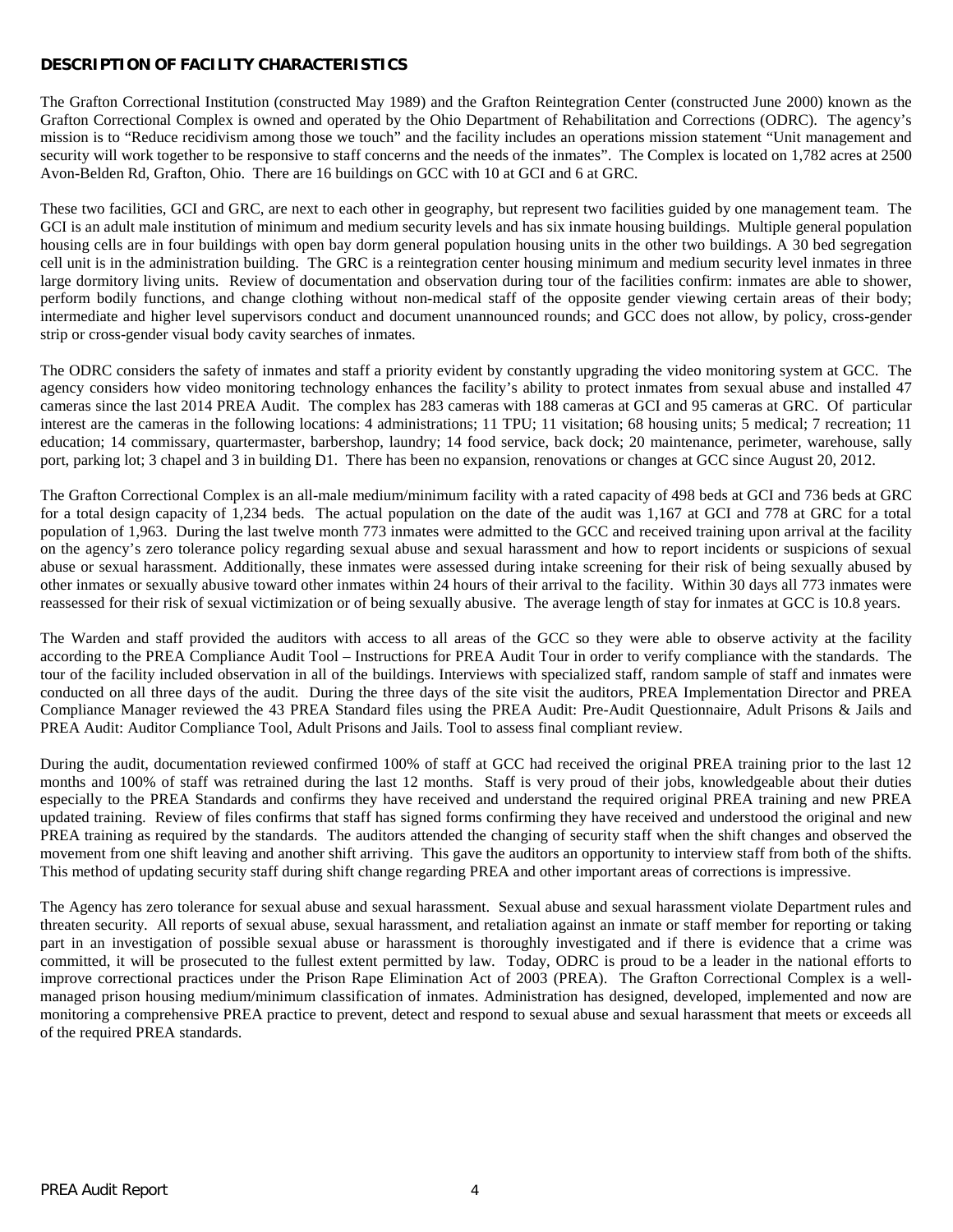#### **SUMMARY OF AUDIT FINDINGS**

Comparing policies and practice with data received and reviewed, observations, and interviews to the standard requirements began with the pre-audit activity, continued during the site visit and was completed during the post audit summary report stage. During the last 12 months GCC had a total of seventeen allegations of sexual abuse and sexual harassment received. All allegations resulted in an administrative investigation with: 5 abuses unsubstantiated; 2 abuses unfounded; 1 harassment substantiated; and 9 harassments unsubstantiated. All allegations are investigated with the GCC handling administrative allegations and OSHP handling criminal investigations. The OSHP receive notification of all allegations. There were no allegations referred for criminal investigations during the last 12 months.

The 2014 PREA Audit found the following five standards substantially exceeds the requirement of the standard: 115.11 Zero tolerance of sexual abuse and sexual harassment; PREA Coordinator; 115.18 Upgrade to facilities and technology; 115.21 Evidence protocol and forensic medical examination; 115.34 Specialized training: Investigations; 115.71 Criminal and administrative agency investigations. These five standards continue to substantially exceed the requirement of the standard per this 2017 PREA Audit. Additionally the following four standards are added to the list of substantially exceeds the requirement of the standard: 115.31 Employee training; 115.33 Inmate education; 115.41 Screening for risk of victimization and abusiveness; and 115.88 Data review for corrective action. The total number of standard that substantially exceeds the requirement of the standard is 9 standards. Standards that are non-applicable include: 115.14 Youthful inmates and 115.66 Preservation of ability to protect inmates from contact with abusers. The other 33 standards are compliant.

An explanation of the findings related to each standard showing policies, practice, observations and interviews are provided in this report under each standard. The Ohio Department of Rehabilitation and Corrections is a leader in national efforts to improve correctional practices under the Prison Rape Elimination Act of 2003 (PREA). Evidence supports PREA is a priority for the Department and there is exceptionally strong leadership at the Grafton Correctional Complex enforcing the Department's PREA policies that were developed using best practices in corrections.

Number of standards exceeded: 9

Number of standards met: 33

Number of standards not met: 0

Number of standards not applicable: 1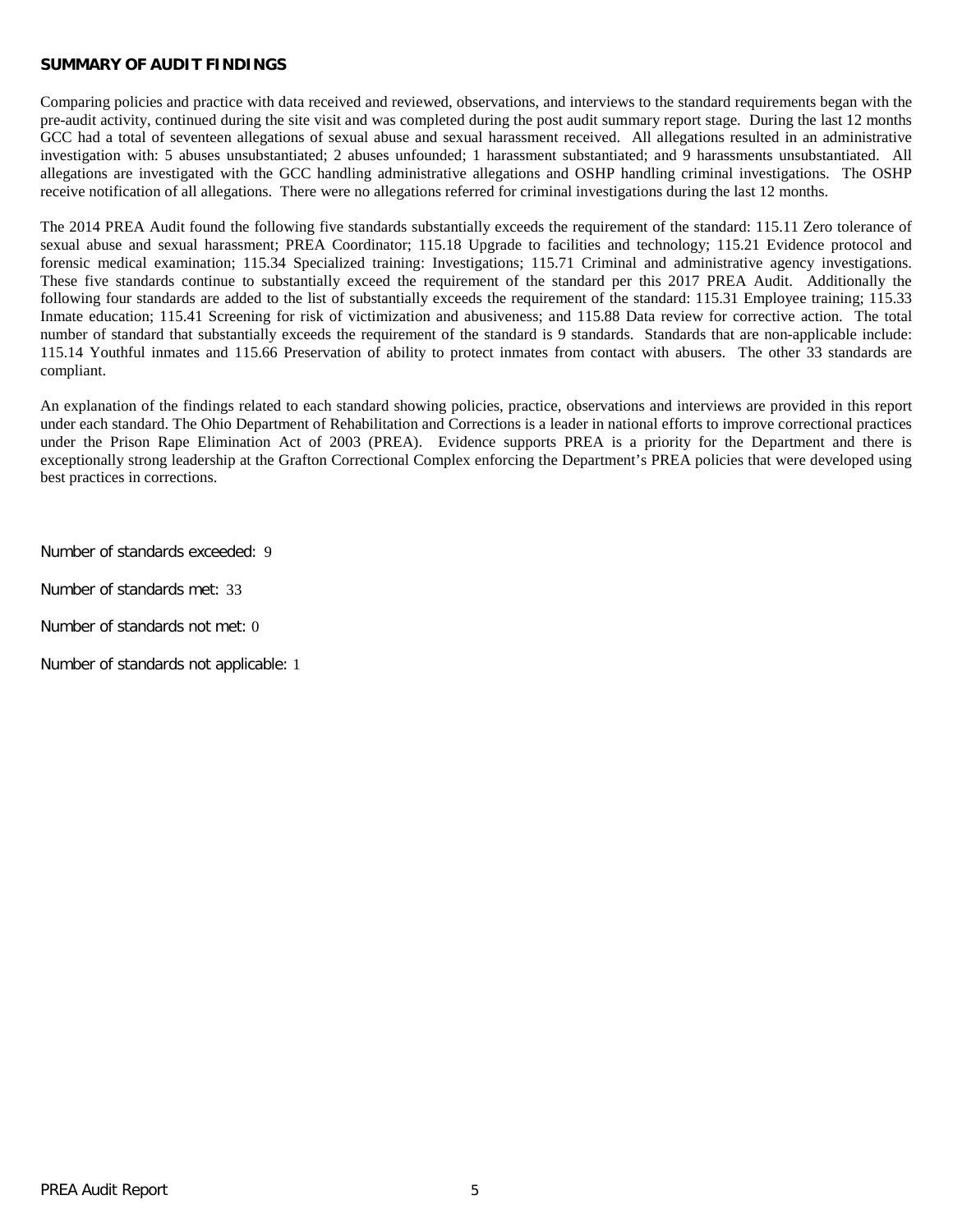# **Standard 115.11 Zero tolerance of sexual abuse and sexual harassment; PREA Coordinator**

- ☒ Exceeds Standard (substantially exceeds requirement of standard)
- ☐ Meets Standard (substantial compliance; complies in all material ways with the standard for the relevant review period)
- ☐ Does Not Meet Standard (requires corrective action)

# **Auditor discussion, including the evidence relied upon in making the compliance or non-compliance determination, the auditor's analysis and reasoning, and the auditor's conclusions. This discussion must also include corrective action recommendations where the facility does not meet standard. These recommendations must be included in the Final Report, accompanied by information on specific corrective actions taken by the facility.**

The auditor reviewed: 79-ISA-01 P: 3, 8-9, Appendix A; 79-ISA-02 P: 3-8; and ODRC Agency Organizational Chart; confirm policies are in place and enforced to ensure the agency has written policies mandating zero tolerance toward all forms of sexual abuse and sexual harassment and outlining the agency's approach to preventing, detecting, and responding to such conduct. The policies include definitions of prohibited behaviors regarding sexual assault and sexual harassment of inmates with sanctions for those found to have participated in prohibited behaviors. Also, 79-ISA-01 P: 8-9 and Form DRC-1356E include the agency strategies and response to reduce and prevent sexual abuse and sexual harassment of inmates. Interviews with the PREA Coordinator and PREA Compliance Manager confirm staff and inmates have been trained on PREA compliance and know PREA means Safe and Secure Prisons. The agency has a zero tolerance toward all forms of sexual abuse and sexual harassment as confirmed in interviews with inmates and specialty and random selection of staff. During the tour of the facility the auditor observed posters in English and Spanish regarding ODRC's zero tolerance toward all forms of sexual abuse and sexual harassment strategically place throughout the facility.

The ODRC appointment of the Agency's Chief, Bureau of Operational Compliance as the state-wide PREA Coordinator as shown in the agency organizational Chart confirms the agency Director has designate an upper-level, agency-wide PREA Coordinator with sufficient time and authority to develop, implement, and oversee the agency's efforts to comply with PREA*.* Interview with the PREA Coordinator, observation during the audit and review of Agency Organizational Chart confirms his status. The PREA Coordinator said he has sufficient time and authority to develop, implement, and oversee agency efforts to comply with the PREA standards in all of ODRC facilities.

The GCC is one of many facilities within ODRC. The Warden at each of the facilities appoints a staff member at the facility as the PREA Compliance Manager. The agency has two regional managers (who assist the compliance managers at the various agency facilities. Interview with the PREA Coordinator and review of the PREA Coordinator duties and facility organizational chart confirms the agency operates more than one facility, and has required each facility to designate a PREA Compliance Manager with sufficient time and authority to coordinate the facility's efforts to comply with the PREA Standards. There is open channel of communication between the PREA Coordinator, PREA Regional Manager and the facility Compliance Manager as they communicates directly with the warden or staff at the facility or regional office,

The agency's commitment to PREA is shown in the organizational structure developed. There is a PREA Coordinator responsible for the agency-wide PREA with Regional PREA Compliance Managers responsible for PREA in a number of facilities. The facility Warden designates a PREA Compliance Manager specifically for the unit. Interviews with the PREA Coordinator, the Regional PREA Compliance Manager confirm that the PREA Compliance Manager has been designated at GCC and he has sufficient time and authority to coordinate the facility's efforts to comply with the PREA Standards. The PREA Compliance Manager is an officer with access to the Warden through the Deputy Warden of Special Services.

Review of documentation, observation of zero tolerance posters during tours of facility and interviews with staff and inmates, as described, confirms GCC is compliant with Standard 115.11. The agency's zero tolerance for sexual abuse and sexual harassment is a top priority. The GCC staff is committed to operating in compliance with PREA Standards. The complex has trained investigative staff on the unit who continue to report all allegations of any form of sexual misconduct to the Ohio State Highway Patrol for review, investigation and follow up. The facility has invested the necessary resources and time to educate the inmate population about their rights under PREA and to train security and civilian staff, contract staff, and volunteers concerning their obligation to identify and report knowledge or suspicion of inappropriate activity related to PREA. The agency's strong support for developing, implementing and monitoring the PREA Standards is evident with the policies developed and enforced. The agency's priority commitment to PREA is evident with: documents provided; interviews with staff and inmates; and observations during the tour of the units. In conclusion, the auditor finds the facility substantially exceed the requirement for Standard 115.11 Zero Tolerance of Sexual Abuse and Sexual Harassment; PREA Coordinator.

# **Standard 115.12 Contracting with other entities for the confinement of inmates**

PREA Audit Report 6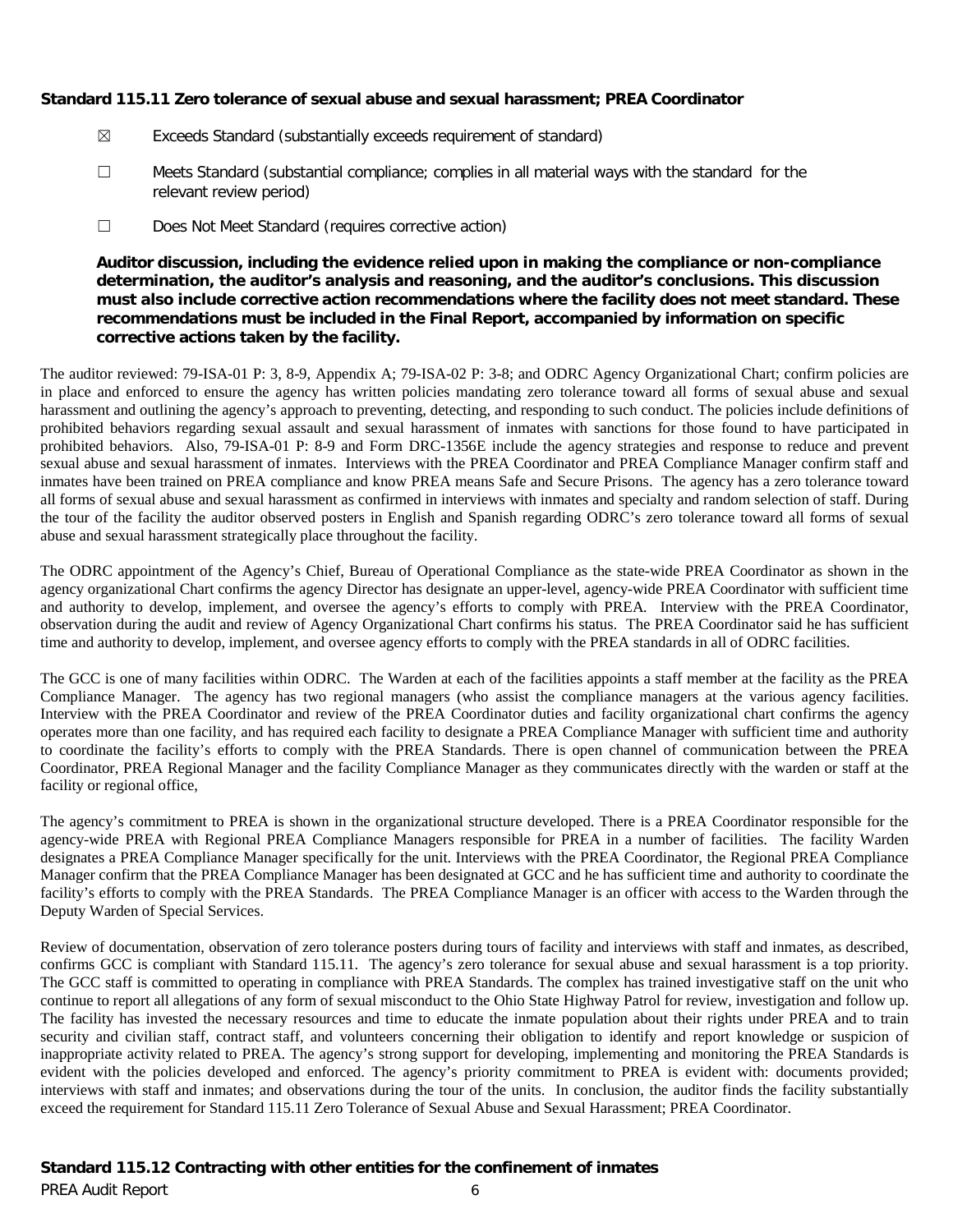- ☐ Exceeds Standard (substantially exceeds requirement of standard)
- ☒ Meets Standard (substantial compliance; complies in all material ways with the standard for the relevant review period)
- ☐ Does Not Meet Standard (requires corrective action)

# **Auditor discussion, including the evidence relied upon in making the compliance or non-compliance determination, the auditor's analysis and reasoning, and the auditor's conclusions. This discussion must also include corrective action recommendations where the facility does not meet standard. These recommendations must be included in the Final Report, accompanied by information on specific corrective actions taken by the facility.**

Review of: 79-ISA-01 P: 5; Memo to File; Contract Addendum P: 7; Statement of Status; confirm that contracts for the confinement of its inmates with private agencies or other entities, including other government agencies, include in any new contract or contract renewal the entity's obligation to adopt and comply with the PREA standards. The agency has two contracts and did not enter into any new contracts since the last PREA audit. However, an addendum dated July 1, 2015 was a renewal to June 30, 2017. Attachment 7 P: 7 dated October 31, 2016 require contractors to adopt and comply with PREA standards.

Review of 79-ISA-01 P: 5 confirms that contracts for the confinement of inmates will comply with PREA Standards and the agency's designated Contract Monitor will monitor each contract for compliance with all PREA Standards. Interview with the agency Contract Administrator confirms ODRC has full time Contract Monitor at each facility to monitor day to day operations. The Contract Monitor reports directly to the Chief of Acquisitions and Contract Compliance. The Regional Medical/Mental/Recovery Services Monitor conducts regular visits. The Regional Director conducts site visits with a Regional Team. The Bureau of Operational Compliance conducts an annual Internal Management Audit to include a PREA Compliance Review. Contract facilities are required to follow ODRC Policies. Any new contract or contract renewal provides for agency contract monitoring to ensure that the contractor is complying with the PREA standards. Also ODRC conducts an annual PREA compliance review on each contract.

Interview with the Agency Contract Administrator confirms that ODRC has a contract monitor on site for each of the private contract facilities who oversee all the operational practices, the contract practice and the day to day operations of the particular facility. One of their primary responsibilities in monitoring is to make sure that the facility is PREA compliant. The contract monitor completes a compliance review checklist of documentation. Both contract facilities with ODRC have undergone their initial PREA audits. Based on review of documentation and interview with the Agency Contract Administrator the Agency is compliant with Standard 115.12.

# **Standard 115.13 Supervision and monitoring**

- ☐ Exceeds Standard (substantially exceeds requirement of standard)
- $\boxtimes$  Meets Standard (substantial compliance; complies in all material ways with the standard for the relevant review period)
- ☐ Does Not Meet Standard (requires corrective action)

## **Auditor discussion, including the evidence relied upon in making the compliance or non-compliance determination, the auditor's analysis and reasoning, and the auditor's conclusions. This discussion must also include corrective action recommendations where the facility does not meet standard. These recommendations must be included in the Final Report, accompanied by information on specific corrective actions taken by the facility.**

Review of: 79-ISA-01 P: 5; 2016 GCC Staffing Plan; DRC 1362; DRC-1189 P: 1; Shift Rosters confirm GCC management has developed, documented, and makes its best efforts to comply on a regular basis with a staffing plan that provides for adequate levels of staffing, and, where applicable, video monitoring, to protect inmates against sexual abuse. In calculating adequate staffing levels and determining the need for video monitoring, GCC has taken into consideration: 1) Generally accepted detention and correctional practices; 2) Any judicial findings of inadequacy; 3) Any findings of inadequacy from Federal investigative agencies; 4) Any findings of inadequacy from internal or external oversight bodies; 5) All components of the facility's physical plant (including "blind-spots" or areas where staff or inmates may be isolated); 6) The composition of the inmate population; 7) The number and placement of supervisory staff; 8) Institution programs occurring on a particular shift; 9) Any applicable State or local laws, regulations, or standards; 10) The prevalence of substantiated and unsubstantiated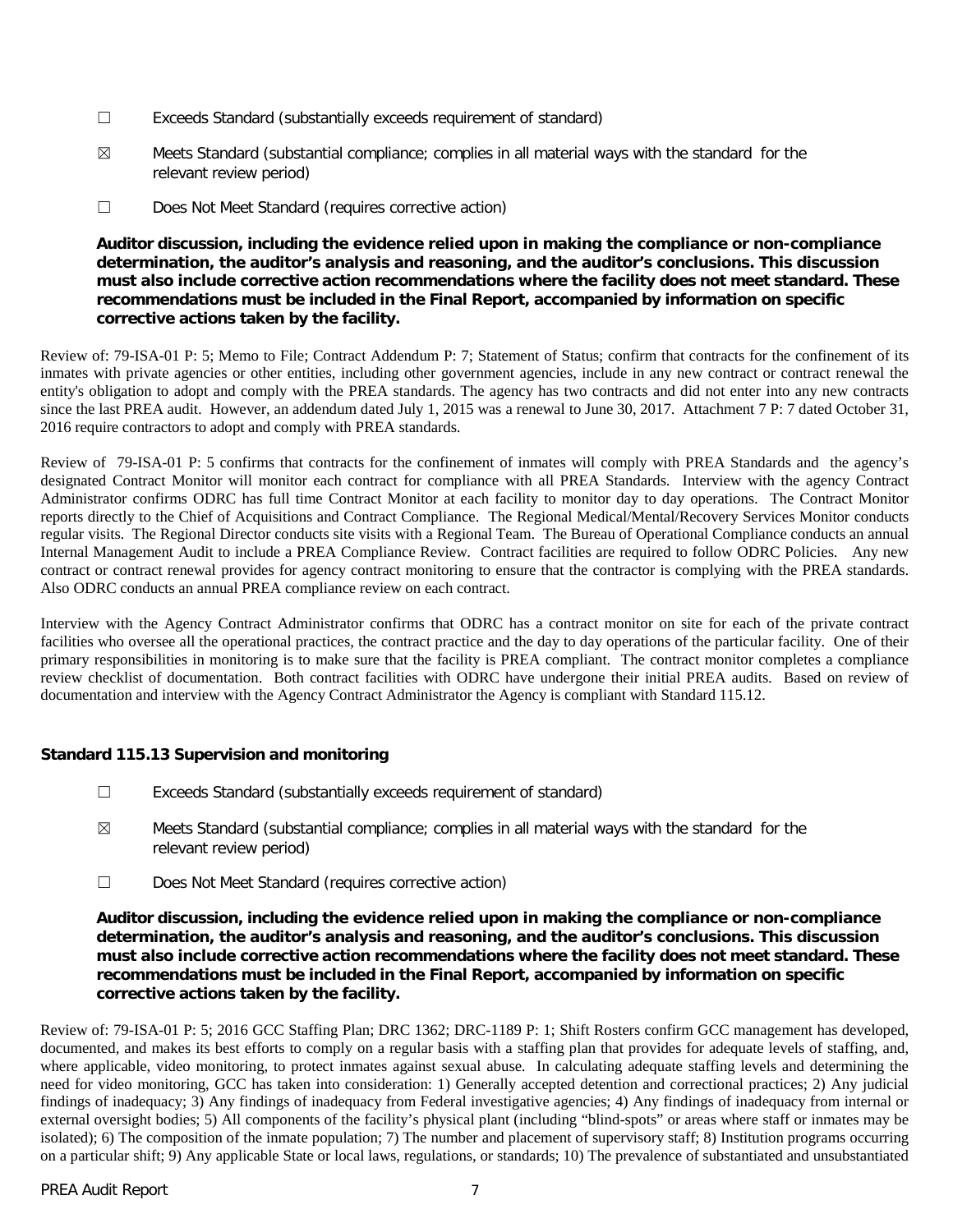incidents of sexual abuse; and 11) Any other relevant factors. Interviews with the Warden, PREA Coordinator and PREA Compliance Manager found the GCC has staffing plans providing adequate staffing levels to protect inmates against sexual abuse. Staff is able to monitor inmate movement throughout the camera system. The staffing plan is: reviewed annually; documented and available. According to the PREA Compliance Manager the staffing positions are allocated from the staffing plan established by ODRC and GCC and reviewed by the PREA Coordinator. The Staffing Plan is: within generally accepted guidelines and practices; considers all 11 areas in this paragraph; determined by the facility physical layout and its daily operational needs and is review annually. The facility provided an example of the GCC Facility Post Closure Report showing there were no circumstances when the staffing plan was not complied with. However, per policy the facility would documents and justifies all deviations from the plan as reviewed; and reasons staffing plan not met. The GCC did not have any deviations from the Staffing Plan since the last GCC 2014 PREA audit.

The auditor reviewed DRC-1189E P: 3 and 2016 GCC Staffing Plan and interviewed the PREA Coordinator confirming the agency, whenever necessary, but no less frequently than once each year, for each facility the agency operates, in consultation with the PREA coordinator required by 115.11, the agency assess, determine, and document whether adjustments are needed to: 1) The staffing plan established pursuant to the first paragraph of this section; 2) The facility's deployment of video monitoring systems and other monitoring technologies; and 3) The resources the facility has available to commit to ensure adherence to the staffing plan. The current average daily staffing level is based on 1,986 inmates with the actual average daily number of inmates since the last 2014 audit being 1,986 inmates. This staffing level is within generally accepted guidelines and practices. Interview with the PREA Coordinator confirmed he is consulted regarding assessments of and adjustments to the staffing plan for GCC on an annual basis.

Review of: 50-PAM-02 P: 2-5; DCR-1189 E; PREA Staffing Plan P: 1-15; DRC 6001 Employee Visit Record; confirm GCC has implemented a policy and practice of having intermediate-level or higher-level supervisors conduct and document unannounced rounds to identify and deter staff sexual abuse and sexual harassment. Such policy and practice has been implemented for day, evening, night and special shifts. The facility has a policy to prohibit staff from alerting other staff members that these supervisory rounds are occurring, unless such announcement is related to the legitimate operational functions of the facility. The auditor reviewed data in log book entries showing executive team and security supervisor announced/unannounced rounds on day, evening and night shifts; examples of weekly administrative activity report; day, evening and night, and examples of security supervisor reports. Interviews with the PREA Compliance Manager, Warden, intermediate-level and higher-level supervisors confirm unannounced rounds are being done on all shifts on a regular basis. Observation while visiting the housing units and reviewing the log books confirm unannounced rounds are being done per Standard 115.13.

Review of documentation showing development, review and recommendations for improvement of the staffing plan; observation and review of logs during tour of the facility; interviews with staff during tours; and interviews with random selection of staff and inmates; GCC is found compliant with Standard 115.13 Supervision and Monitoring.

#### **Standard 115.14 Youthful inmates**

- ☐ Exceeds Standard (substantially exceeds requirement of standard)
- ☐ Meets Standard (substantial compliance; complies in all material ways with the standard for the relevant review period)
- ☐ Does Not Meet Standard (requires corrective action)

**Auditor discussion, including the evidence relied upon in making the compliance or non-compliance determination, the auditor's analysis and reasoning, and the auditor's conclusions. This discussion must also include corrective action recommendations where the facility does not meet standard. These recommendations must be included in the Final Report, accompanied by information on specific corrective actions taken by the facility.**

A youthful inmate shall not be placed in a housing unit in which the youthful inmate will have sight, sound or physical contact with any adult inmate through use of a shared dayroom or other common space, shower area, or sleeping quarters. GCC does not house any youthful inmates. Therefore, this part of the standard is non-applicable.

In areas outside of housing units, agencies shall either; 1) maintain sight and sound separation between youthful inmates and adult inmates, or 2) provide direct staff supervision when youthful inmates and adult inmates have sight, sound, or physical contact GCC does not have any youthful inmates so this part of the standard is non-applicable.

Agencies shall make its best efforts to avoid placing youthful inmates in isolation to comply with this provision. Absent exigent circumstances, agencies shall not deny youthful inmates daily large-muscle exercise and any legally required special education services to comply with this provision. Youthful inmates shall also have access to other programs and work opportunities to the extent possible. GCC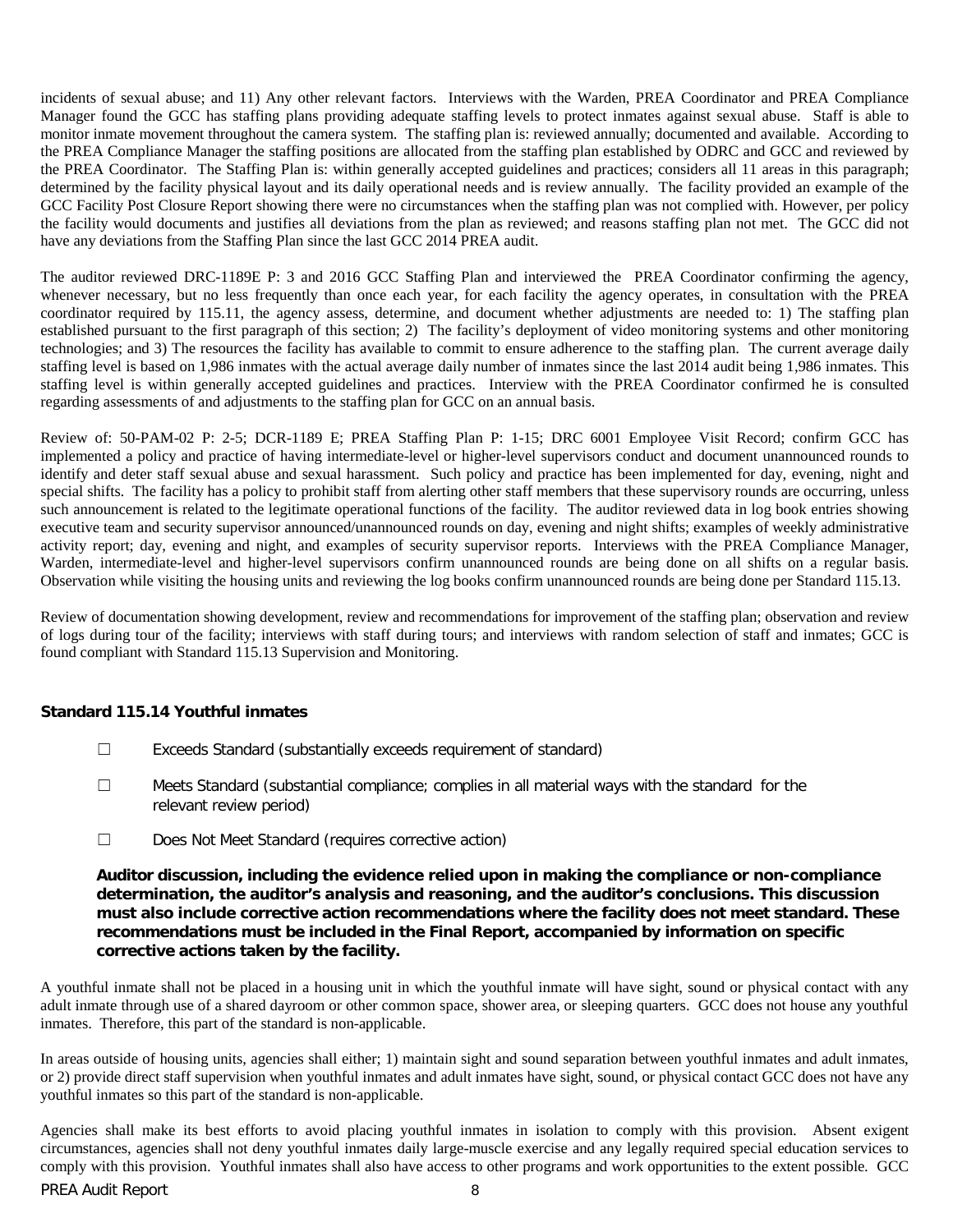does not have any youthful inmates so this Standard 115.14 Youthful inmates is non-applicable.

#### **Standard 115.15 Limits to cross-gender viewing and searches**

- ☐ Exceeds Standard (substantially exceeds requirement of standard)
- ☒ Meets Standard (substantial compliance; complies in all material ways with the standard for the relevant review period)
- ☐ Does Not Meet Standard (requires corrective action)

## **Auditor discussion, including the evidence relied upon in making the compliance or non-compliance determination, the auditor's analysis and reasoning, and the auditor's conclusions. This discussion must also include corrective action recommendations where the facility does not meet standard. These recommendations must be included in the Final Report, accompanied by information on specific corrective actions taken by the facility.**

Review of 310-SEC-01 P: 3-4 confirm the facility does not conduct cross-gender strip searches or cross-gender visual body cavity searches except in exigent circumstances or when performed by medical practitioners. Interview with random selection of staff and inmates found the facility does not allow cross-gender viewing and searches except in exigent circumstances or when performed by medical practitioners per agency policy. There were zero cross-gender searches or cross-gender visual body cavity searches at GCC during the last twelve months. During the tour of housing units the auditors interviewed security staff who confirmed they do not conduct cross-gender strip searches or cross-gender visual body cavity searches.

As of August 20, 2015 for a facility whose rated capacity with 50 or more inmates or August 20, 2017 for a facility whose rated capacity does not exceed 50 inmates, the facility shall not permit cross-gender pat-down searches of female inmates, absent exigent circumstances. Facilities shall not restrict female inmates' access to regularly available programming or other out-of-cell opportunities in order to comply with this provision. Review of ODRC Statement of Status and tour of the facility confirm GCC is an all-male prison so this part of the standard is non-applicable.

Review of ODRC Statement of Status and 310-SEC-01 P: 2 confirms that policies are in place to ensure the facility documents all crossgender strip searches and cross-gender visual body cavity searches and documents all cross-gender pat-down searches of female inmates. Interviews with the Warden and PREA Compliance Manager confirm while policies are in place there were zero such searches during the last twelve month. The GCC is an all-male facility so the reference to cross-gender pat-down searches of female inmates is non-applicable.

Review of 79-ISA-01 P: 8-9 confirm the facility has implemented policies and procedures that enable inmates to shower, perform bodily functions, and change clothing without non-medical staff of the opposite gender viewing their breast, buttocks, or genitalia, except in exigent circumstances or when such viewing is incidental to routine cell checks. These policies and procedures require staff of the opposite gender to announce their presence when entering an inmate housing unit. Interviews with random selection of staff and random selection of inmates from each housing unit and observation during tour of housing area confirm that inmates are able to shower, perform bodily functions and change clothing without non-medical staff of the opposite gender viewing them as required by the Standard. Interviews with staff and inmates confirm staff of the opposite gender announces their presence when entering an inmate housing unit. Observations during the tour of the housing units confirm staff of the opposite gender announces their presence when entering an inmate housing unit.

Review of 79-ISA-05 P: 4 confirm policies are in place to ensure the facility not search or physically examine a transgender or intersex inmate for the sole purpose of determining the inmate's genital status. If the inmate's genital status is unknown, it may be determined during conversations with the inmate, by reviewing medical records, or, if necessary by learning that information as part of a broader medical examination conducted in private by a medical practitioner. Interviews with a random selection of staff including: Major; Captain; Lieutenants; Sergeants; and Correctional Officers confirm they have been trained not to search or physically examine a transgender or intersex inmate for the sole purpose of determining the inmate's genital status. The facility did not have such a search occurring in the past 12 months.

Review of: all pat-down search video script; cross-gender pat-down video and facility all staff pat-down search training logs; confirm policies are in place to ensure training security staff in how to conduct cross-gender pat-down searches, and searches of transgender and intersex inmates, in a professional and respectful manner, and in the least intrusive manner possible, consistent with security needs. Interview with staff confirm they have been trained how to conduct cross-gender pat-down searches and searches of transgender and intersex inmates in a professional and respectful manner. Review of documentation was provided showing that GCC security staff (100%) has signed a document showing they have received and understands the cross-gender pat-down searches and searches of transgender and intersex inmates. Interviews with random selection of staff confirmed they have received this training in training academy, with initial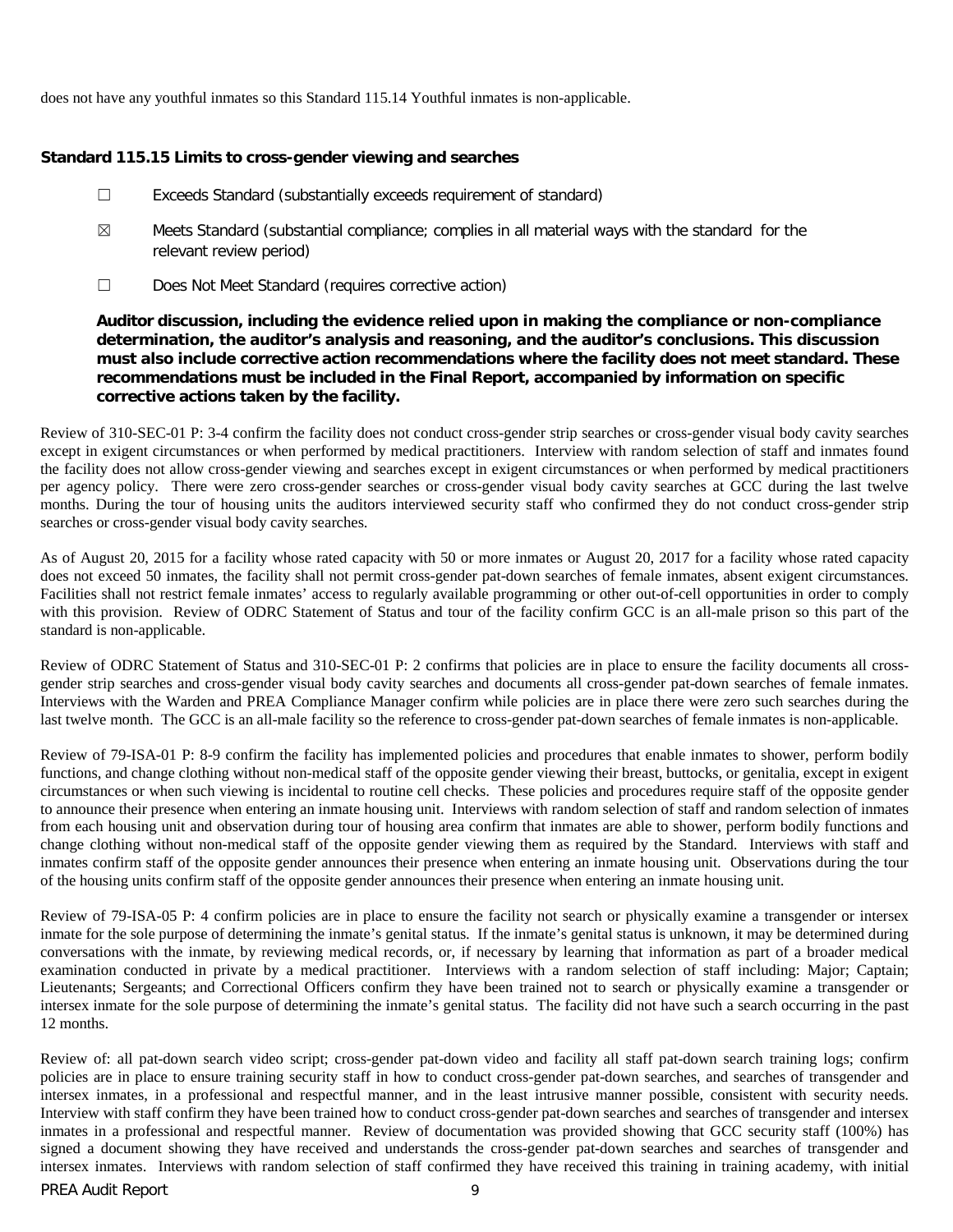PREA training and receive in-service PREA training annually.

In conclusion, based on documentation provided and reviewed; observations of showers, toilet areas and dressing areas and interviews with staff and inmates including a transgender inmates the GCC is compliant with Standard 115.15 Limits to Cross-Gender Viewing and Searches.

#### **Standard 115.16 Inmates with disabilities and inmates who are limited English proficient**

- ☐ Exceeds Standard (substantially exceeds requirement of standard)
- $\boxtimes$  Meets Standard (substantial compliance; complies in all material ways with the standard for the relevant review period)
- ☐ Does Not Meet Standard (requires corrective action)

# **Auditor discussion, including the evidence relied upon in making the compliance or non-compliance determination, the auditor's analysis and reasoning, and the auditor's conclusions. This discussion must also include corrective action recommendations where the facility does not meet standard. These recommendations must be included in the Final Report, accompanied by information on specific corrective actions taken by the facility.**

Review of: 79-ISA-01 P: 8; 64-DCM-02 P:3, 5-6, 9; Inmate Handbook English/Spanish; Contract for Deaf Interpretation; Contract for Interpretation Services; confirm the ODRC has policies in place and enforced to ensure the agency takes appropriate steps to ensure that inmates with disabilities (including, for example, inmates who are deaf or hard of hearing, those who are blind or have low vision, or those who have intellectual, psychiatric, or speech disabilities) have an equal opportunity to participate in or benefit from all aspects of the agency's efforts to prevent, detect, and respond to sexual abuse and sexual harassment. Such steps include, when necessary to ensure effective communication with inmates who are deaf or hard of hearing, providing access to interpreters who can interpret effectively, accurately, and impartially, both receptively and expressively, using any necessary specialized vocabulary. In addition, the agency ensures that written materials are provided in formats or through methods that ensure effective communication with inmates with disabilities, including inmates who have intellectual disabilities, limited reading skills, or who are blind or have low vision. An agency is not required to take actions that it can demonstrate would result in a fundamental alteration in the nature of a service, program, or activity, or in undue financial and administrative burdens, as those terms are used in regulations promulgated under title II of the Americans With Disabilities Act, 28 CFR 35.164. Interviews with ODRC Director, random selection of staff and random selection of inmates with disabilities and who are limited English proficient confirm: information is delivered in different formats, written, video, English, Spanish, etc.; policies are in place to provide assistance to any inmate identified as having a special needs in accordance with their needs. Interviews with a limited English speaking inmate and an inmate with a disability confirmed the facility provides information about sexual abuse and sexual harassment that they are able to understand and they are aware additional assistance is available to them.

Review of: Contract CSP 901416 translation and interpretation services; 79-ISA-01 P: 8; ODRC Statement of Status; confirm the agency has taken reasonable steps to ensure meaningful access to all aspects of the agency's efforts to prevent, detect, and respond to sexual abuse and sexual harassment to inmates who are limited English proficient, including steps to provide interpreters who can interpret effectively, accurately, and impartially, both receptively and expressively, using any necessary specialized vocabulary. Interviews with inmates that were limited English proficient confirm the agency has procured interpretation services for individuals with limited English proficiency that is available over-the-phone interpretation services and in-person (consecutive) interpretation services.

Review of: 79-ISA-01 P: 8; 64-DCM-02 P: 9 Appendix B; confirm the agency does not rely, per policy, on inmate interpreters, inmate readers, or other types of inmate assistants except in limited circumstances where an extended delay in obtaining an effective interpreter could compromise the inmate's safety, the performance of first-response duties under 115.64, or the investigation of the inmate's allegations. Interviews with staff confirm that inmate interpreters for sexual abuse and sexual harassment are not allowed and facility approved interpreters are available for inmates if necessary. In the past 12 months there were no instances where inmate interpreters, readers, or other types of inmate assistants were used.

In conclusion, based on review of policies and procedures; observation of posters placed strategically in the facility and interviews with random sample of staff and inmates the GCC Complex has taken more than appropriate steps to ensure that inmates with disabilities and limited English proficiency have an equal opportunity to participate in or benefit from all aspects of the agency's efforts to prevent, detect, and respond to sexual abuse and sexual harassment and is compliant with Standard 115.16 Inmates with Disabilities and Inmates who are limited English Proficient.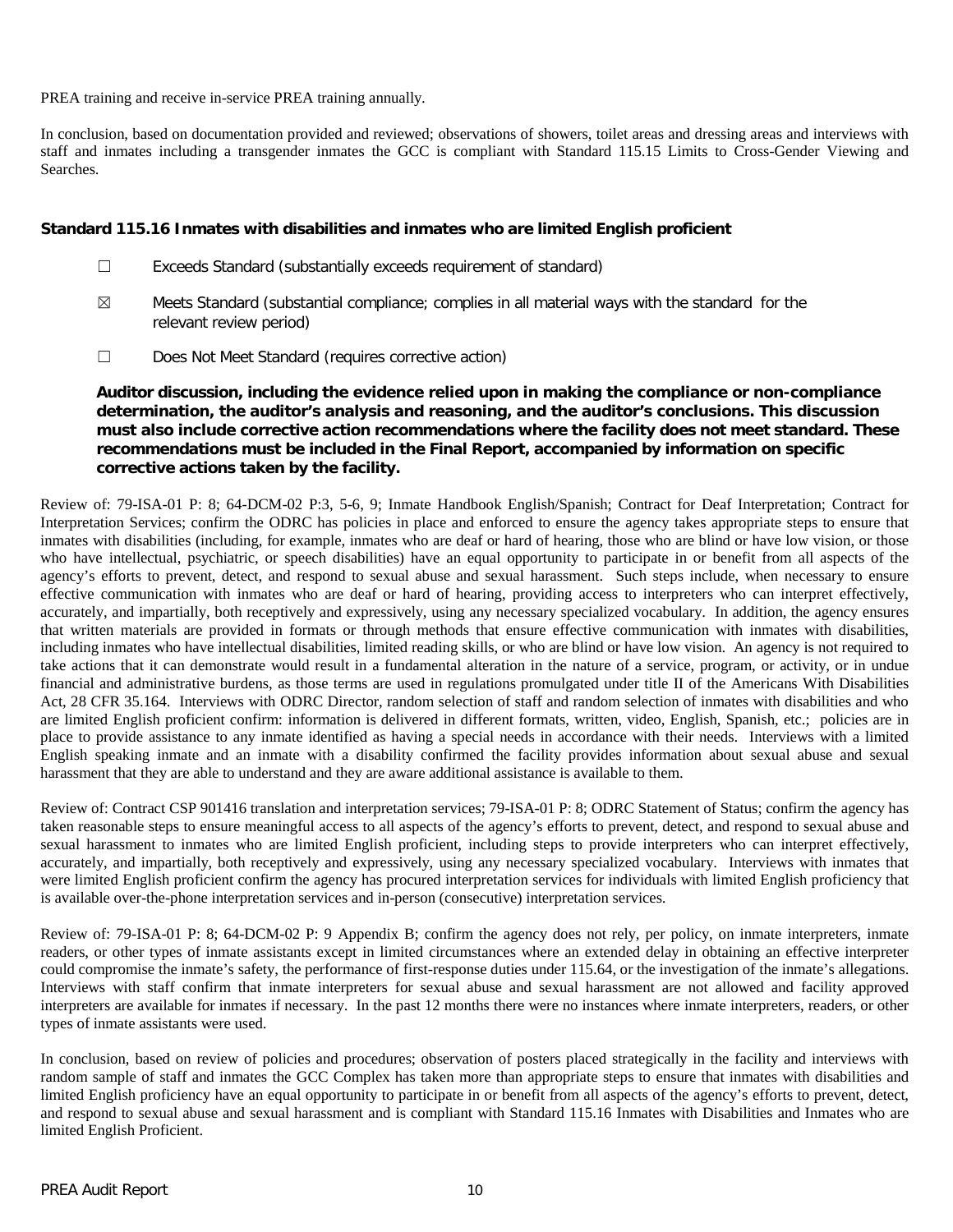## **Standard 115.17 Hiring and promotion decisions**

- ☐ Exceeds Standard (substantially exceeds requirement of standard)
- ☒ Meets Standard (substantial compliance; complies in all material ways with the standard for the relevant review period)
- ☐ Does Not Meet Standard (requires corrective action)

# **Auditor discussion, including the evidence relied upon in making the compliance or non-compliance determination, the auditor's analysis and reasoning, and the auditor's conclusions. This discussion must also include corrective action recommendations where the facility does not meet standard. These recommendations must be included in the Final Report, accompanied by information on specific corrective actions taken by the facility.**

Review of: 79-ISA-01 P: 5; 34-PRO-07 P: Permanent Exclusions; background samples; hiring policies; confirm policies are in place and enforced to ensure the agency not hire or promote anyone who may have contact with inmates, and shall not enlist the services of any contractor who may have contact with inmates, who: 1) Has engaged in sexual abuse in a prison, jail, lockup, community confinement facility, juvenile facility, or other institution (as defined in 42 U.S.C. 1997); 2) Has been convicted of engaging or attempting to engage in sexual activity in the community facilitated by force, overt or implied threats of force, or coercion, or if the victim did not consent or was unable to consent or refuse; or 3) Has been civilly or administratively adjudicated to have engaged in the activity described in the first paragraph (2) of this section. The interview with the Human Resource Administrator found prior to appointment ODRC performs criminal background checks on all new employees, employee promotions and all contractors. Background checks are conducted by ODRC investigators. Any background check for an unclassified position (higher Level) is conducted by the Ohio State Highway Patrol. Pertinent civil or administrative adjudication for every candidate selected for an employment, contractor or potential promotional appointment as described in this paragraph is considered. Prior incidents of sexual harassment are considered when determining whether to hire or promote anyone, or to enlist the services of any contractor, who may have contact with inmates. According to the interview with the Human Resources Administrator ODRC staff asks all applicants and contractors the series of PREA questions during the job interview process and on the contractor application. Any positive responses are referred to the Human Resources Attorney in ODRC Legal Services Division. ODRC Human Resources Attorney evaluates employee law and PREA law before advising the Human Resources Division. The Human Resource Administrator said ODRC does not think it was appropriate to ask staff the related PREA questions during an annual evaluation. Instead, all staff is required to sign a "PREA Annual Acknowledgement" every fall. The ODRC hiring policies and interviews with staff confirm the agency considers any incidents of sexual harassment in determining whether to hire or promote anyone, or to enlist the services of any contractor, who may have contact with inmates.

Review of: 34-PRO-07 and Variance P: 3; Employee Background sample; and interview with Human Resource Administrator confirm before hiring new employees and contractors who may have contact with inmates, the agency: 1) Performs a criminal background records check; and 2) Consistent with Federal, State, and local law, makes its best efforts to contact all prior institutional employers for information on substantiated allegations of sexual abuse or any resignation during a pending investigation of an allegation of sexual abuse. In the past 12 months 42 people who have contact with inmates were hired by ODRC had criminal background record checks. There were 8 new contracts during the past year and all staff had criminal background record checks.

Review of: 79-ISA-01 P: 4; 79-ISA-07, Permanent Exclusions; DRC 1432 Background Check; ODRC Annual PREA Acknowledgement Form DRC 1214; 31-SEM-02 P: 4-5; 11-13; 15-16; and interview with the Human Resource Administrator confirm policies are in place to ensure the agency either conduct criminal background records checks at least every five years of current employees and contractors who may have contact with inmates or have in place a system for otherwise capturing such information for current employees. According to the Human Resource Administrator facility investigators and Regional Human Resources staff conducts criminal background checks. Employee background is conducted every 5 years and contractor backgrounds are conducted every 2 years. Per the Employee Standards of Conduct, staff has a duty to report any misconduct.

According to interview with the Human Resource Administrator and facility staff and review of policies, procedures, forms, employee files confirm applicants and employees complete a Personal History and Interview Record Form answering personnel history questions about sexual abuse and sexual harassment and policies are in place to ensure material omissions regarding such misconduct, or the provision of materially false information, are grounds for termination. Review of policies and procedure, and interview with the Human Resource Administrator and facility staff confirms unless prohibited by law, the agency provides information on substantiated allegations of sexual abuse or sexual harassment involving a former employee upon receiving a request from an institutional employer for whom such employee has applied to work. According to the interview with the Human Resource Administrator ODRC has updated their policy to provide this information unless prohibited by law. At this time, there is no Ohio law that prohibits ODRC from providing the related information.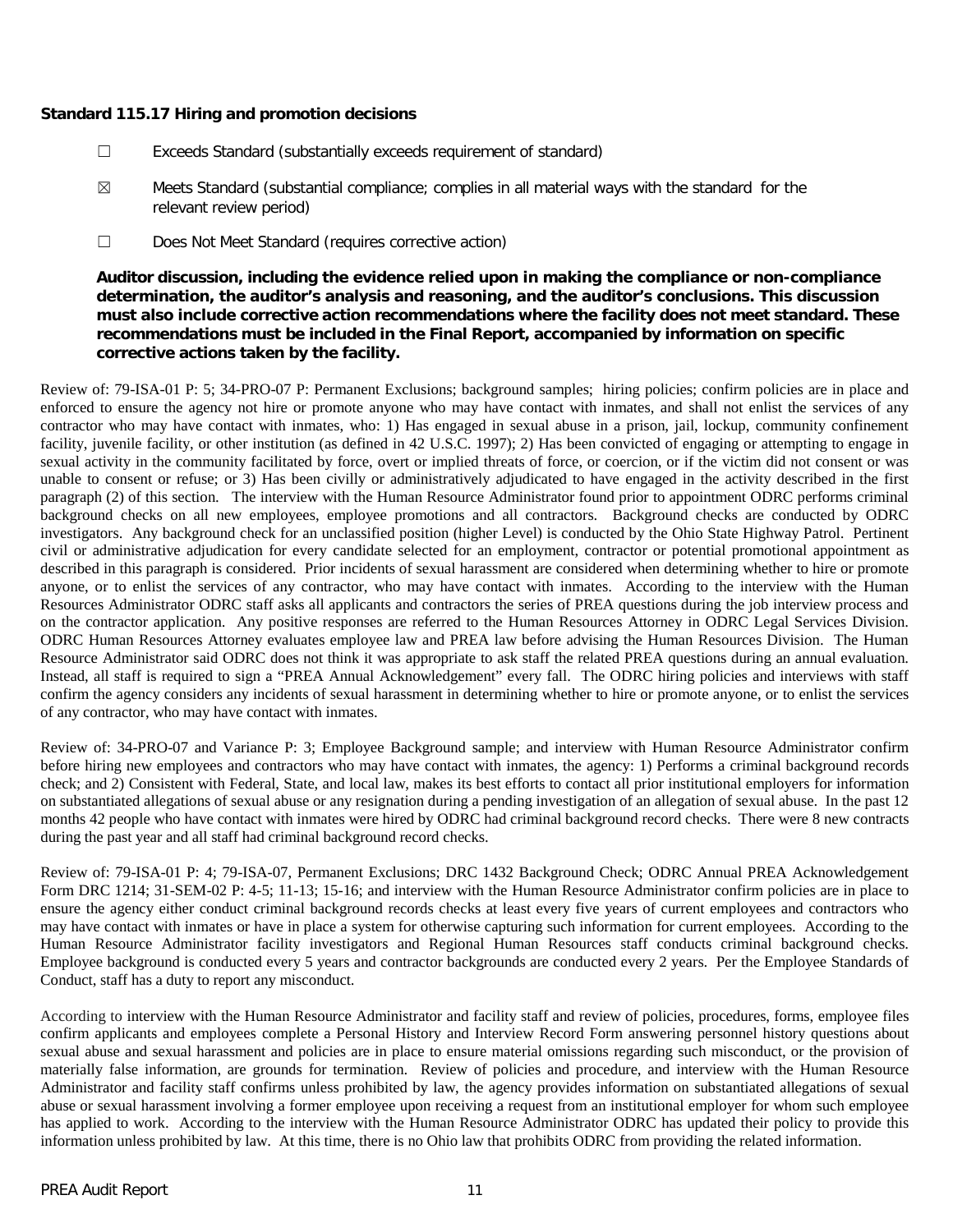In conclusion, based on review of the documentation provided; observation when visiting the Human Resource area and reviewing employee files; and interviews with Human Resource staff found all elements of this standard in place. The auditor reviewed the list of new employees hired in the last year and reviewed a random selection of files and confirm compliance with the Standard 115.17 Hiring and Promotion Decisions.

# **Standard 115.18 Upgrades to facilities and technologies**

- ☒ Exceeds Standard (substantially exceeds requirement of standard)
- ☐ Meets Standard (substantial compliance; complies in all material ways with the standard for the relevant review period)
- ☐ Does Not Meet Standard (requires corrective action)

**Auditor discussion, including the evidence relied upon in making the compliance or non-compliance determination, the auditor's analysis and reasoning, and the auditor's conclusions. This discussion must also include corrective action recommendations where the facility does not meet standard. These recommendations must be included in the Final Report, accompanied by information on specific corrective actions taken by the facility.**

When designing or acquiring any new facility and in planning any substantial expansion or modification of existing facilities the agency shall consider the effect of the design, acquisition, expansion, or modification upon the agency's ability to protect inmates from sexual abuse. The GCC Complex has not made a substantial expansion to existing facilities since August 20, 2012. However, ODRC policy is in place to cover the requirements of this standard. According to the ODRC Director the Construction, Activation, Maintenance and Sustainability division is responsible for facility modifications and works directly with the PREA Coordinator to ensure PREA related issues are considered. These issues are also discussed in the annual Staffing Plan meetings. The Master Plan for 2017 for CAMS is to access all facility buildings for any necessary modifications. Another good example is current planning phase for new housing unit at ORW included input from the PREA Coordinator.

Review of GCC 2016 Staffing Plan confirm policies are in place to ensure when installing or updating a video monitoring or updating a system, or other monitoring technology, the agency shall consider how such technology may enhance the agency's ability to protect inmates from sexual abuse. According to the interview with ODRC Director the annual Staffing Plan process prioritizes facility projects. ODRC has invested a great deal of money in new camera installation. The additional cameras have enabled facilities to more effectively investigate PREA incidents and conduct facility After Incident Reviews. The GCC Staffing Plan considered how such technology would enhance the facility to protect inmates from sexual abuse when proposing additional cameras. The 2014 PREA Audit reported 236 different models of cameras. Data provided for the 2017 PREA Audit show a total of 283 cameras with 188 cameras at GCI and 95 cameras at GRC. Since the 2014 PREA audit 47 new cameras were installed at GCC.

The GCC Complex has not designed, acquired or are planning any substantial expansion or modification of GCC. The facility continues on an audit cycle basis to up-grade/add cameras. Twenty new cameras were installed since the 2014 PREA audit. Review of documentation and interview with the ODRC Director and Warden confirms policy are in place to make sure the ability to protect inmates from sexual abuse is considered when acquiring any new facility and planning any substantial expansion or modification of existing facilities or installing or updating video monitoring system, electronic surveillance system, or monitoring technology. The GCC substantially exceed the requirement of this Standard 115.18 Upgrades to Facilities and Technology.

# **Standard 115.21 Evidence protocol and forensic medical examinations**

- $\boxtimes$  Exceeds Standard (substantially exceeds requirement of standard)
- ☐ Meets Standard (substantial compliance; complies in all material ways with the standard for the relevant review period)
- ☐ Does Not Meet Standard (requires corrective action)

**Auditor discussion, including the evidence relied upon in making the compliance or non-compliance determination, the auditor's analysis and reasoning, and the auditor's conclusions. This discussion**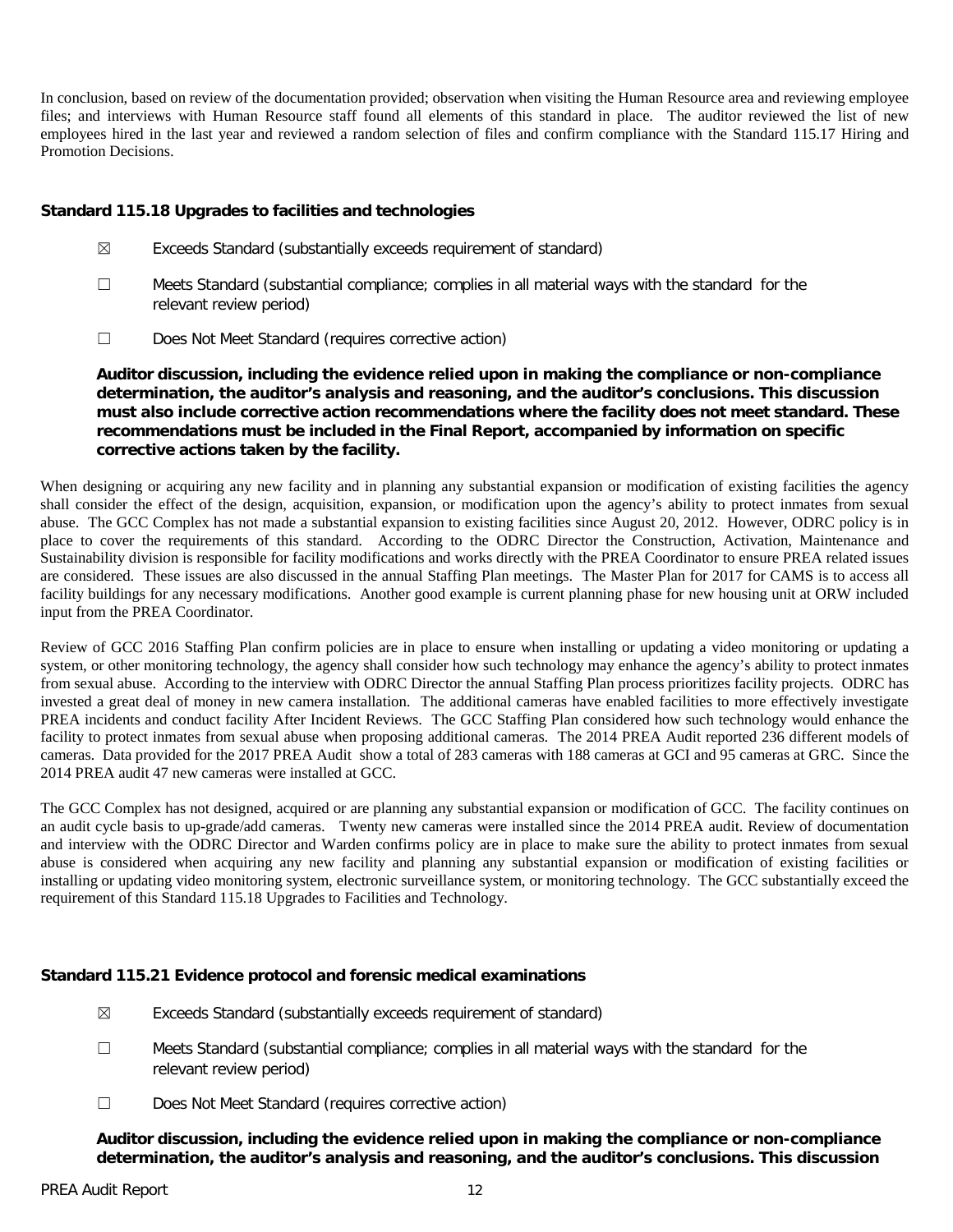# **must also include corrective action recommendations where the facility does not meet standard. These recommendations must be included in the Final Report, accompanied by information on specific corrective actions taken by the facility.**

Review of: 79-ISA-02 P: 8-9; Appendix A-Investigators Protocol; confirm policies are in place and enforced to enable ODRC and Ohio State Highway Patrol (OSHP) the responsibility for investigating allegations of sexual abuse and the agency follows a uniform evidence protocol that maximizes the potential for obtaining usable physical evidence for administrative proceedings and criminal prosecutions. Interviews with medical/mental health staff and investigators and review of specific evidence collection and preservation documentation found GCC does not conduct on-site forensic medical examinations. When evidentiary or medical appropriate, a victim of sexual abuse is transported to the NORD Center and is provided treatment and services as required by the laws, regulations, standards and policies established by and administered includes but is not limited to, minimum standards and the uniform evidence protocol adopted by the medical facility. The evidence protocol includes sufficient technical detail to aid responders in obtaining useable physical evidence.

Review of policies and procedures and interviews with medical and investigative staff confirm policies are in place to ensure the protocol is developmentally appropriate for youth where applicable, and, as appropriate, is adapted from or otherwise based on the most recent edition of the U.S. Department of Justice's Office on Violent Against Women publication, "A National Protocol for Sexual Assault Medical Forensic Examinations, Adults/Adolescents,", or similarly comprehensive and authoritative protocols developed after 2011. The GCC is a male adult facility for inmates 18 years and older. Therefore, the part of the standard for youth is non-applicable.

Review of: 79-ISA-02 P: 8; 68-MED-15 P: 3; Statement of Status; SA Protocol P: 3; policies and procedures and interviews with medical staff and the SANE/SAFE Coordinator for the local Hospital confirm there are policies are in place and enforced to ensure the agency offers all victims of sexual abuse access to forensic medical examinations, whether on-site or at an outside facility, without financial cost, where evidentiary or medically appropriate. Such examinations shall be performed by Sexual Assault Forensic Examiners (SAFEs) or Sexual Assault Nurse Examiners (SANEs) where possible. If SAFEs or SANEs cannot be made available, the examination can be performed by other qualified medical practitioner. The agency documents its efforts to provide SAFEs or SANEs. Interviews with the PREA Compliance Manager found they have NORD Center in the area to provide SANE/SAFE forensic medical examinations with the service available 24/7. Interview with facility medical staff confirm the service is available without financial cost to the inmate. There were no forensic medical exams on an inmate from GCC conducted during the past 12 months.

Review of: GCC MOU with Rape Crisis Center; GCC Victim Support List; GCC VSP Training Certifications; Victim Support PREA Lesson Plan; confirm GCC has polices in place and enforced to ensure the agency attempts to make available to the victim a victim advocate from a rape crisis center. If a rape crisis center is not available to provide victim advocate services, the agency makes available to provide these services a qualified staff member from a community-based organization, or a qualified agency staff member. Agency documents efforts to secure services from rape crisis centers. For the purpose of this standard, a rape crisis center refers to an entity that provides intervention and related assistance, such as the services specified in 42 U.S.C. 14043g(b)(2)(c), to victims of sexual assault of all ages. The agency may utilizes a rape crisis center that is part of a governmental unit as long as the center is not part of the criminal justice system (such as a law enforcement agency) and offers a comparable level of confidentially as a nongovernmental entity that provides similar victim services. Interview with the PREA Compliance Manager confirms a victim advocate from a rape crisis center would be made available to the victim. Review of: 79-ISA-02 P: 6-8; PREA Incident Packet; MOU Rape Crisis Service; and interviews with GCC PREA Compliance Manager, facility medical staff and SANE/SAFE Coordinator from the local hospital confirm a rape crisis center staff is made available to provide victim advocate services.

Review of: 79-ISA-02 P: 6-8; PREA Incident Packet; MOU Rape Crisis Service; and interview with Inmate Victim Representation confirm that policies are in place and enforced to ensure as requested by the victim, the victim advocate, qualified agency staff member, or qualified community-based organization staff member accompany and support the victim through the forensic medical examination process and investigatory interviews and provide emotional support, crisis intervention, information, and referrals. Interviews with medical staff, PREA Compliance Manager and SANE/SAFE staff from the local hospital confirm that policies are in place to ensure victim advocate services are available. While this service is available there was no request since the last PREA audit.

Review of: MOU with Ohio State Highway Patrol; 79-ISA-02 P: 8, Appendix A; confirm to the extent the agency itself is not responsible for investigating allegations of sexual abuse, ODRC request that the investigating agency follow the requirements of this standard. Interview with the Warden and PREA Compliance Manager confirmed the OSHP receives all documentation on sexual abuse/harassment allegations. The OSHP is responsible for criminal with ODRC responsible for administrative allegations.

In conclusion, based on documentation reviewed and interviews with medical, mental health staff and hospital staff ODRC is responsible for administrative investigations and OSHP is responsible for criminal investigations, forensic medical examinations are conducted in a hospital and are available to victims at no cost with victim advocate services available to inmate victims of sexual abuse. The GCC substantially exceed the requirement of this Standard 115.21 Evidence Protocol and Forensic Medical Examinations.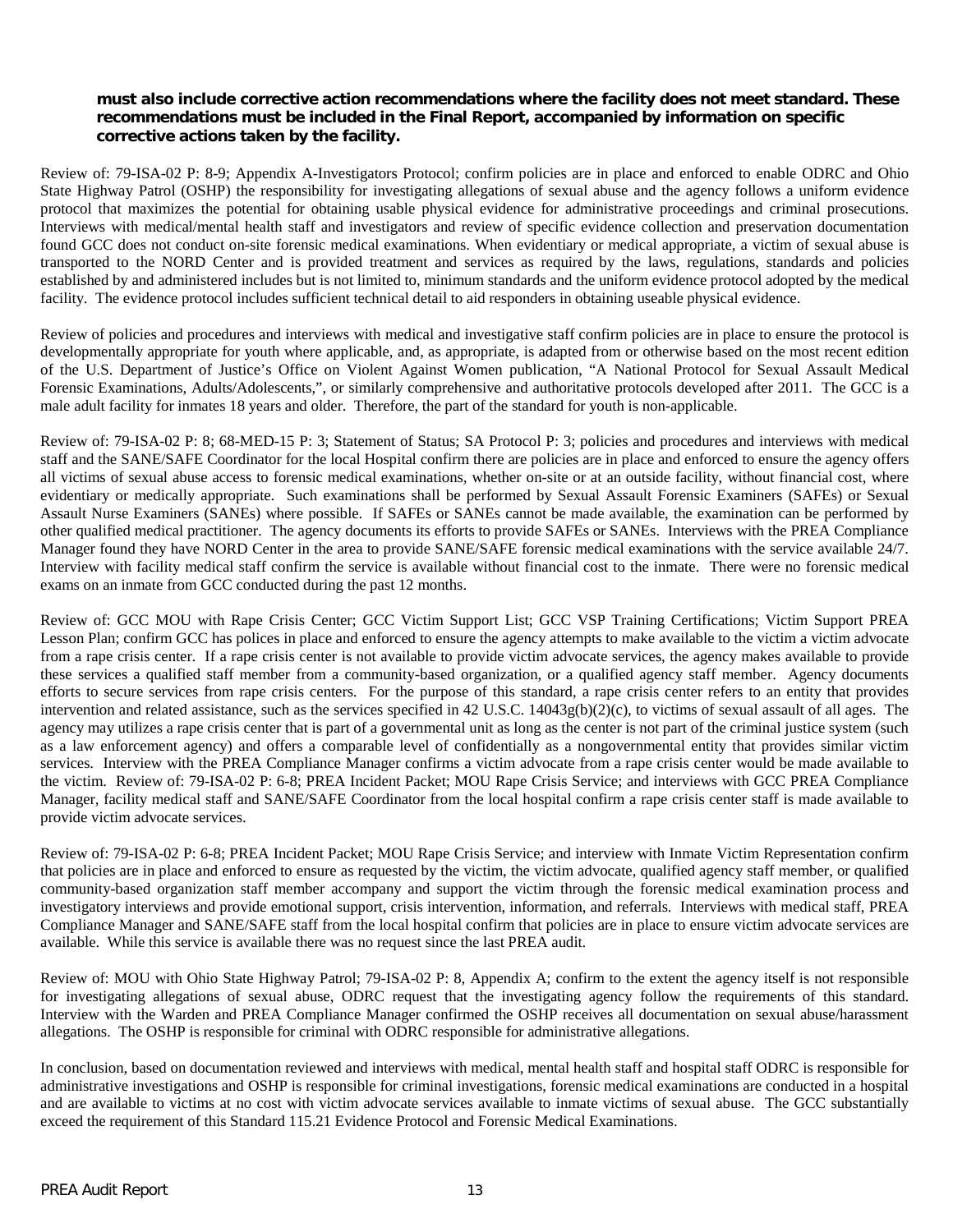# **Standard 115.22 Policies to ensure referrals of allegations for investigations**

- ☐ Exceeds Standard (substantially exceeds requirement of standard)
- ☒ Meets Standard (substantial compliance; complies in all material ways with the standard for the relevant review period)
- ☐ Does Not Meet Standard (requires corrective action)

**Auditor discussion, including the evidence relied upon in making the compliance or non-compliance determination, the auditor's analysis and reasoning, and the auditor's conclusions. This discussion must also include corrective action recommendations where the facility does not meet standard. These recommendations must be included in the Final Report, accompanied by information on specific corrective actions taken by the facility.**

Review of: 79-ISA-02 P: 3; PREA Incident Packet P: 3-4; confirm policies are in place and enforced to ensure that an administrative or criminal investigation is completed for all allegations of sexual abuse and sexual harassment. Interview with the ODRC Director found it is required by policy that all allegations of sexual abuse and sexual harassment are forwarded to the institution investigator. ODRC investigators conduct administrative investigations. Cases that may be criminal are referred to the Ohio State Highway Patrol. ODRC works well with the OSHP and are lucky to have a State Trooper assigned to each of ODRC facilities. Each Trooper has an office at their assigned facility and work closely with intuitional investigators. The annual Internal Management Audit/PREA Compliance Review includes a review of all facility PREA incidents to ensure compliance with PREA standards. During the past 12 months there were 17 allegations with 7 sexual abuses and 10 sexual harassments received at GCC. Results of the completed investigations included: one substantiated harassment; five unsubstantiated abuse; nine unsubstantiated harassment; and two unfounded abuse. All allegations were handled according to ODRC policies and procedures and PREA Standards.

Reviews of: 79-ISA-02 P: 8, Attachment A; [www.drc.ohio.gov/PREA;](http://www.drc.ohio.gov/PREA) and interviews with investigative staff confirm policies are in place and enforced to ensure allegations of sexual abuse or sexual harassment are referred for investigation to an agency with the legal authority to conduct criminal investigations, unless the allegation does not involve potentially criminal behavior. The agency publishes such policy on its website. The agency documents all such referrals. Review of the ODRC website found: 2013-2015 Survey on Sexual Violence; 2013- 2015 PREA Incident Information for Private Operated Facilities; ODRC Annual Assessments 2013-2016; ODRC Policies; 2014-2016 PREA Audit Reports; all having valuable additional information available by clicking on the area desired. The interviews with the PREA Coordinator and facility and OSHP investigative staff found investigations are conducted by staff trained in PREA investigations. The reports are given to a facility investigator who completes the documentation requirements contained within the report. Notifications are made to the appropriate officials, such as the facility warden, the OSHP, medical and mental health staff, and the unit PREA compliance manager. Depending on the nature of the incident, forensic medical exams are conducted, victim representatives are offered, statements gathered, interviews conducted, review of available monitoring equipment, and other elements to satisfy a sound correctional investigation into the allegations are completed. Summaries of investigations are reviewed through established incident review processes. All policies governing such investigations and conducted are complied with.

Review of: 79-ISA-02 P: 8, Attachment A; ODRC Evidence Protocol; OSHP Evidence Protocol P: 1; OSP-5120-9-24 P: 1; OSP OSP-103.07 P: 1-3; confirm that ODRC is responsible for conducting administrative and OSHP is responsible for criminal investigations of sexual abuse or sexual harassment in prisons or jails and has in place a policy governing the conduct of such investigations. If a separate entity is responsible for conducting criminal investigations, such publication shall describe the responsibilities of both the agency and the investigating entity. The OSHP is responsible for conducting criminal investigations and responsibilities of both ODRC and OSHP are defined by published policies. Any Department of Justice component responsible for conducting administrative or criminal investigations of sexual abuse or sexual harassment in prisons or jails shall have in place a policy governing the conduct of such investigations. The Department of Justice is not responsible for conducting administrative or criminal investigations of sexual abuse or sexual harassment in ODRC facilities. Therefore, this part of the standard is non-applicable.

In conclusion, based on the interviews with investigative staff from the institution representing ODRC and OSHP they confirmed the policies are in place to ensure all allegations of sexual abuse, sexual threats and retaliation concerning an incident of sexual abuse or sexual harassment is thoroughly investigated. Other interviews with random staff and specialty staff confirm that all allegations of sexual abuse, sexual harassment and retaliation are immediately documented and investigated. Review of documents including files, observations during tour, and interviews with staff and inmates, the facility is compliant with Standard 115.22 Policies to Ensure Referrals of Allegations for Investigations.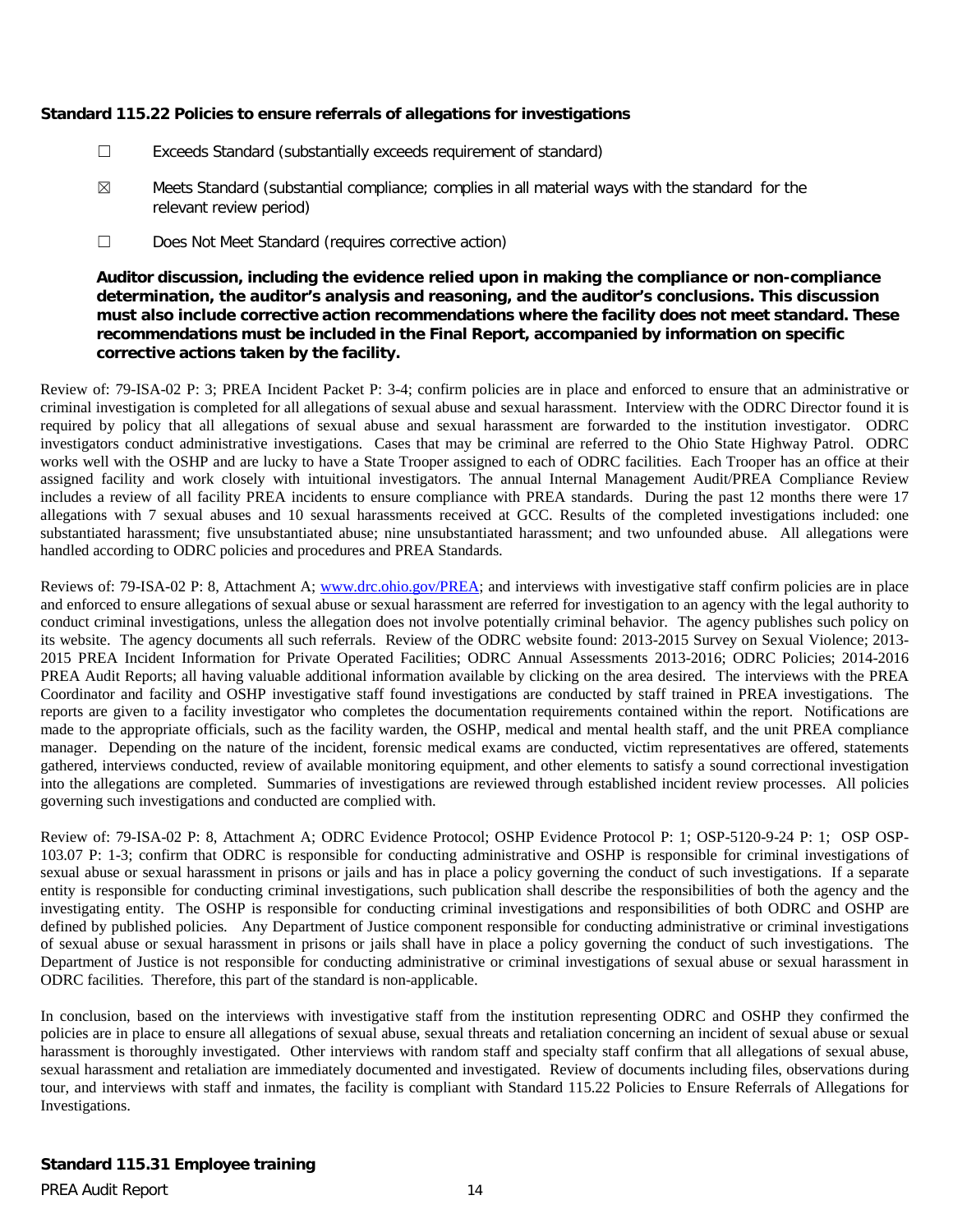- $\boxtimes$  Exceeds Standard (substantially exceeds requirement of standard)
- ☐ Meets Standard (substantial compliance; complies in all material ways with the standard for the relevant review period)
- ☐ Does Not Meet Standard (requires corrective action)

# **Auditor discussion, including the evidence relied upon in making the compliance or non-compliance determination, the auditor's analysis and reasoning, and the auditor's conclusions. This discussion must also include corrective action recommendations where the facility does not meet standard. These recommendations must be included in the Final Report, accompanied by information on specific corrective actions taken by the facility.**

Review of: 79-ISA-01 P: 6; PREA all staff training curriculum; staff training orientation/OJT checklist-P: 1-46; 39-TRN-10 P: 3-6; confirm GCC has policies in place and enforced to ensure training all employees who may have contact with inmates on: 1) Its zero-tolerance policy for sexual abuse and sexual harassment P: 5; 2) How to fulfill their responsibilities under agency sexual abuse and sexual harassment prevention, detection, reporting, and response policies and procedures P: 2, 5-8; 3) Inmates 'rights to be free from sexual abuse and sexual harassment P: 9; 4) The right of inmates and employees to be free from retaliation for reporting sexual abuse and sexual harassment P: 10; 5) The dynamics of sexual abuse and sexual harassment in confinement P: 3; 6) The common reactions of sexual abuse and sexual harassment victims P: 4; 7) How to detect and respond to signs of threatened and actual sexual abuse P: 8; 8) How to avoid inappropriate relationships with inmates P: 11; 9) How to communicate effectively and professionally with inmates, including lesbian, gay, bisexual, transgender, intersex, or gender nonconforming inmates P: 6, 9; and 10) How to comply with relevant laws related to mandatory reporting of sexual abuse to outside authorities P: 7. Interviews with random sample of staff, specialty staff and executive staff, and review of employee signed training rosters confirm that the PREA training has been given to: each new employee; all current staff within one year of the effective date of PREA and PREA training is including in the annual in-service training. The training records show that all employees signed they have received and understood their responsibilities under PREA.

Review of: 79-ISA-02 P: 6; 39-TRN-10 P: 3-6; staff on-the-job training; and interviews with staff confirm policies are in place and enforced to ensure that GCC training is tailored to the gender of the inmates at the employee's facility. Employees receive additional training if the employee is reassigned from a facility that houses only female inmates, or vice versa. Familiarization training policy review confirms all ODRC employees who have been newly transferred from one facility to another receive familiarization on compliance with PREA and the Department's Sexual Abuse Prevention and Response Procedures. Such familiarization training is tailored to the gender of the inmate at the facility. The GCC is an all-male facility and by facility policy staff is trained tailored to male inmates. Staff interviews confirm they have received training tailored to male inmates.

Interviews with PREA Compliance Manager and staff confirm all current 382 employees (100%) were trained within one year of the effective date of the PREA standards, and the agency provided each employee with refresher training every year to ensure that all employees know the agency's current sexual abuse and sexual harassment policies and procedures. Interviews with the PREA Compliance Manager, random staff, specialty staff and executive staff, and review of employee signed training rosters confirm that the PREA training has been given to: each new employee; all current staff within one year of the effective date of PREA Standards and PREA training is including in the annual in-service training.

Review of: 79-ISA-01 P 6, Attachment A; Staff Training "Completed-Passed PREA Test"; and interviews with staff including review of signed documents by staff receiving training confirm policies are in place and enforced to ensure documents, through employee signature or electronic verification, that employees understand the training they have received. Interviews with staff and review of employee files confirm staff signatures for receipt of and understanding the PREA training are on file.

In conclusion, based on the excellent PREA employee training curriculum developed including training tailored to the gender of the inmates at the employee's facility, and tracking program in place to confirm all employees who have contact with inmates have received and understand their responsibilities under PREA and interviews with specialty, contractors, security and non-security staff and observations and questions answered during tour the GCC substantially exceeds the requirements of Standard 115.31 Employee Training.

# **Standard 115.32 Volunteer and contractor training**

- ☐ Exceeds Standard (substantially exceeds requirement of standard)
- $\boxtimes$  Meets Standard (substantial compliance; complies in all material ways with the standard for the relevant review period)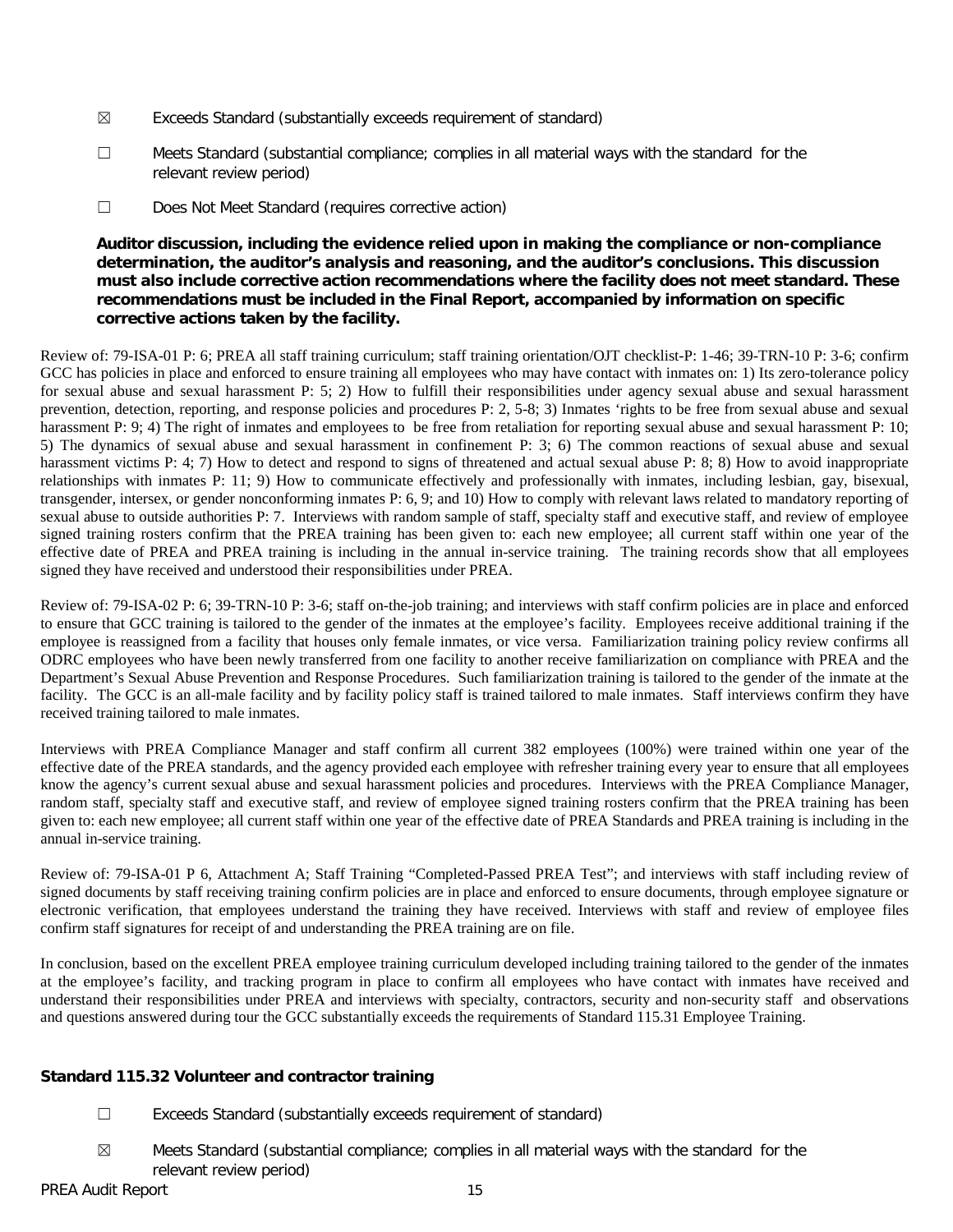☐ Does Not Meet Standard (requires corrective action)

# **Auditor discussion, including the evidence relied upon in making the compliance or non-compliance determination, the auditor's analysis and reasoning, and the auditor's conclusions. This discussion must also include corrective action recommendations where the facility does not meet standard. These recommendations must be included in the Final Report, accompanied by information on specific corrective actions taken by the facility.**

Review of: 79-ISA-01 P: 6; Contractor/Volunteer Training Script; Contractor/Volunteer Training Sample; confirm policies are in place and enforced to ensure that all volunteers and contractors who have contact with inmates have been trained on their responsibilities under the agency's sexual abuse and sexual harassment prevention, detection, and response policies and procedures. Interviews with the PREA Compliance Manager and volunteers and contractors who have contact with inmates confirm they have received PREA training on their responsibilities under the agency's sexual abuse and sexual harassment prevention, detection, and response policies and procedures and have documented they received and understand the training they have received.

Review of: 79-ISA-02 P: 6; contractor/volunteer training script; and interviews with the PREA Compliance Manager and volunteers and contractors who have contact with inmates confirm policies are in place to ensure the level and type of training provided to volunteers and contractors is based on the services they provide and level of contact they have with inmates, but all volunteers and contractors who have contact with inmates are notified of the agency's zero-tolerance policy regarding sexual abuse and sexual harassment and informed how to report such incidents. Interviews with PREA Compliance Manager and volunteers and contractors who have contact with inmates found they have been notified of the agency's zero-tolerance policy on sexual abuse and sexual harassment as well as informed about how to report such incidents. Interview with the individual who supervises volunteers confirmed volunteers receive training based on the level of contact they have with inmates with all volunteers trained in the agency's zero tolerance policy.

Review of contractor/volunteer training acknowledgement confirms the facility maintains documentation confirming that volunteers and contractors have received the required training and understands the training they have received. Sample PREA Volunteer and Contractors Training Forms signed by the volunteers and contractors were reviewed showing they had received and understood their responsibilities from the PREA training. There were 100 % of 221 volunteers and 100% of 63 facility contractors who have contact with inmates who were trained in agency policies and procedures regarding sexual abuse/harassment prevention, detection, and response.

Documentation reviewed; interviews with PREA Compliance Manager, volunteers and contractors; reviewing volunteer signed rosters; and observations during tour with response to questions; confirm the GCC Complex is compliant with Standard 115.32 Volunteer and Contractor Training.

# **Standard 115.33 Inmate education**

- ☒ Exceeds Standard (substantially exceeds requirement of standard)
- ☐ Meets Standard (substantial compliance; complies in all material ways with the standard for the relevant review period)
- ☐ Does Not Meet Standard (requires corrective action)

# **Auditor discussion, including the evidence relied upon in making the compliance or non-compliance determination, the auditor's analysis and reasoning, and the auditor's conclusions. This discussion must also include corrective action recommendations where the facility does not meet standard. These recommendations must be included in the Final Report, accompanied by information on specific corrective actions taken by the facility.**

Review of: 79-ISA-01 P: 7, Attachment A; Inmate Handbook-Appendix A English/Spanish; Inmate transfer list-inmate orientation checklist; confirm policies are in place and enforced to ensure during the intake process inmates receive information explaining the agency's zerotolerance policy regarding sexual abuse and sexual harassment and how to report incidents or suspicions of sexual abuse or sexual harassment. Interview with staff receiving the inmates confirm inmates are provided with information about the Department's zerotolerance policy and how to report incidents or suspicions of sexual abuse or sexual harassment immediately when they arrive at the facility during intake. Interviews with intake staff and random sample of inmates confirm they receive the valuable PREA information verbally and in writing. The auditor observed arrival of new inmates to the facility and saw the PREA packets given to the inmates. There were 773 inmates at GCC admitted during the past 12 months who were given PREA information at intake.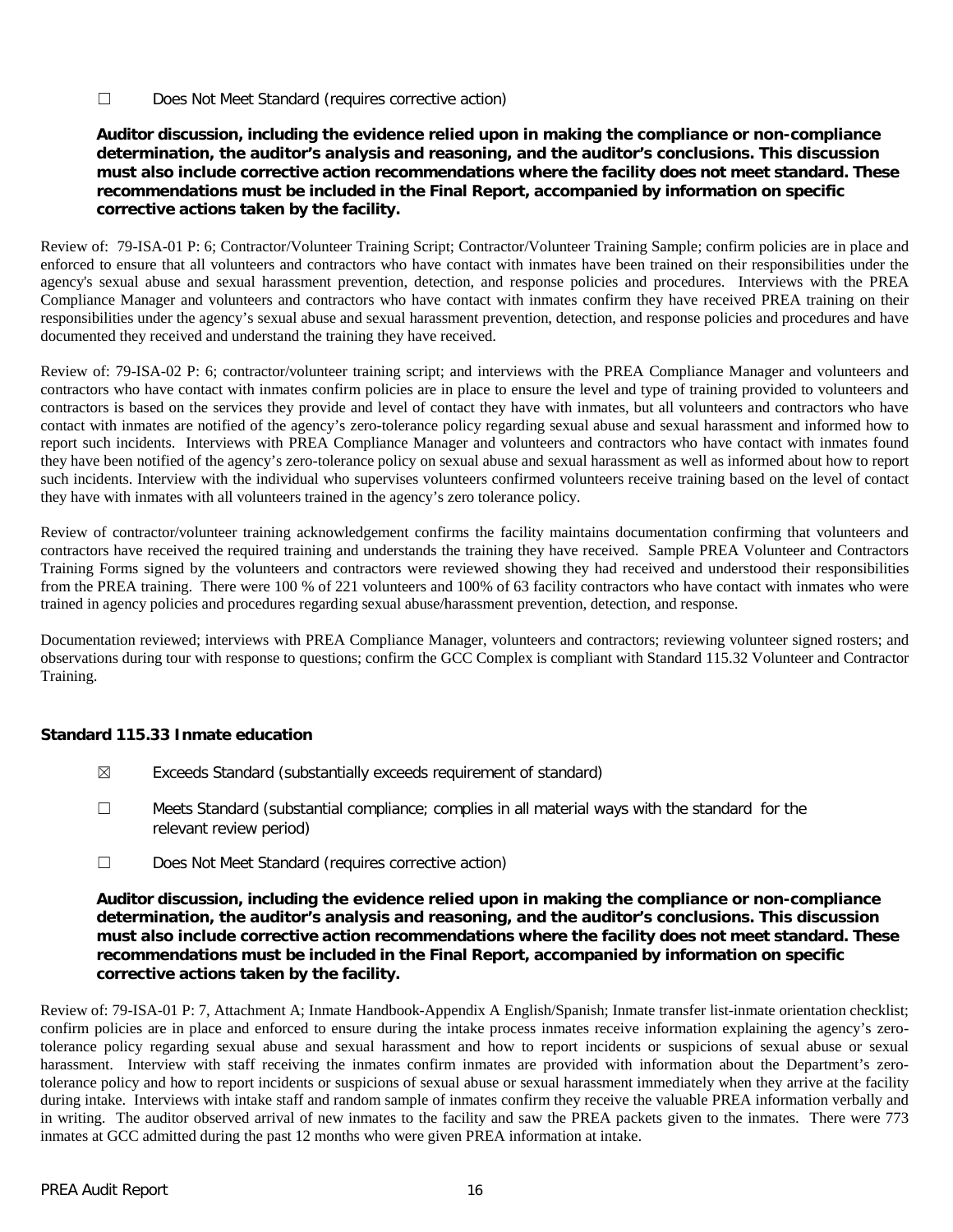Review of policies identified in the first paragraph confirm policy is in place and enforced to ensure within 30 days of intake, the agency provides comprehensive education to inmates either in person or through video regarding their rights to be free from sexual abuse and sexual harassment and to be free from retaliation for reporting such incidents, and regarding agency policies and procedures for responding to such incidents. During the interview with admitting staff the staff advised they meets every inmate privately on the day of their arrival to the facility and addresses their rights to be free from sexual abuse and sexual harassment and to be free from retaliation for reporting such incidents, and regarding agency policies and procedures for responding to such incidents. This process was confirmed with interviews of random sample of inmates. Review of policies confirms policies are in place to ensure current inmates who received such education are educated within one week of their arrival at the facility regarding PREA standards, and receive education upon transfer to a different facility to the extent that the policies and procedures of the inmate's new facility differ from those of the previous facility. According to interviews with the PREA Compliance Manager and staff all inmates in the facility have been educated in PREA and their inmates transferred in from another facility receive the PREA information upon arriving at the facility with formal PREA during orientation which is given within 7 day from arriving at the facility. Interviews with transfer-in inmates confirm they receive PREA information at intake and PREA education, within a week of arrival, at their orientation.

Review of: 79-ISA-02 P: 8, Appendix A; 52-RCP-10 P: 4-6, Appendix A; 64-DCM-02 P: 4; Inmate Education Video; Inmate Education Script; confirm the agency has policies in place that require they provide inmate education in formats accessible to all inmates, including those who are limited English proficient, deaf, visually impaired, otherwise disabled, as well as to inmates who have limited reading skills. Review of documents and videos were reviewed and confirms PREA material is available in a variety of languages with interpretation services provided in accordance with the Department's Inmate with Disabilities 64-DCM-02. In the event that an inmate has difficulty understanding the written material due to a disability or limited reading skills then appropriate staff provides assistance. The auditor reviewed the films and found them to be excellent content and of professional quality. The films are shown to all inmates during the reception, classification and facility inmate orientation process. Interview with the PREA Compliance Manager confirms the Reasonable Accommodations PREA Information ensures reasonable accommodations for inmates with Sensorial Disabilities provides equal access to all information provided to general population.

Review of: 79-ISA-01 P: 8; sample of signed inmate forms; and interviews with random sample of inmates confirmed they had received PREA written information and participated in PREA educational sessions and documented in writing their receipt and understanding of the material the day they receive the training. The intake supervising staff also confirmed inmates sign a form when receiving material and training. Review of inmate signed documentation confirms the agency policy requires maintaining documentation of inmate participation in these education sessions.

Review of: 79-ISA-01 P: 8; PREA posters in English/Spanish; PREA Restrictive Housing Posters English/Spanish; Inmate Handbookappendix A English/Spanish; confirm in addition to providing such education, the agency ensures that key information is continuously and readily available or visible to inmates through posters, inmate handbooks, or other written formats. Observations during the tour of the facility found PREA posters, telling inmates of their right to be free of sexual abuse and how to report incidents of sexual abuse, are strategically placed throughout the facility. Each inmate receives an Inmate Orientation Handbook and information on the prevention of sexual abuse in prison.

In conclusion, based on all inmates arriving at the facility receiving PREA information on day of arrival; inmates receiving complete PREA education training within 7 days of arrival at the facility; professional written PREA materials developed; PREA films available and inmates signing acknowledgement forms documenting training received the auditor finds GCC substantially exceeds requirement of Standard 115.33 Inmate Education.

# **Standard 115.34 Specialized training: Investigations**

- $\boxtimes$  Exceeds Standard (substantially exceeds requirement of standard)
- $\Box$  Meets Standard (substantial compliance; complies in all material ways with the standard for the relevant review period)
- ☐ Does Not Meet Standard (requires corrective action)

**Auditor discussion, including the evidence relied upon in making the compliance or non-compliance determination, the auditor's analysis and reasoning, and the auditor's conclusions. This discussion must also include corrective action recommendations where the facility does not meet standard. These recommendations must be included in the Final Report, accompanied by information on specific corrective actions taken by the facility.**

PREA Audit Report 17 Review of: 79-ISA-01 P: 6; NIC PREA Learning Center; Specialized Training Curriculum; confirm policies are in place and enforced that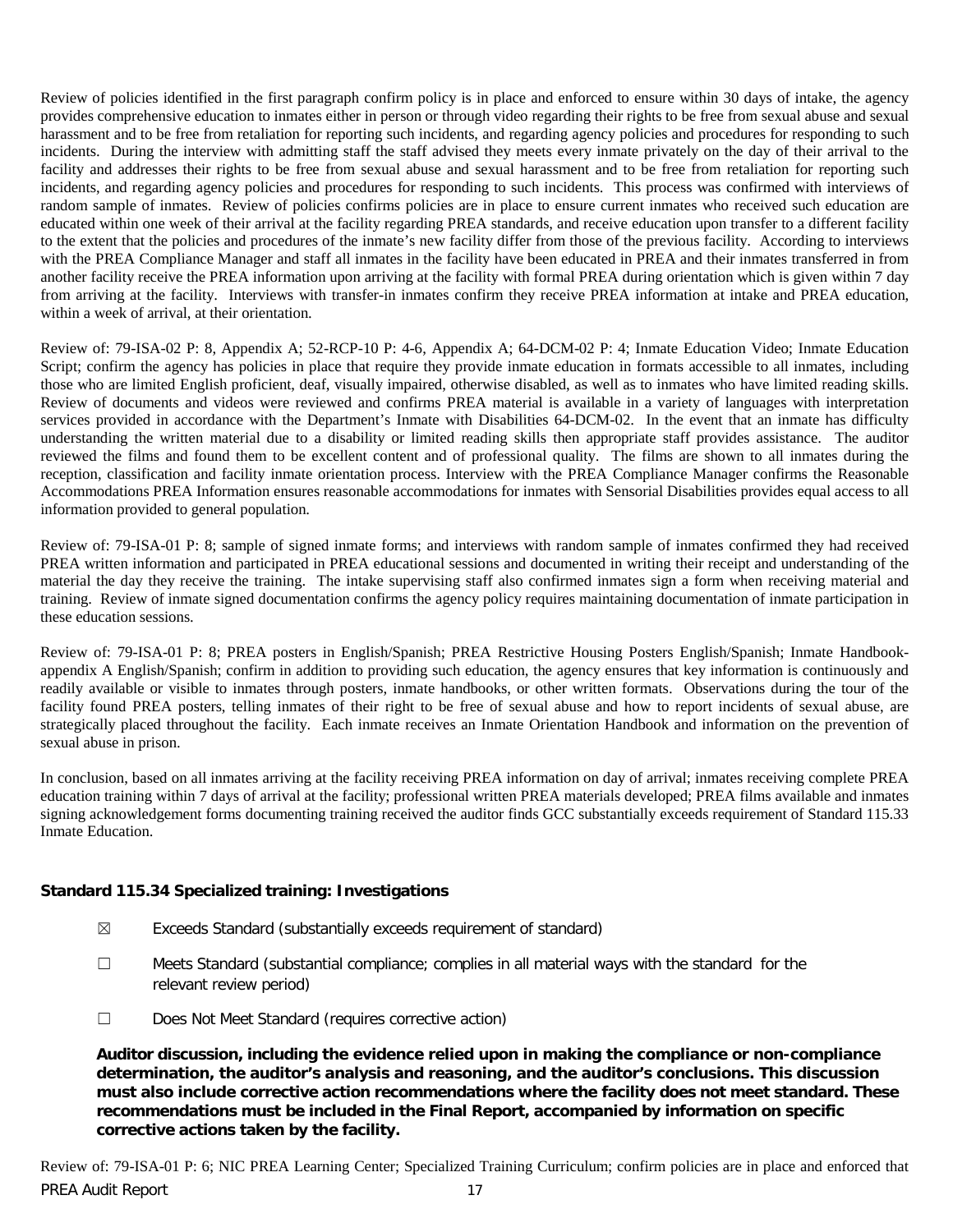ensure that in addition to the general training provided to all employees pursuant to 115.31, ODRC ensures that, to the extent the agency itself conducts sexual abuse investigations, its investigators have received training in conducting such investigations in confinement settings. Interview with investigative staff found they received training specific to conducting sexual abuse investigations in confinement settings beginning with a specialized investigations training and then on-the-job-training with a seasoned investigator. Additionally they have completed the NIC PREA Training for Investigators.

Review of: 79-ISA-01 P: 6; NIC PREA Training for Investigators; and interviews with investigators from the facility and OSHP confirm policies are in place and enforced to ensure specialized training includes techniques for interviewing sexual abuse victims, proper use of Miranda and Garrity warnings, sexual abuse evidence collection in confinement settings, and the criteria and evidence required to substantiate a case for administrative action or prosecution referral. Interviews with investigative staff found the specialized training for investigators included: Techniques for interviewing sexual abuse victims; Proper use of Miranda and Garrity warnings; Sexual abuse evidence collection in confinement settings; and Criteria and evidence required to substantiate a case for administrative or prosecution referral. Review of training logs and interviews with investigators confirmed specialized investigators training received and documented.

Review of: NIC Learning Center PREA Training; GCC and OSHP investigators training certificates; confirm GCC has policies in place and maintains documentation that agency investigators have completed and understand the required specialized training in conducting sexual abuse investigations. Training reports are on record with samples reviewed by the auditors confirming the facility and OSHP investigators currently have completed the required special training for investigators.

Any State entity or Department of Justice component that investigates sexual abuse in confinement setting shall provide such training to its agents and investigators who conduct such investigations. The OSHP staff handling PREA has received the PREA training required by this standard per documentation reviewed. There is no Department of Justice component and this part of the standard is non-applicable.

In conclusion, based on review of policies, procedures and training records, and interviews with investigators, investigators have received special training in conducting investigations in confinement settings, received specialized training and signed forms documenting they have received and understand the training. The GCC substantially exceeds the requirements for Standard 115.34 Specialized Training: Investigations.

#### **Standard 115.35 Specialized training: Medical and mental health care**

- ☐ Exceeds Standard (substantially exceeds requirement of standard)
- $\boxtimes$  Meets Standard (substantial compliance; complies in all material ways with the standard for the relevant review period)
- ☐ Does Not Meet Standard (requires corrective action)

**Auditor discussion, including the evidence relied upon in making the compliance or non-compliance determination, the auditor's analysis and reasoning, and the auditor's conclusions. This discussion must also include corrective action recommendations where the facility does not meet standard. These recommendations must be included in the Final Report, accompanied by information on specific corrective actions taken by the facility.**

Review of: 79-ISA-01 P: 7; medical/mental curriculum and training list P: 1-17; confirm GCC ensures that all full-and part-time medical and mental health care practitioners who work regularly in its facilities have been trained in: 1) How to detect and assess signs of sexual abuse and sexual harassment; 2) How to preserve physical evidence of sexual abuse; 3) How to respond effectively and professionally to victims of sexual abuse and sexual harassment; and 4) How and to whom to report allegations or suspicions of sexual abuse and sexual harassment. Interviews with medical and mental health staff confirm that full-and-part medical and mental health care practitioners have received training as described in 1-3 in the this paragraph. Medical and mental health care practitioners who work regularly at GCC include 39 with 100% receiving the required training.

Medical services are provided by ODRC employees. If medical staff conducts forensic examinations, such medical staff shall receive the appropriate training to conduct such examinations. The ODRC policy does not train medical staff to conduct forensic medical exams as this policy directs medical staff to send inmate victims to an outside hospital emergency department for evaluation by a certified Sexual Assault Forensic Examiner (SAFE) or certified Sexual Assault Nurse Examiner (SANE). Interviews with medical staff confirm they do not perform forensic medical exams as the inmate is taken to the NORD Center that has SAFE and SANE service 24/7.

PREA Audit Report 18 Review of: PREA medical/mental training-full time; PREA medical/mental staff signed training forms; and interviews with medical staff, confirm policies are in place and enforced to ensure medical and mental health care practitioners receive the training mandated for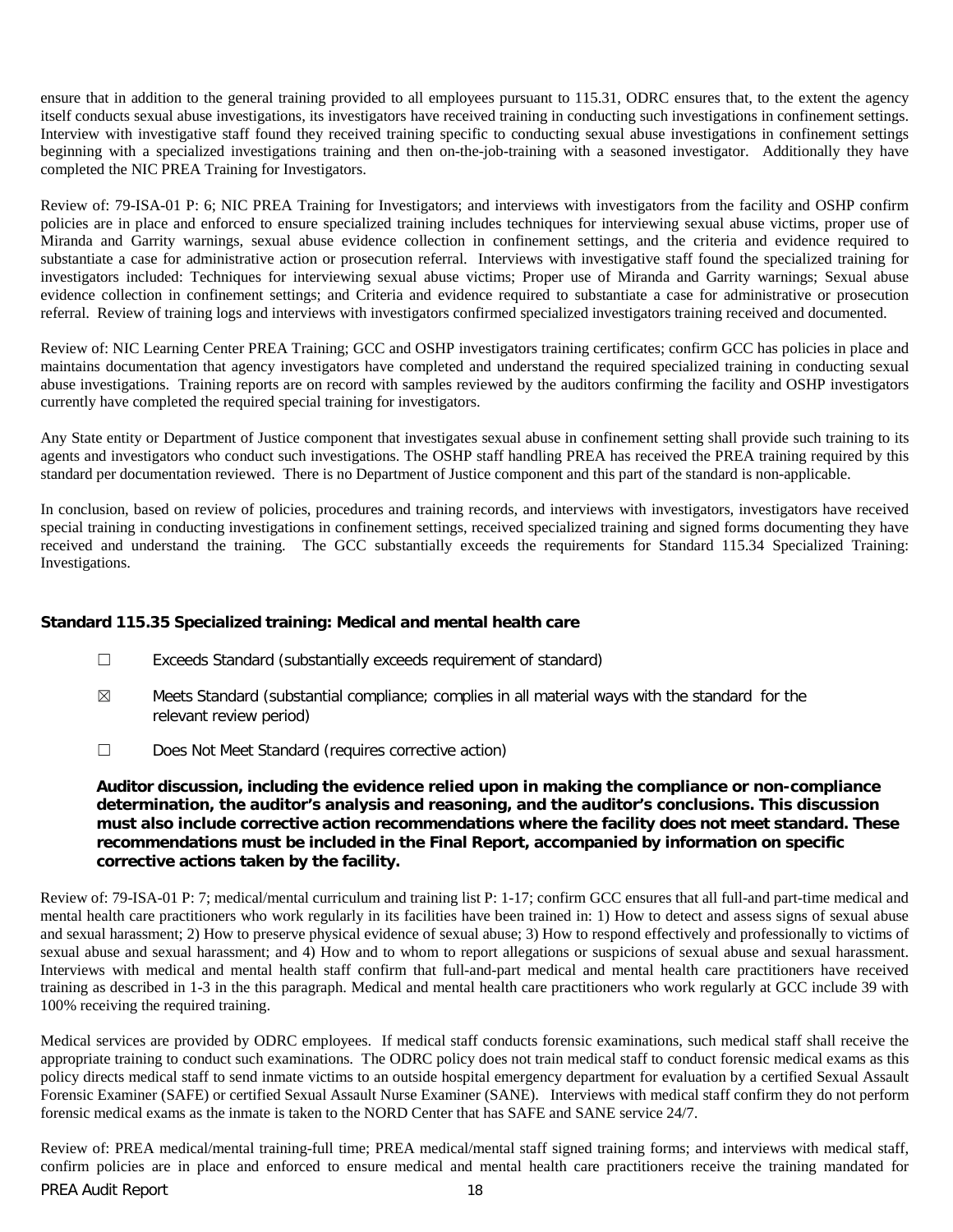employees in Standard 115.31 or for contractors and volunteers under Standard 115.32, depending upon the practitioner's status at the agency. The GCC staff/practitioners who regularly work at the GCC have received the specialized training. Interviews with medical and mental health staff confirm they received and understand the PREA training mandated for employees under Standard 115.31. Review of samples of training records indicate that medical and mental health staff signs forms showing they received and understand the PREA training.

In conclusion, based on review of policies, procedures, training records; inmate files; interviews with medical and mental health staff and observations during the tour of the medical and mental health area of the facility GCC meets the requirements of and is compliant with Standard 115.35 Specialized Training: Medical and Mental Health Care.

#### **Standard 115.41 Screening for risk of victimization and abusiveness**

- $\boxtimes$  Exceeds Standard (substantially exceeds requirement of standard)
- ☐ Meets Standard (substantial compliance; complies in all material ways with the standard for the relevant review period)
- ☐ Does Not Meet Standard (requires corrective action)

**Auditor discussion, including the evidence relied upon in making the compliance or non-compliance determination, the auditor's analysis and reasoning, and the auditor's conclusions. This discussion must also include corrective action recommendations where the facility does not meet standard. These recommendations must be included in the Final Report, accompanied by information on specific corrective actions taken by the facility.**

Review of: 78-ISA-04 P: 4; PREA Assessment Process P: 1-11; confirms the policies are in place and enforced that ensures all inmates are assessed during an intake screening and upon transfer to another facility for their risk of being sexually abused by other inmates or sexually abusive toward other inmates. Seven officers process intakes and orientation of new and transfer inmates. Interviews with staff that performs screening for risk of victimization and abusiveness confirm that they screen inmates upon admission to the facility and transfer from another facility for risk of sexual abuse victimization or sexual abusiveness toward other inmates per ODRC policies. Interviews of random sample of inmates confirm they received the screening as described by agency policy and this standard.

Review of: 79-ISA-04 P: 4; Transfer List; PREA Risk Assessment; confirm policies are in place and enforced ensuring intake screening ordinarily take place within 72 hours of arrival at the facility. According to interviews with staff performing the screening process and random selection of inmates intake screen is done within 72 hours of arrival at the facility. Information from the screening process, the initial assessment, reviews, and inmate disciplinary history, will be reviewed and considered for purposes of classification, housing assignments and programming, etc. During the last 12 months 773 inmates entering the facility were screened for risk of sexual victimization or risk of sexually abusing other inmates within 72 hours of their entry into the facility.

Review of: PREA Risk Assessment Automated System; PREA Assessment Process P: 1-11 confirms that assessments are being conducted using an objective screening instrument. Interviews with the PREA Compliance Manager and staff responsible for risk screening and review of the Intake Screening Form confirm the screening instrument meets the requirement of using an objective screening instrument.

Review of:79-ISA-04 P: 4; PREA Assessment Process P: 1-2, Assessment Detail; confirms that the objective screening instrument used during intake screening considers, at a minimum, the following criteria to assess inmates for risk of sexual victimization: 1) Whether the inmate has a mental, physical, or developmental disability; 2) The age of the inmate; 3) The physical build of the inmate; 4) Whether the inmate has previously been incarcerated; 5) Whether the inmate's criminal history is exclusively nonviolent; 6) Whether the inmate has prior convictions for sex offenses against an adult or child; 7) Whether the inmate is or is perceived to be gay, lesbian, bisexual, transgender, intersex, or gender nonconforming; 8) Whether the inmate has previously experienced sexual victimization; 9) The inmate's own perception of vulnerability; and 10) Whether the inmate is detained solely for civil immigration purposes. All item prescribed by the PREA standard are included in the facility's risk screening instrument. Interview with the staff performing the screening process confirmed that the initial risk screening considers: consideration of any inmate disabilities; inmate age; physical build; previous incarceration; criminal history exclusively nonviolent; inmate criminal history; perceived sexual orientation; previous sexual victimization; inmate perception of vulnerability and whether detention is related to civil immigration.

Review of: PREA Assessment Process P: 1-2, Assessment Detail; confirms policies and forms are in place to ensure the initial screening considers prior acts of sexual abuse, prior convictions for violent offenses, and history of prior institutional violence or sexual abuse, as known to the agency, in assessing inmates for risk of being sexually abusive. Interview with the staff performing the screening process confirmed that the initial risk screening includes assessments including: prior acts of sexual abuse, prior convictions for violent offenses and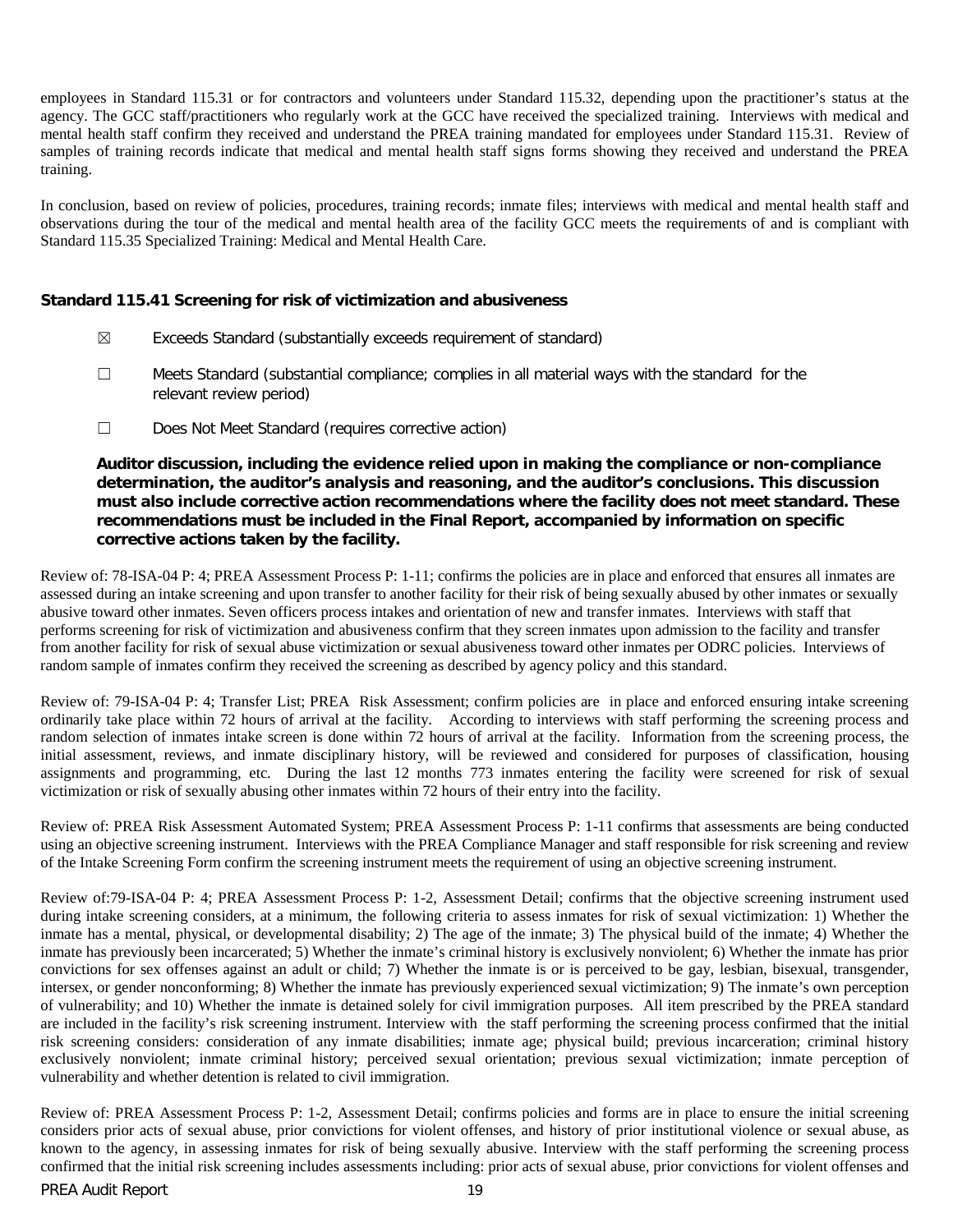history of prior institutional violence or sexual abuse, as known to the agency, to assess the inmate for risk of being sexually abusive. Seventeen inmates at GCC are on the list of PREA Classification for being an abuser, potential abuser, victim or potential victim. Review of the PREA Intake Screening Form and interview with staff responsible for risk screening confirm all of the screening areas identified by this standard and the staff performing the screening appears on this form.

Review of: 79-ISA-04 P: 5-6; Incidents with special PREA assessment; DRC 1000 E Incident Report; and interview with screening staff confirms ODRC policies are in place to ensure within a set time period, not to exceed 30 days from the inmate's arrival at the facility, the facility will reassess the inmate's risk of victimization or abusiveness based upon any additional, relevant information received by the facility since the intake screening. While the standard says reassessment is based upon any additional, relevant information GCC reassess all inmates within 30 days from inmate's arrival at the facility. This substantially exceeds the requirement of the standard. There were 773 inmates at GCC that received additional 30 day screening. The additional screenings were per ODRC policy. Interview with the staff performing the screening process confirmed that the facility reassess the inmate's risk of victimization or abusiveness within 30 days per ODRC policy. Interviews with staff responsible for risk screening and random sample of inmates confirm the reassessment process occurs per policy and as required by the standard.

Review of: 79-ISA-04 P: 5-6; Incidents with special PREA assessment; DRC 1000 E Incident Report; and interview with screening staff confirms policy is in place and enforced to ensure an inmate's risk level is reassessed when warranted due to a referral, request, incident of sexual abuse, or receipt of additional information that bears on the inmate's risk of sexual victimization or abusiveness. Review of random sample of inmate files and interviews with staff responsible for risk screening and random sample of staff and inmates confirm inmate's risk level is reassessed per ODRC policy and this standard.

Review of: 79-ISA-04 P: 4; PREA Assessment Process; confirms policy is in place and enforced to ensure inmates are not disciplined for refusing to answer, or for not disclosing complete information in response to, questions asked about: whether the inmate has a mental, physical, or developmental disability; whether the inmate is or is perceived to be gay, lesbian, bisexual, transgender, intersex, or gender nonconforming; whether the inmate has previously experienced sexual victimization; and the inmate's own perception of vulnerability. Interview with the staff performing the screening process confirm that inmates are not disciplined for refusing to answer, or for not disclosing complete information in response to questions asked. Interview with specialty staff and PREA Compliance Manager also confirm inmates are not disciplined for these four areas of this section.

Review of 79-ISA-04 P: 3-4 confirms ODRC has policies in place to ensure the department implements appropriate controls on the dissemination within the facility of responses to questions asked pursuant to this standard in order to ensure that sensitive information is not exploited to the inmate's detriment by staff or other inmates. According to interview with the PREA Coordinator ODRC Risk Assessment System is password protected. Only the individuals involved in the process have access. All system access requests must be approved by the PREA Coordinator's office. PREA classification is shared with limited staff able to view assessments. According to interviews with the PREA Compliance Manager and staff responsible for screening inmates they confirm ODRC outlines who should have access to an inmate's risk assessment within the facility in order to protect sensitive information from exploitation and those including only those with a "need to know" allowed having access. Apart from reporting to designated supervisions or officials, staff does not reveal any information related to a sexual abuse report to anyone other than to the extent necessary, as specified in ODRC policy, to make treatment, investigation, and other security and management decisions.

The ODRC policy requires the initial screening take place within 72 hours of inmate arrival at the facility. Review of: policies and procedures; interviews with the PREA Coordinator, PREA Compliance Manager, staff responsible for risk screening and random sample of inmates; and observations during tour of the facility intake process confirm ODRC considers the risk screening of inmates a priority making sure all inmates receive a second reassessment within 30 days of arrival at the facility. In conclusion, based on review of policies, forms and files; interviews with PREA Coordinator, PREA Compliance Manager and the staff responsible for screening; and observations when visiting the screening process for inmates GCC substantially exceeds the requirements of Standard 115.41 Screening for Risk of Victimization and Abusiveness.

# **Standard 115.42 Use of screening information**

- ☐ Exceeds Standard (substantially exceeds requirement of standard)
- $\boxtimes$  Meets Standard (substantial compliance; complies in all material ways with the standard for the relevant review period)
- ☐ Does Not Meet Standard (requires corrective action)

**Auditor discussion, including the evidence relied upon in making the compliance or non-compliance determination, the auditor's analysis and reasoning, and the auditor's conclusions. This discussion**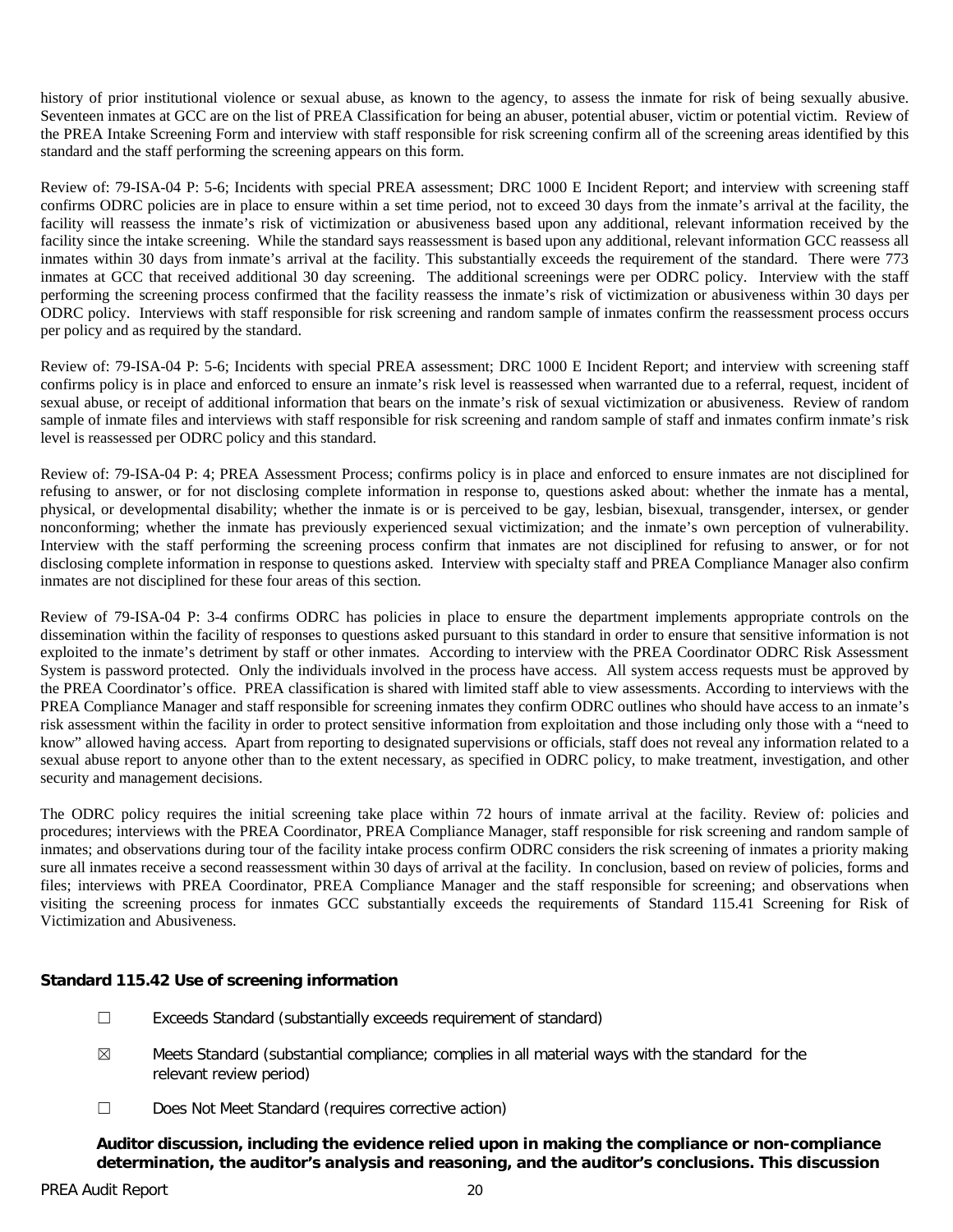# **must also include corrective action recommendations where the facility does not meet standard. These recommendations must be included in the Final Report, accompanied by information on specific corrective actions taken by the facility.**

Review of: PREA Risk Assessment; PREA Risk Assessment with Accommodation Strategy; confirms ODRC has a policy in place showing how use of information from the risk screening required by 115.41 is limited to inform housing, bed, work, education, and program assignments with the goal of keeping separate those inmates at high risk of being sexually victimized from those at high risk of being sexually abusive. According to interviews with: Unit Management Chief; the staff responsible for screening; and the PREA Compliance Manager; the agency information from the risk screening during intake is reviewed and assessed with the appropriate staff including medical/mental health staff. Information is used to inform housing, bed, work, education and program assignments.

Review of 79-ISA-04 P: 7-8 confirms ODRC policies are in place to ensure the agency makes individualized determinations about how to ensure the safety of each inmate. Interviews with staff responsible for screening inmates report that per ODRC policy and this standard information from the risk screening document is used by the facility to make individual determinations regarding how to ensure the safety of each inmate.

Review of: 79-ISA-05 P: 3; Past PREA Assessment-Transgender; confirms ODRC policy is in place to ensure in deciding whether to assign a transgender or intersex inmate to a facility for male or female inmates, and in making other housing and programming assignments, the agency considers on a case-by-case basis whether a placement would ensure the inmate's health and safety, and whether the placement would present management or security problems. According to the interviews with PREA Compliance Manager, transgender or intersex inmates go through PREA risk assessment with the information gained from the correction counselor interview to decide the basis for determining the inmate's initial housing assignment. This housing assignment may be changed after the inmate is further evaluated by the appropriate staff.

Review of: 79-ISA-05 P: 3; PREA Accommodation Strategy Team Reassessment; confirm ODRC policies ensure placement and programming assignments for each transgender or intersex inmate is reassessed at least twice each year to review any threats to safety experienced by the inmate. According to interviews with PREA Compliance Manager and staff responsible for screening inmates, placement and programming assignments for each transgender or intersex inmate is reassessed by the PREA Accommodation Strategy Team to review any threat to safety. Interview with a transgender inmate confirmed the reassessments every 6 months.

Review of 79-ISA-05 P: 3 confirm a transgender or intersex inmate's own view with respect to his or her own safety shall be given serious consideration. According to interviews with the PREA Compliance Manager, transgender inmate and staff responsible for screening inmates, transgender and intersex inmates' views of his safety are given serious consideration in placement and programming assignments.

Review of 79-ISA-05 P: 4 confirm a policy is in place and enforced to ensure transgender and intersex inmates are given the opportunity to shower separately from other inmates. According to PREA Compliance Manager and transgender inmate transgender and intersex inmates are able to take single showers or take showers at a dedicated time at the GCC Complex. According to interviews with medical/mental health staff, PREA Compliance Manager, transgender inmate and staff responsible for screening inmates, transgender are given the opportunity to shower separately from other inmates.

Review of 79-ISA-05 P: 3 confirm policies are in place and enforced to ensure the agency shall not place lesbian, gay, bisexual, transgender, or intersex inmates in dedicated facilities, units, or wings solely on the basis of such identification or status, unless such placement is in a dedicated facility, unit, or wing established in connection with a consent decree, legal settlement, or legal judgment for the purpose of protecting such inmates. Staff verified via formal documentation and reported 115.42 (g) is not applicable and reported no facility under the direction of the Ohio Department of Rehabilitation and Correction is currently under any consent decree, legal settlement, or legal judgment with regard to the placement of lesbian, gay, bisexual, transgender or intersex inmates. Interview with the PREA Coordinator, Warden and PREA Compliance Manager confirms the Agency does not have any dedicated facilities, units, or wings solely for lesbian, gay, bisexual, transgender, or intersex inmates. According to the PREA Coordinator ODRC tracks LGBTI inmates in the Risk Assessment System. The facility OCMs as well as the PREA Coordinator's office periodically checks the list of inmates to ensure compliance.

In conclusion, based on; review of policies and procedures; interviews with the PREA Coordinator, transgender inmate and PREA Compliance Manager the GCC Complex is compliant with Standard 115.42 Use of Screening Information.

#### **Standard 115.43 Protective custody**

- ☐ Exceeds Standard (substantially exceeds requirement of standard)
- $\boxtimes$  Meets Standard (substantial compliance; complies in all material ways with the standard for the relevant review period)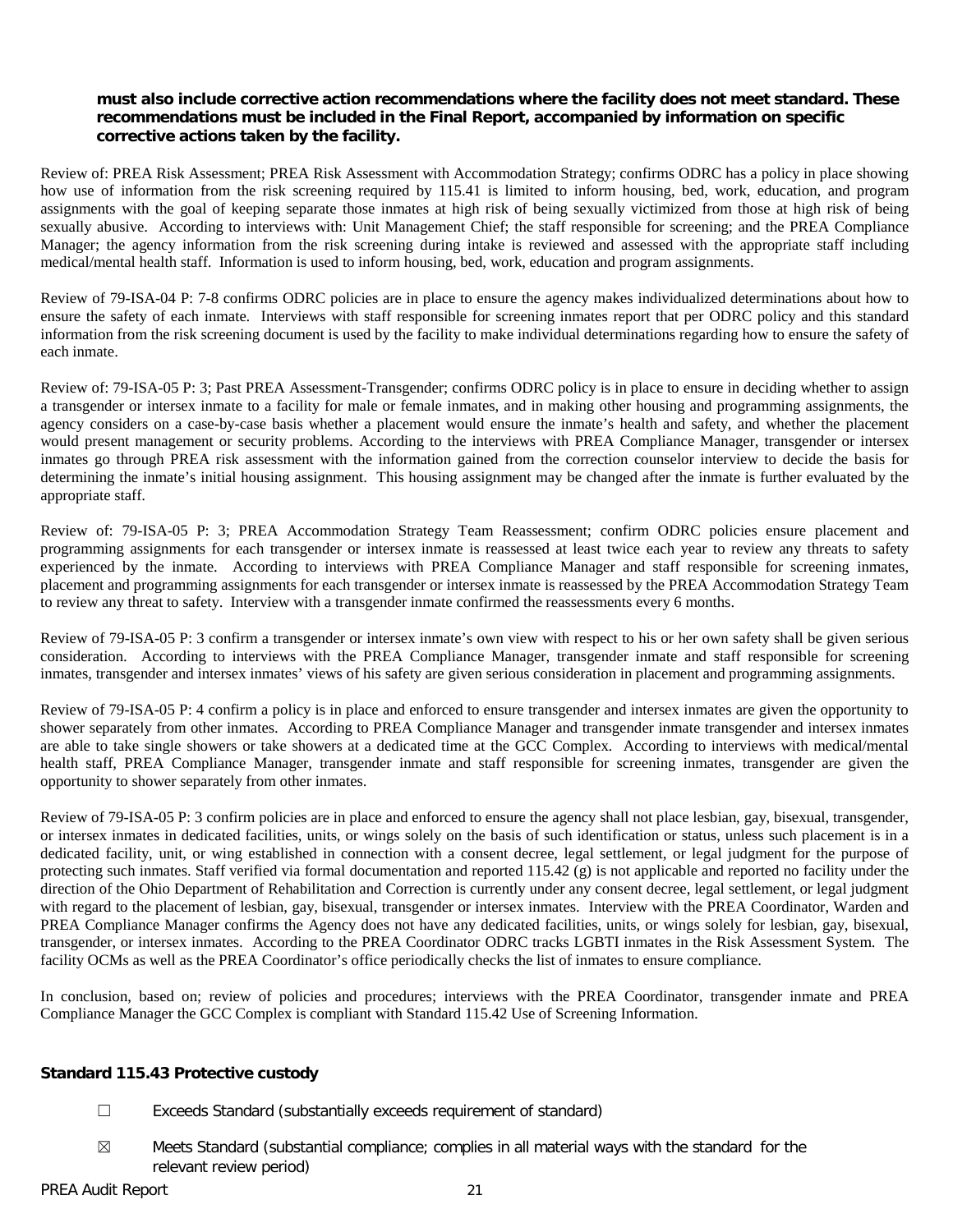☐ Does Not Meet Standard (requires corrective action)

# **Auditor discussion, including the evidence relied upon in making the compliance or non-compliance determination, the auditor's analysis and reasoning, and the auditor's conclusions. This discussion must also include corrective action recommendations where the facility does not meet standard. These recommendations must be included in the Final Report, accompanied by information on specific corrective actions taken by the facility.**

Review of 79-ISA-02 P: 14 confirm the agency has a policy in place and enforced to ensure inmates at high risk for sexual victimization are not placed in involuntary segregated housing unless an assessment of all available alternatives has been made, and a determination has been made that there is no available alternative means of separation from likely abusers. If a facility cannot conduct such an assessment immediately, the facility holds the inmate in involuntary segregated housing for less than 24 hours while completing the assessment. According to interview with the Warden, ODRC policy prohibits placing inmates at high risk for sexual victimization or has alleged sexual abuse in involuntary segregated housing in lieu of other housing areas, unless an assessment has determined there are no available alternative means of separation from potential abusers (last resort). During the last 12 months no inmates at risk of sexual victimization were held in involuntary segregated housing.

Review of 79-ISA-02 P: 3 confirm the agency has a policy to ensure inmates placed in segregated housing for this purpose shall have access to programs, privileges, education, and work opportunities to the extent possible. If the facility restricts access to programs, privileges, education, or work opportunities, the facility shall document: 1) The opportunities that have been limited; 2) The duration of the limitation; and 3) The reasons for such limitations. According to interview with staff that would supervises inmates in segregated housing for protection from sexual abuse or after having alleged sexual abuse they would have access to: programs; privileges; and education. The auditor observed and confirmed no inmates were in protective custody for protection from sexual abuse during the tour of the housing units. The GCC Complex did not place an inmate in involuntary or voluntary protective custody due to being high risk for sexual victimization during the last 12 months. Since no inmates were placed in protective custody due to being high risk for sexual victimization the auditor was not able to interview an inmate.

Review of 79-ISA-02 P: 3 confirms ODRC has a policy ensuring the facility assigns such inmates to involuntary segregated housing only until an alternative means of separation from likely abusers can be arranged, and such an assignment shall not ordinarily exceed a period of 30 days. While the policy is in place, inmates were not placed in involuntary segregation during the last 12 months. According to interviews with the Warden and staff supervising inmates in segregated housing, inmates at high risk for sexual victimization or who have alleged sexual abuse are placed in involuntary segregated housing only until an alternative means of separation from likely abusers can be arranged and is used as a last resort and for a time of less than 30 days. Since no inmates were assigned to segregate housing for high risk for sexual victimization up to 30 days the auditor was not able to interview an inmate.

Review of 79-ISA-02 P: 3 confirm ODRC has a policy ensuring if an involuntary segregated housing assignment is made pursuant to the first paragraph of this section, the facility shall clearly document: 1) The basis for the facility's concern for the inmate's safety; and 2) The reason why no alternative means of separation can be arranged. According to interviews with the Warden, PREA Compliance Manager and staff supervising inmates in segregated housing policies are in place to identify and document the basis for the facility's concern for the inmate's safety and the reason why no alternative means of separation can be arranged. However, since zero inmates at risk of sexual victimization were held in involuntary segregated housing in the past 12 months there were no inmate files to review.

Review of 79-ISA-02 P: 14 confirm the agency has a policy ensuring every 30 days the facility affords such inmate a review to determine whether there is a continuing need for separation from the general population. According to interviews with the Warden, PREA Compliance Manager and staff supervising inmates in segregated housing policies are in place to ensure review of the inmate every 30 days to determine whether there is a continuing need for separation from the general population. However, since zero inmates at risk of sexual victimization were held in involuntary segregated housing in the past 12 months there were no inmates to interview.

During the last 12 months the GCC Complex has not placed an inmate in involuntary or voluntary segregation solely due to being a high risk for sexual victimization. In conclusion, based on review of policies and procedures and interviews with the Warden, PREA Compliance Manager and staff supervising inmates in segregated housing; observations during tour of housing units the GCC Complex is compliant with Standard 115.43 Protective Custody.

# **Standard 115.51 Inmate reporting**

- ☐ Exceeds Standard (substantially exceeds requirement of standard)
- $\boxtimes$  Meets Standard (substantial compliance; complies in all material ways with the standard for the relevant review period)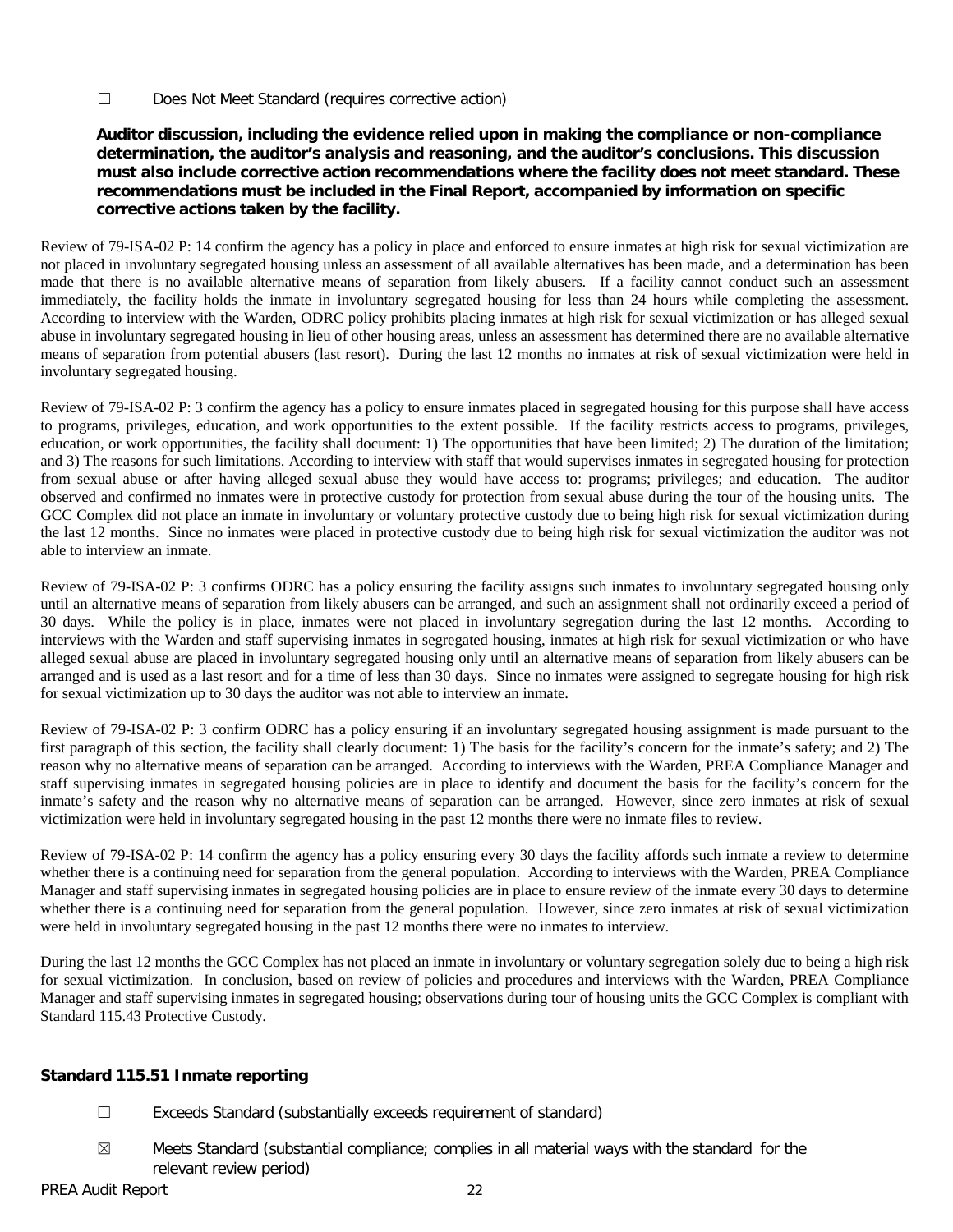☐ Does Not Meet Standard (requires corrective action)

# **Auditor discussion, including the evidence relied upon in making the compliance or non-compliance determination, the auditor's analysis and reasoning, and the auditor's conclusions. This discussion must also include corrective action recommendations where the facility does not meet standard. These recommendations must be included in the Final Report, accompanied by information on specific corrective actions taken by the facility.**

Review of: 79-ISA-02 P: 3; Inmate Handbook English/Spanish; Inmate Education Video Script and Video; Inmate Reporting Poster and Family/Friends poster English/Spanish; Inmate Restrictive Housing Poster English/Spanish; confirms the agency has policies in place and enforced ensuring multiple internal ways for inmates to privately report sexual abuse and sexual harassment, retaliation by other inmates or staff for reporting sexual abuse and sexual harassment, and staff neglect or violation of responsibilities that may have contributed to such incidents. According to interviews with random sample of staff and inmates, an inmate may report an incident of sexual abuse, sexual threats or any act of retaliation verbally or in writing, anonymously and from third parties. Verbal reports are promptly documented The Interviews with random sample of inmates confirm that they are very aware of the many ways they can report sexual abuse and how to do so privately. Observations and answers to questions during the tour showed complete inmate knowledge of PREA and reporting opportunities available to them.

Review of: 79-ISA-02 P: 3-4; Inmate Reporting Policy; MOU-Outside Entity (FCJDF); Outside Agency Hot Line Poster: confirm the agency has policies in place that ensures the agency provides at least one way for inmates to report abuse or harassment to a public or private entity or office that is not part of the agency, and that is able to receive and immediately forward inmate reports of sexual abuse and sexual harassment to agency officials, allowing the inmate to remain anonymous upon request. Inmates are not detained solely for civil immigration purposes. According to interviews with PREA Compliance Manager and random sample of inmates and review of documentation advising inmates can contact the outside the agency hot line to privately report sexual abuse and sexual harassment to agency officials. The auditor placed a call, from Dorm B-7 general population, to the hot line in the morning on the third day of the audit. The call was initiated by an inmate using an inmate touch tone phone and entering his "pin number" and handled by the PREA Assistant. The option for anonymity was offered but not taken. The auditor identified himself as a PREA auditor making a test and then disconnected. A confirmation of the call was verified by e-mail. Inmates can send sealed and uninspected letters to special and media correspondents. Observations during facility tour found posters strategically posted throughout the facility and responses to questions during tour of the GCC Complex confirm staff and inmates understand how to report abuse or harassment to a public or private entity or office that is not part of the agency. The ODRC does not detain inmates solely for civil immigration purposes.

Review of: 79-ISA-02 P: 5; Inmate Handbook-Appendix A-English/Spanish; confirm the agency has policies directing staff to accept reports made verbally, in writing, anonymously, and from third parties and they are required to promptly document verbal reports. According to interviews with random sample of staff when an inmate alleges sexual abuse or sexual harassment he can do so verbally, in writing, anonymously, and from third parties. Verbal reports are documented immediately. The auditor reviewed incident reports when staff documented a verbal allegation on form DRC 1000. Interviews with random sample of inmates confirm they have received, read and understand the pamphlet on PREA and are aware of these opportunities to report sexual abuse or sexual harassment.

Review of: 79-ISA-02 P: 4; Employee Handbook; PREA all staff curriculum; confirm ODRC has policies in place and enforced to ensure and provide a method for staff to privately report sexual abuse and sexual harassment of inmates. According to interviews with random samples of staff, employees may privately report any suspicion of sexual abuse or sexual harassment of an inmate by completing an Incident Report DRC 1000 and giving it to the PREA Compliance Manager directly. Staff is informed of this reporting procedure by policy including sexual abuse prevention and response training.

In conclusion, based on: review of development, implementation and monitoring of policies and procedures; interviews with the PREA Compliance Manager, random sample of staff and inmates; observations and answers to questions regarding inmate reporting during tour of housing units; and the distribution of a new updated PREA pamphlet the auditor finds the GCC Complex is compliant with Standard 115.51 Inmate Reporting.

# **Standard 115.52 Exhaustion of administrative remedies**

- ☐ Exceeds Standard (substantially exceeds requirement of standard)
- $\boxtimes$  Meets Standard (substantial compliance; complies in all material ways with the standard for the relevant review period)
- ☐ Does Not Meet Standard (requires corrective action)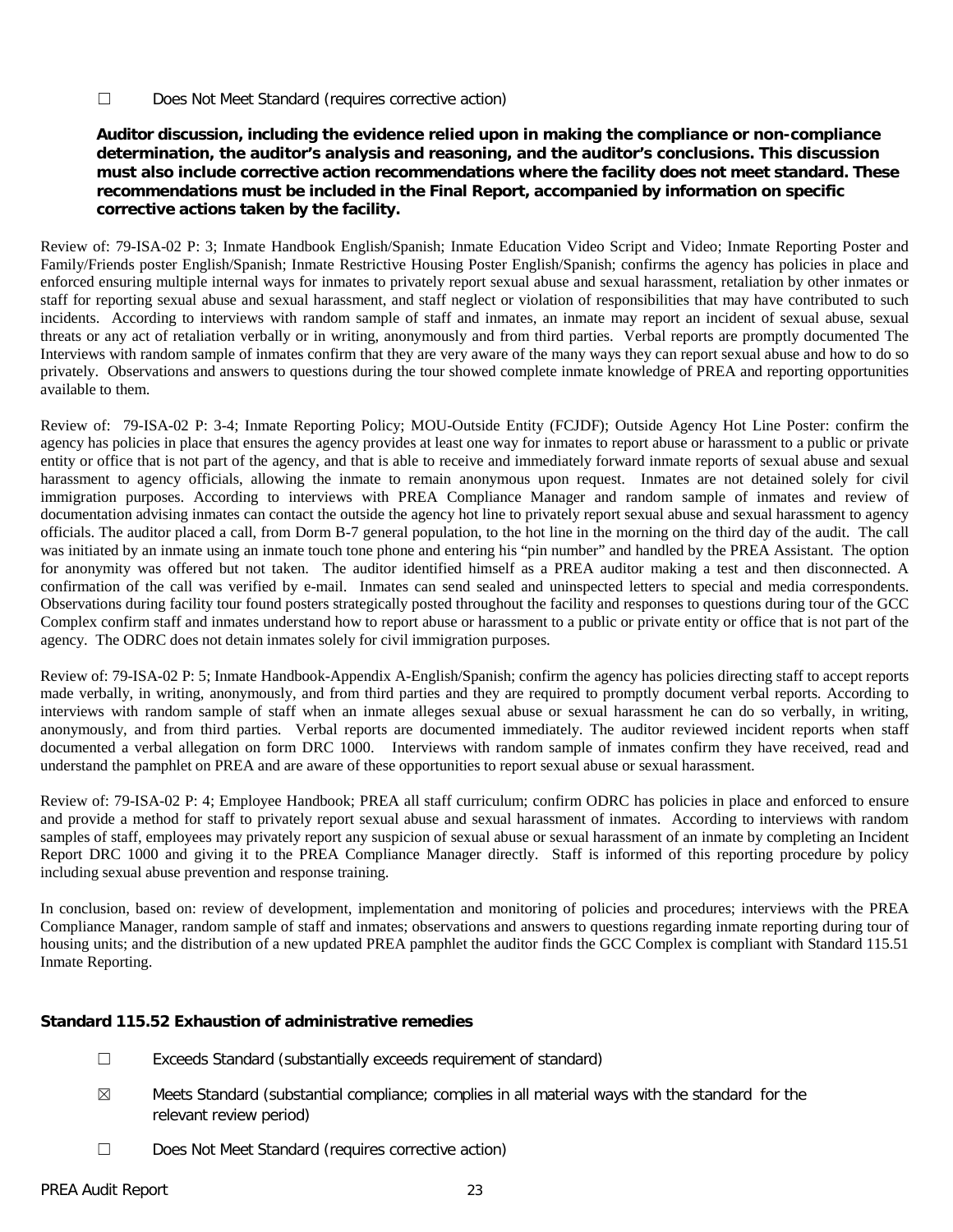### **Auditor discussion, including the evidence relied upon in making the compliance or non-compliance determination, the auditor's analysis and reasoning, and the auditor's conclusions. This discussion must also include corrective action recommendations where the facility does not meet standard. These recommendations must be included in the Final Report, accompanied by information on specific corrective actions taken by the facility.**

Review of: ODRC 79-ISA-02 Prison Sexual Misconduct Reporting, Response, Investigation and Prevention of Retaliation P: 1, DRC Policy Variance Request; Inmate Handbook; confirm policies are in place and enforced to ensure the agency has an administrative procedure for dealing with inmate grievances regarding sexual abuse. Previously ODRC had been taking PREA Standard 115.52 as Not Applicable. The PREA Resource Center said ODRC should meet or does not meet this standard. The ODRC drafted a policy variance to ODRC 79- ISA-02, Prison Sexual Misconduct Reporting, Response, Investigation and Prevention of Retaliation and included language in the inmate handbook at each prison to meet the requirements of this standard. Interviews with: ODRC PREA Implementation Director; staff handling inmate grievances; random selection of staff; inmates; and PREA Compliance Manager confirm administrative policies are in place for dealing with inmate grievances regarding sexual abuse as grievances submitted related to sexual abuse or sexual harassment are immediately reported to the institution investigator to be properly handled per ODRC policy. Once a grievance is received on allegation of sexual abuse or sexual harassment it is immediately referred to the facility investigator for immediate investigation.

Review of: ODRC 79-ISA-02, Prison Sexual Misconduct Reporting, Response, Investigation and Prevention of Retaliation, P: 1, DRC Policy Variance Request; Inmate Handbook; confirm policies are in place and enforced to ensure:1)The agency does not impose a time limit on when an inmate may submit a grievance regarding an allegation of sexual abuse; 2) the agency applies otherwise-applicable time limits to any portion of a grievance that does not allege an incident of sexual abuse; 3) the agency does not require an inmate to use any informal grievance process, or to otherwise attempt to resolve with staff, an alleged incident of sexual abuse; 4) nothing in this section shall restrict the agency's ability to defend against an inmate lawsuit on the ground that the applicable statute of limitations has expired. Interviews with: ODRC PREA Implementation Director; staff handing inmate grievances; random selection of staff; inmates; and PREA Compliance Manager report the policies are in place and enforced for items 1-4 in the above paragraph.

Review of: ODRC 79-ISA-02, Prison Sexual Misconduct Reporting, Response, Investigation and Prevention of Retaliation, P: 1, DRC Policy Variance Request; Inmate Handbook; confirm policies are in place and enforced to ensure that: 1) an inmate who alleges sexual abuse may submit a grievance without submitting it to a staff member who is the subject of the complaint, and 2) such grievance is not referred to a staff member who is the subject of the complaint. Interviews with: ODRC PREA Implementation Director; staff handing inmate grievances; random selection of staff; inmates; and PREA Compliance Manager reports inmates can submit a grievance without submitting it to a staff member who is the subject of the complaint and the grievance is not referred to such staff member.

Review of: ODRC 79-ISA-02, Prison Sexual Misconduct Reporting, Response, Investigation and Prevention of Retaliation, P: 1, DRC Policy Variance Request; Inmate Handbook Appendix A, P: 4-5; confirm policies are in place and enforced to ensure: the agency issues a final agency decision the merits of any portion of a grievance alleging sexual abuse within 90 days of the initial filing of the grievance; 2) computation of the 90-day time period does not include time consumed by inmates in preparing any administrative appeal; 3) the agency may claim an extension of time to respond, of up to 70 days, if the normal time period for response is insufficient to make an appropriate decision. The agency shall notify the inmate in writing of any such extension and provide a date by which a decision will be made; 4) at any level of the administrative process, including the final level, if the inmate does not receive a response within the time allotted for reply, including any properly noticed extension, the inmate may consider the absence of a response to be a denial at that level; Interview with: staff handing inmate grievances; random selection of staff; inmates; and PREA Compliance Manager confirm: decision on merits of grievance or portion of a grievance are made within 90 days of the filing; in past 12 months there was zero grievance filed at GCC Complex and no grievances extensions were requested so no notifications to inmates were required.

Review of: ODRC 79-ISA-02, Prison Sexual Misconduct Reporting, Response, Investigation and Prevention of Retaliation, P: 1, DRC Policy Variance Request; Inmate Handbook; confirm policies are in place and enforced to ensure: 1) Third parties, including fellow inmates, staff members, family members, attorneys, and outside advocates, are permitted to assist inmates in filing request for administrative remedies relating to allegations of sexual abuse, and shall also be permitted to file such requests on behalf of inmates; 2) if a third party files such a request on behalf of an inmate, the facility may require as a condition of processing the request that the alleged victim agree to have the request filed on his or her behalf, and may also require the alleged victim to personally pursue any subsequent steps in the administrative remedy process; 3) if the inmate declines to have the request processed on his or her behalf, the agency shall document the inmate's decision. Interview with: staff handling inmate grievances; random selection of staff; inmates; and PREA Compliance Manager confirm; third parties assist inmates in filing request; such request may require a condition that victim agree to pursue subsequent steps and if inmate declines the request it is documented.

Review of: ODRC 79-ISA-02, Prison Sexual Misconduct Reporting, Response, Investigation and Prevention of Retaliation, P: 1, DRC Policy Variance Request; Inmate Handbook; 79-ISA-02 P: 15-16; confirm policies are in place and enforced to ensure: 1) the agency shall establish procedures for the filing of an emergency grievance alleging that an inmate is subject to a substantial risk of imminent sexual abuse; 2) after receiving an emergency grievance alleging an inmate is subject to a substantial risk of imminent sexual abuse, the agency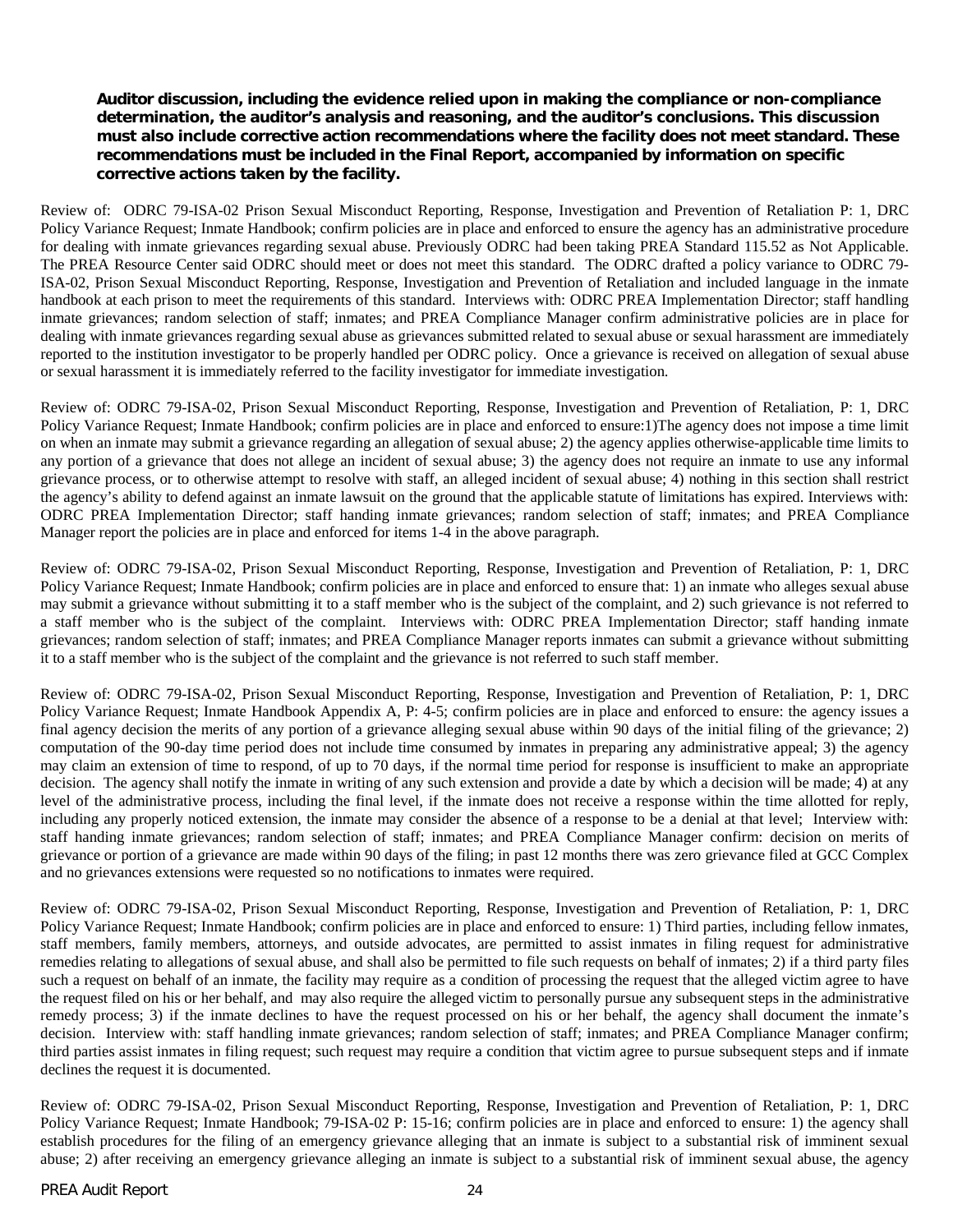immediately forwards the grievance (or a portion thereof that alleges the substantial risk of imminent sexual abuse) to a level of review at which immediate corrective action may be taken, provides an initial response within 48 hours, and issues a final agency decision within 5 calendar days. The initial response and final agency decision documents the agency's determination whether the inmate is in substantial risk of imminent sexual abuse and the action taken in response to the emergency grievance; Interview with: staff handing inmate grievances; random selection of staff; inmates; and PREA Compliance Manager reported policies are in place for: emergency grievance for inmates subject to a substantial risk of imminent sexual abuse; grievance is immediately forwarded to a level of review at which immediate corrective action is taken within 48 hours; issues a final agency decision within 5 calendar days.

Review of 79-ISA-02 P: 14 confirms policy is in place and enforced to ensure the agency may discipline an inmate for filing a grievance related to alleged sexual abuse only where the agency demonstrates that the inmate filed the grievance in bad faith. Interview with: staff handling inmate grievances; random selection of staff; inmates; and PREA Compliance Manager found policy is in place and there were no inmates disciplined for filing a grievance in bad faith during the last 12 months.

In conclusion, based on: development, implementation and monitoring of policies and procedures; interview with staff handing inmate grievances; random selection of staff, inmates, and PREA Compliance Manager; and observations and answers to questions regarding inmate grievances during tour of housing units; the auditor finds the GCC Complex is compliant with Standard 115.52 Exhaustion of administrative remedies.

# **Standard 115.53 Inmate access to outside confidential support services**

- ☐ Exceeds Standard (substantially exceeds requirement of standard)
- $\boxtimes$  Meets Standard (substantial compliance; complies in all material ways with the standard for the relevant review period)
- ☐ Does Not Meet Standard (requires corrective action)

# **Auditor discussion, including the evidence relied upon in making the compliance or non-compliance determination, the auditor's analysis and reasoning, and the auditor's conclusions. This discussion must also include corrective action recommendations where the facility does not meet standard. These recommendations must be included in the Final Report, accompanied by information on specific corrective actions taken by the facility.**

Review of: 79-ISA-01 P: 9, Appendix A; Inmate Handbook English/Spanish; Local Rape Crisis Center Poster English/Spanish; confirm policies are in place and enforced to provide inmates with access to outside victim advocates for emotional support services related to sexual abuse by giving inmates mailing addresses and telephone numbers, including toll-free hotline numbers where available, of local, State, or national victim advocacy or rape crisis organizations, and, for persons detained solely for civil immigration purposes, immigrant services agencies. The facility enables reasonable communication between inmates and these organizations and agencies in as confidential a manner as possible. According to interviews with random sample of inmates they are aware of and have access to victim advocates for emotional support services available outside the facility for dealing with sexual abuse, if needed. The inmates confirmed the facility gives those mailing addresses and telephone numbers for the outside services. The auditor was able to interview five inmates who reported a sexual abuse. There were 17 reports of sexual abuse or harassment during the last 12 months and the inmates reported they were offered victim advocacy services which they did not accept. Results of the 17 allegations were: 5 abuses unsubstantiated; 2 abuses unfounded; 9 harassments unsubstantiated; 1 harassment substantiated; and the inmates were notified.

Review of 79-ISA-01 P: 9, Appendix A confirms policies are in place and enforced to ensure the facility informs inmates, prior to giving them access, of the extent to which such communications will be monitored and the extent to which reports of abuse will be forwarded to authorities in accordance with mandatory reporting laws. According to interviews with random sample of inmates they are aware the facility informs them prior to giving them access to outside support services, the extent to which communications will be monitored and the mandatory reporting rules governing privacy, confidentiality, and/or privilege that apply to disclosures of sexual abuse made to outside victim advocates, including any limits to confidentiality under relevant federal, state, or local law. The auditor interviewed 5 inmates who reported a sexual abuse/harassment and confirmed they were informed by the facility per policy and this standard.

Review of: 79-ISA-01 P: 9-10; MOU with local Rape Crisis Center; and interviews with the PREA Compliance Manager confirm the agency maintains memoranda of understanding or other agreements with community service providers that are able to provide inmates with confidential emotional support services related to sexual abuse. The agency maintains MOU with a community service provider in effect until 11/05/19 to be used by GCC Complex.

PREA Audit Report 25 In conclusion, based on: policies and procedures providing inmates with access to outside victim advocates for emotional support services;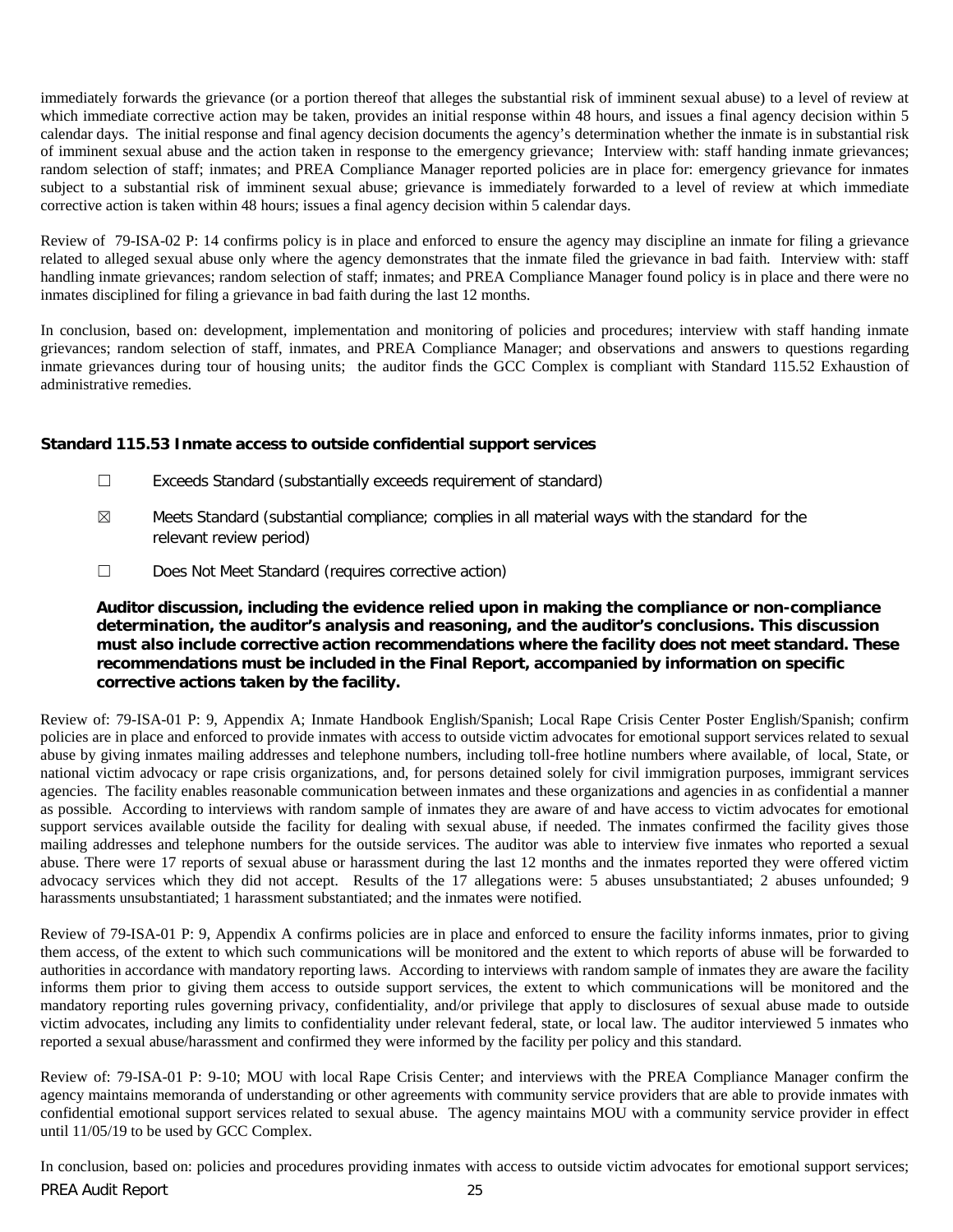informing inmates, prior to giving them access, of the extent to which such communications will be monitored; and documented attempts to seek agreement with agencies to provide inmates with confidential emotional support services; the GCC is compliant with Standard 115.53 Inmate Access to Outside Confidential Support Services.

# **Standard 115.54 Third-party reporting**

- ☐ Exceeds Standard (substantially exceeds requirement of standard)
- $\boxtimes$  Meets Standard (substantial compliance; complies in all material ways with the standard for the relevant review period)
- ☐ Does Not Meet Standard (requires corrective action)

**Auditor discussion, including the evidence relied upon in making the compliance or non-compliance determination, the auditor's analysis and reasoning, and the auditor's conclusions. This discussion must also include corrective action recommendations where the facility does not meet standard. These recommendations must be included in the Final Report, accompanied by information on specific corrective actions taken by the facility.**

Review of: E-mail link to report sexual misconduct; Posters in entrance and visitation at facility; Family/Friends Poster English/Spanish; confirm the agency has established a method to receive third-party reports of sexual abuse and sexual harassment and distribute publicly information on how to report sexual abuse and sexual harassment on behalf of an inmate. According to interviews with the PREA Compliance Manager and Warden ODRC has established a website [www.drc.ohio.gov/prea](http://www.drc.ohio.gov/prea) to provide inmates, as well as the public an independent office to report sexual misconduct; respond to public inquiries related to allegation of sexual assault in ODRC correctional facilities; and place the policies on the ODRC website. During the last 12 months the GCC Complex had one third party PREA report by the "hot line" on 10/1/16 regarding a 9/29/15 allegation. The investigation was opened 10/3/16 the day it was received at GCC. The investigation was completed 10/12/17 with a finding of unsubstantiated. The Sexual Abuse Review Team reviewed the investigation on 10/31/16 per ODRC and PREA standards.

In conclusion, based on: review of policies; interviews with staff and viewing the ODRC website; the facility is compliance with Standard 115.54 – Third-party Reporting.

#### **Standard 115.61 Staff and agency reporting duties**

- ☐ Exceeds Standard (substantially exceeds requirement of standard)
- $\boxtimes$  Meets Standard (substantial compliance; complies in all material ways with the standard for the relevant review period)
- ☐ Does Not Meet Standard (requires corrective action)

## **Auditor discussion, including the evidence relied upon in making the compliance or non-compliance determination, the auditor's analysis and reasoning, and the auditor's conclusions. This discussion must also include corrective action recommendations where the facility does not meet standard. These recommendations must be included in the Final Report, accompanied by information on specific corrective actions taken by the facility.**

Review of 79-ISA-02 P: 4 confirms policies are in place and enforced to ensure the agency require all staff to report immediately and according to agency policy any knowledge, suspicion, or information regarding an incident of sexual abuse or sexual harassment that occurred in a facility whether or not it is part of the agency; retaliation against inmates or staff who reported such an incident; and any staff neglect or violation of responsibilities that may have contributed to an incident or retaliation. According to interviews with random sample of staff the agency requires all staff, regardless of title, to report immediately any knowledge, suspicion, or information regarding and incident of sexual abuse or sexual harassment that occurred in a facility; retaliation against inmates or staff who reported such an incident; and any staff neglect or violation of responsibilities that may have contributed to an incident or retaliation. Staff is required to immediately notify his or her immediate supervisor, Warden or Department Head. The employee is required to report the specific details, in writing, immediately after verbal notification.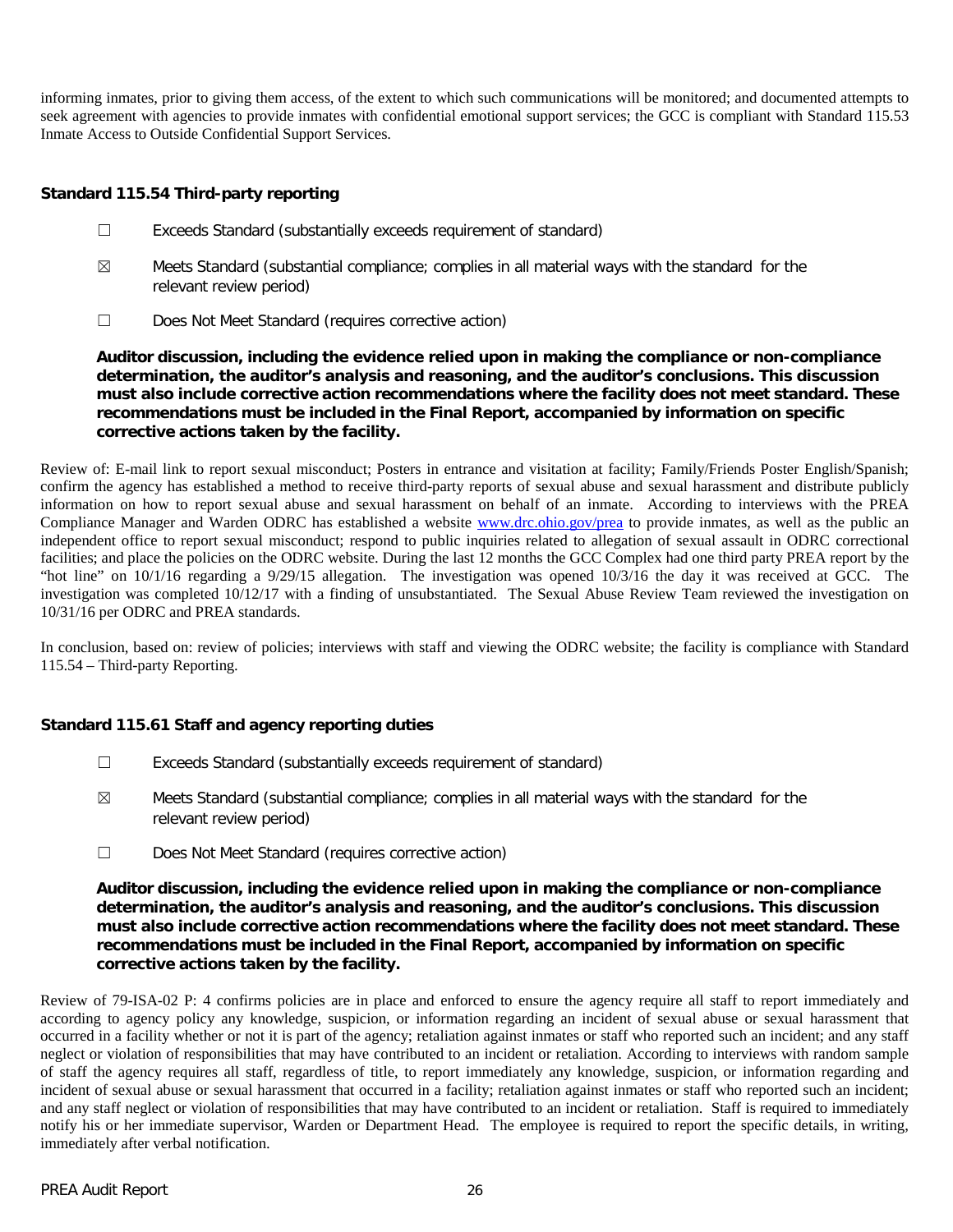Review of 79-ISA-02 P: 4-5 confirms policies are in place and enforced to ensure apart from reporting to designated supervisors or officials, staff does not reveal any information related to a sexual abuse report to anyone other than to the extent necessary, as specified in agency policy, to make treatment, investigation, and other security and management decisions. According to interviews with the facility PREA Compliance Manager and random sample of staff the agency requires all employees be aware of the sensitive nature of a situation where an inmate reports sexual abuse or sexual threats and reports are confidential and information, including but not limited to the identity of the victim is only to be shared with essential employees involved in the reporting investigation, discipline and treatment process, or as otherwise required by law.

Review of: 79-ISA-02 P: 4; Statement of Status; confirms policy is in place and enforced to ensure unless otherwise precluded by Federal, State, or local law, medical mental health practitioners are required to report sexual abuse pursuant to the first paragraph of this section and to inform inmates of the practitioner's duty to report, and the limitations of confidentiality, at the initiation of services. According to interviews with the facility medical and mental health staff at the initiation of services to an inmate they disclose the limitations of confidentiality and their duty to report. Staff reported they are required, and have reported, to report any knowledge, suspicion, or information regarding an incident of sexual abuse or sexual harassment to a designated supervisor or official immediately upon learning of it. The auditor reviewed medical and mental health files for inmates and confirm documentation of incidents and activity.

If the alleged victim is under the age of 18 or considered a vulnerable adult under a State or local vulnerable person's statute, the agency shall report the allegation to the designated State or local services agency under applicable mandatory reporting laws. The GCC Complex does not house any inmates under the age of 18. Therefore, this part of Standard 115.61 is non-applicable.

Review of: 79-ISA-02 P: 4; Sample 3rd Party PREA Hot Line Report; confirm policies are in place and enforced to ensure the facility reports all allegations of sexual abuse and sexual harassment, including third-party and an anonymous report, to the facility's designated investigators. According to interviews with the Warden and PREA Compliance Manager all allegations of sexual abuse and sexual harassment including those from third-party and anonymous sources are reported directly to designated facility investigators. The auditor reviewed inmate files with investigators and confirm all allegations are investigated.

In conclusion, based on review of policies and procedures; interviews with: facility Warden; PREA Coordinator; PREA Compliance Manager; medical and mental health staff and random sample of staff who confirm staff and agency reporting duties are required by ODRC policies and this standard GCC Complex is compliant with Standard 115.61 Staff and Agency Reporting Duties.

# **Standard 115.62 Agency protection duties**

- ☐ Exceeds Standard (substantially exceeds requirement of standard)
- $\boxtimes$  Meets Standard (substantial compliance; complies in all material ways with the standard for the relevant review period)
- ☐ Does Not Meet Standard (requires corrective action)

# **Auditor discussion, including the evidence relied upon in making the compliance or non-compliance determination, the auditor's analysis and reasoning, and the auditor's conclusions. This discussion must also include corrective action recommendations where the facility does not meet standard. These recommendations must be included in the Final Report, accompanied by information on specific corrective actions taken by the facility.**

Review of: 79-ISA-02 P: 14; Statement of Status; Imminent Risk of Abuse; confirm policy is in place and enforced to ensure when the agency learns that an inmate is subject to a substantial risk of imminent sexual abuse, it takes immediate action to protect the inmate. According to interviews with the ODRC Director when the facility learns that an inmate is subject to a substantial risk of imminent sexual abuse the facility immediately separates the alleged victim from the abuser(s). An initial investigation is completed within 48 hours and a final outcome is determined within 5 days. Also, according to interviews with the Warden and random sample of staff, when learning that an inmate is subject to a substantial risk of imminent sexual abuse each case is evaluated by the institutional investigator and handled by the facility or OSHP based upon the nature of the report and the potential harm. Supervisory rounds are increased as appropriate; inmate at risk or potential predator may be moved to another housing unit or transferred. If no other options are available temporarily protective custody until other steps may be considered. During the past 12 months there were no times the facility determined that an inmate was subject to a substantial risk of imminent sexual abuse.

In conclusion, based on review of policies; interviews with the ODRC Director, the facility Warden and random sample of staff; and observations and answers to questions when touring the facility, the GCC Complex is compliant with Standard 115.62 Agency Protection Duties.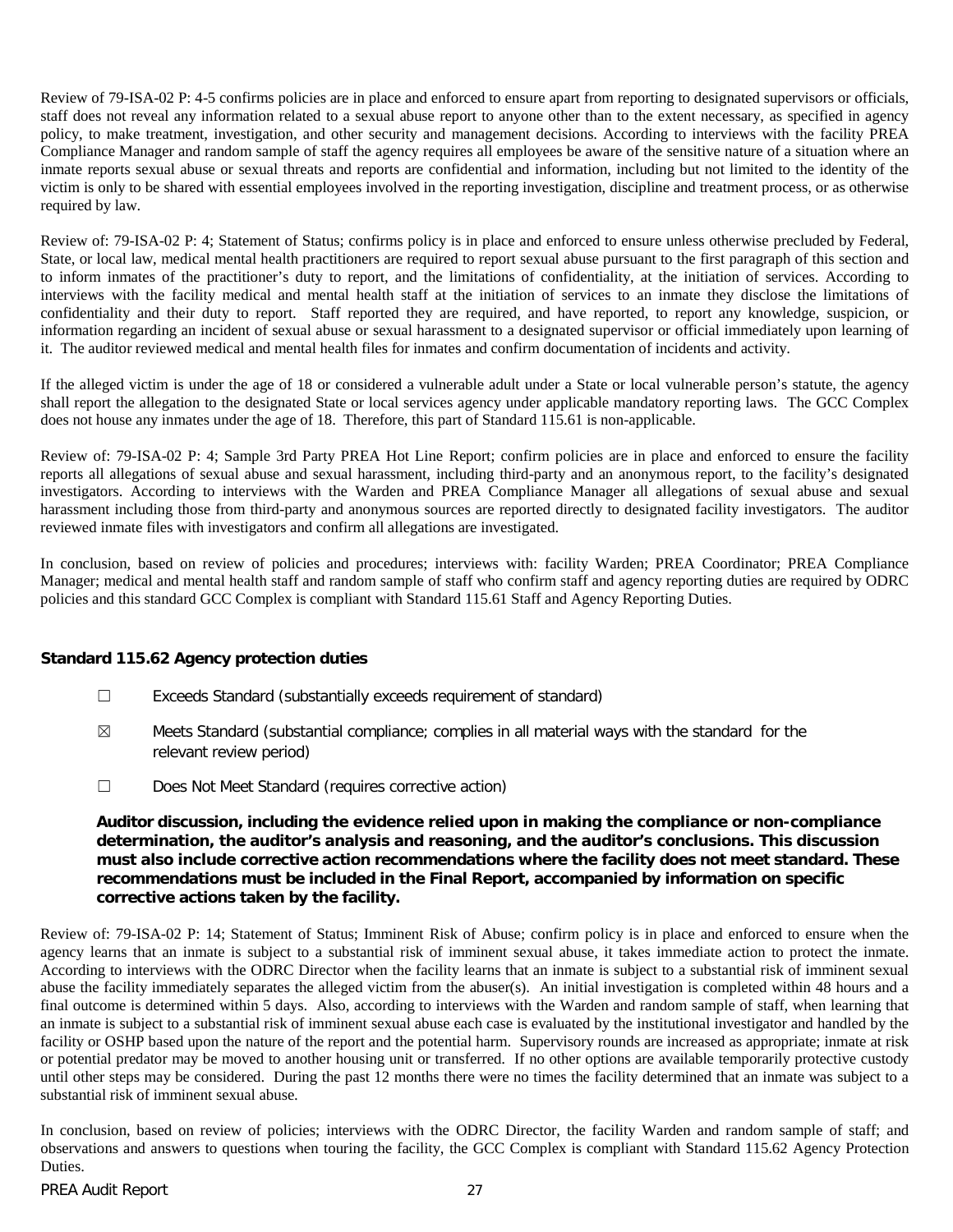# **Standard 115.63 Reporting to other confinement facilities**

- ☐ Exceeds Standard (substantially exceeds requirement of standard)
- $\boxtimes$  Meets Standard (substantial compliance; complies in all material ways with the standard for the relevant review period)
- ☐ Does Not Meet Standard (requires corrective action)

# **Auditor discussion, including the evidence relied upon in making the compliance or non-compliance determination, the auditor's analysis and reasoning, and the auditor's conclusions. This discussion must also include corrective action recommendations where the facility does not meet standard. These recommendations must be included in the Final Report, accompanied by information on specific corrective actions taken by the facility.**

Review of: 79-ISA-02 P: 5; Incident Report inmate arriving at GCC was abused at another facility; confirm policy is in place and enforced to ensure where upon receiving an allegation that an inmate was sexually abused while confined at another facility, the head of the facility that received the allegation shall notify the head of the facility or appropriate office of the agency where the alleged abuse occurred. According to interview with PREA Compliance Manager upon receiving an allegation that an inmate was sexually abused while confined at another facility, the head of the facility that received the allegation notifies the head of the facility or appropriate office of the agency or facility where the sexual abuse is alleged to have occurred. The GCC Complex received one notification during the last 12 months of an allegation of sexual abuse that occurred in another facility and the other facility was notified per ODRC policy and this standard.

Review of 79-ISA-02 P: 5 confirm policy is in place and enforced to ensure showing such notification provided as soon as possible, but no later than 72 hours after receiving the allegation. According to interviews with the Warden and PREA Compliance Manager upon receiving an allegation that an inmate was sexually abused while confined at another facility, the head of the facility that received the allegation must notify the head of the facility or appropriate office of the agency or facility where the sexual abuse is alleged to have occurred no later than 72 hours after receiving the allegation. Review of notification of one allegation at another facility by inmate arriving at GCC confirms policy is in place and enforced to ensure that the facility documents that it has provided such notification according to ODRC policy and this standard.

Review of: 79-ISA-02 P: 5; documentation of notification to another facility; confirm the policies are in place and enforced to ensure the agency office that receives such notification ensures that the allegation is investigated in accordance with these standards. According to interview with ODRC Director the allegations received at one facility involving a different facility are handled by the Warden and Institution Investigator forwarded to the Warden of the facility where the abuse allegedly occurred. Allegations from other agencies are typically received by the Director or Chief Inspector's Office and is referred to PREA Coordinator, Warden and Institution Investigator.

In conclusion, based on: review of policies; interviews with ODRC Director, Warden and PREA Compliance Manager and review of documentation; the GCC Complex is compliant with Standard 115.63 Reporting to other Confinement Facilities.

# **Standard 115.64 Staff first responder duties**

- ☐ Exceeds Standard (substantially exceeds requirement of standard)
- $\boxtimes$  Meets Standard (substantial compliance; complies in all material ways with the standard for the relevant review period)
- ☐ Does Not Meet Standard (requires corrective action)

**Auditor discussion, including the evidence relied upon in making the compliance or non-compliance determination, the auditor's analysis and reasoning, and the auditor's conclusions. This discussion must also include corrective action recommendations where the facility does not meet standard. These recommendations must be included in the Final Report, accompanied by information on specific corrective actions taken by the facility.**

Review of: 03E-GCC-02 P: 4; 79-ISA-02 P: 5, Appendix C-D; GCC 1<sup>st</sup> Responder Policy; PREA Incident with 1<sup>st</sup> Responder Checklist;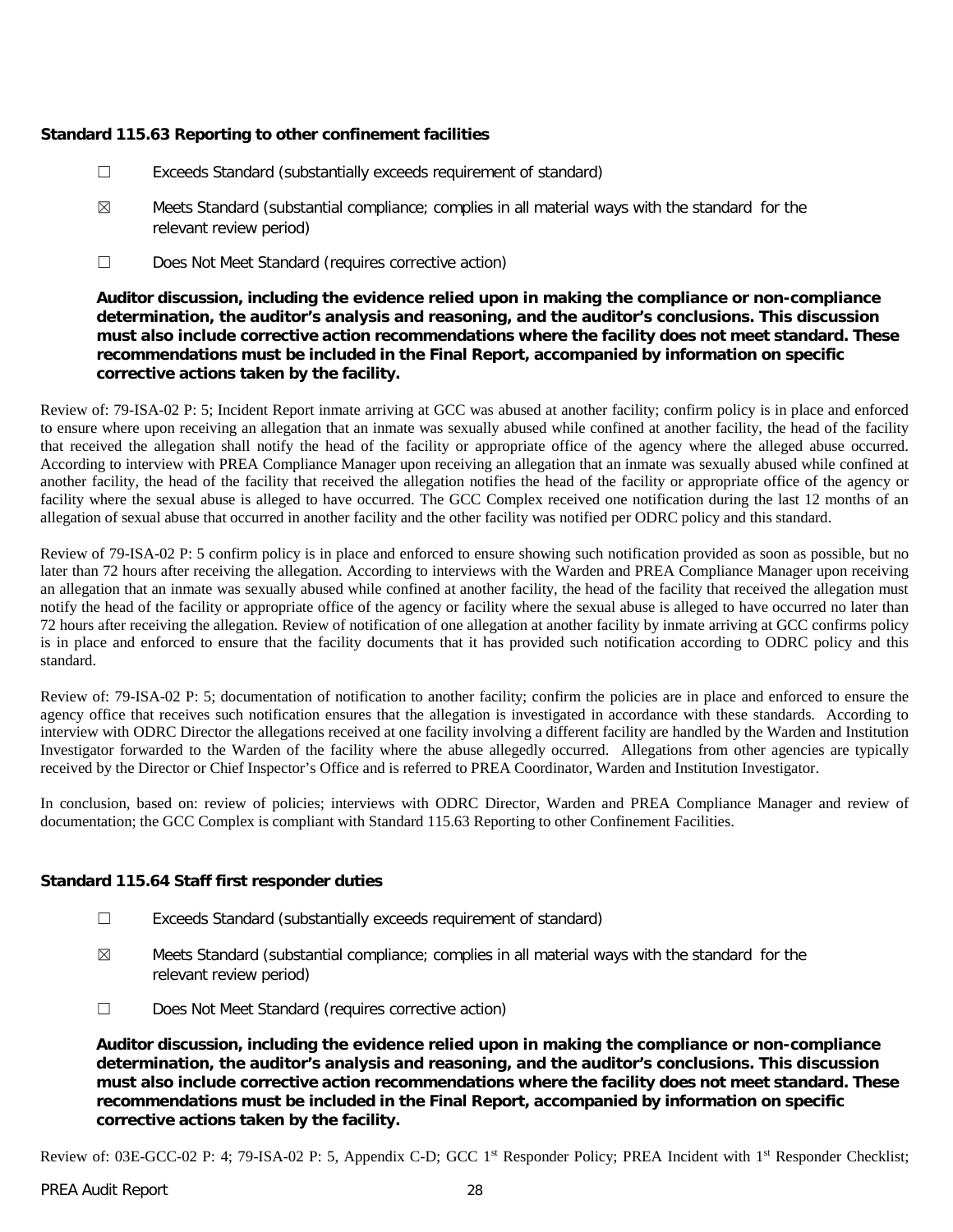confirm policies are in place and enforced to ensure upon learning of an allegation that an inmate was sexually abused, the first security staff member to respond to the report shall be required to: 1) separate the alleged victim and abuser; 2) Preserve and protect any crime scene until appropriate steps can be taken to collect any evidence; 3) If the abuse occurred within a time period that still allows for the collection of physical evidence, request that the alleged victim not take any action that could destroy physical evidence, including, as appropriate, washing, brushing teeth, changing clothes, urinating, defecating, smoking, drinking, or eating; and 4) If the abuse occurred within a time period that still allows for the collection of physical evidence, ensure that the alleged abuser does not take any actions that could destroy physical evidence, including, as appropriate, washing, brushing teeth, changing clothes, urinating defecating, smoking, drinking or eating. According to interviews with: Warden; PREA Compliance Manager; random selection of security and non-security staff; the agency has in a place and enforced to ensure a first responder policy for allegations of sexual abuse and first responders requiring staff to follow 1-4 in the this paragraph. In the past 12 months there were 17 allegations of sexual abuse and sexual harassment at the GCC with 7 allegations of sexual abuse with 2 times security staff members responded to the report. While 1<sup>st</sup> responder activity was used for the 2 allegations during the last 12 months the random selection of staff interviewed confirmed they are trained and could respond as a 1<sup>st</sup> responder if necessary.

Review of: 79-ISA-02 P: 6, Appendix C-D; 03E-GCC-02 P: 4; confirm policies are in place and enforced to ensure if the first staff responder is not a security staff member, the responder shall be required to request that the alleged victim not take any actions that could destroy physical evidence, and then notify security staff. According to interviews with PREA Compliance Manager and random sample of staff, the agency has a first responder policy (security and non-security staff) for allegations of sexual abuse and first responders are required to follow 1-4 in the first paragraph In the past 12 months there were 17 allegations at the GCC Complex. Of these allegations the number times security or non-security staff member was able to perform first responder action was five. Interviews with random sample of staff and staff that acted as 1<sup>st</sup> responder and review of the curriculum for first responder training provided for staff confirmed the agency and facility consider this standard a priority and are prepared, by policy to respond per the requirements of this standard.

The agency and the facility have further emphasized first responder duties by distributing cards and handouts on sexual assault/harassment to include steps to take if a sexual assault/harassment occurs. Each employee carries a document that has the 1<sup>st</sup> responder checklist. Review of policies; interviews with PREA Compliance Manager; random sample of staff; 1<sup>st</sup> responder staff and observations and questions answered during tour of facility; GCC is compliant with Standard 115.64 Staff First Responder Duties.

# **Standard 115.65 Coordinated response**

- ☐ Exceeds Standard (substantially exceeds requirement of standard)
- $\boxtimes$  Meets Standard (substantial compliance; complies in all material ways with the standard for the relevant review period)
- ☐ Does Not Meet Standard (requires corrective action)

# **Auditor discussion, including the evidence relied upon in making the compliance or non-compliance determination, the auditor's analysis and reasoning, and the auditor's conclusions. This discussion must also include corrective action recommendations where the facility does not meet standard. These recommendations must be included in the Final Report, accompanied by information on specific corrective actions taken by the facility.**

Review of: GCC 1st Responder Policy; 03-GCC-02 P; 1-9; confirm policies are in place and enforced to ensure the facility develops a written institutional plan to coordinate actions taken in response to an incident of sexual abuse, among staff first responders, medical and mental health practitioners, investigators, and facility leadership. According to interviews with: Warden; PREA Compliance Manager; random selection of staff; the facility has established and set forth clear facility-specific guidelines to coordinate actions taken in response to incidents of inmate sexual abuse among facility leadership, staff first responders, investigators, and facility medical and mental health practitioners. The facility plan dictates responding to an allegation of sexual abuse requires a coordinated effort between institutional leadership, security staff, first responders, medical and mental health staff, investigators, and victim advocates or victim inmate representatives. This plan is per ODRC and GCC policy and this standard.

In conclusion, based on: review of the GCC written institutional plan to coordinate actions taken in response to an incident of sexual abuse; interviews with the facility Warden, first responders, medical and mental health staff and the PREA Compliance Manager; and observations and questions answered when touring the facility the auditor finds the GCC Complex meets the requirements of Standard 115.65 Coordinated Response.

# **Standard 115.66 Preservation of ability to protect inmates from contact with abusers**

.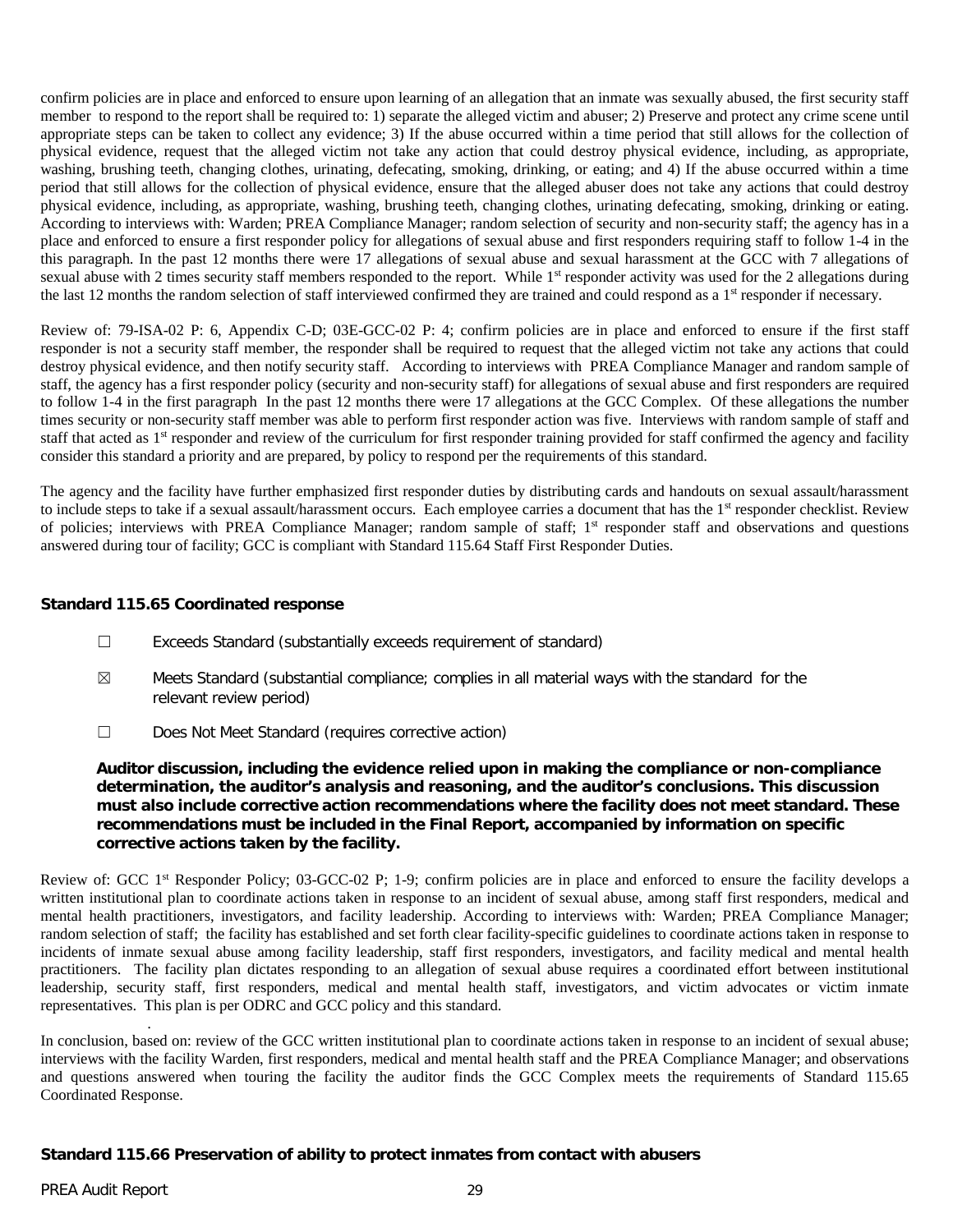- ☐ Exceeds Standard (substantially exceeds requirement of standard)
- ☒ Meets Standard (substantial compliance; complies in all material ways with the standard for the relevant review period)
- ☐ Does Not Meet Standard (requires corrective action)

# **Auditor discussion, including the evidence relied upon in making the compliance or non-compliance determination, the auditor's analysis and reasoning, and the auditor's conclusions. This discussion must also include corrective action recommendations where the facility does not meet standard. These recommendations must be included in the Final Report, accompanied by information on specific corrective actions taken by the facility.**

Review of: OEA/NEA Agreement – Article 3 – Management Rights P: 13-14; OCSEA/AFSCME – Article 5 – Management P: 11; SEIU/1199 Agreement - Article 5 - Management Rights P: 12; confirm ODRC has not enter into or renew any collective bargaining agreement or other agreement that limits the agency's ability to remove alleged staff sexual abusers from contact with any inmates pending the outcome of an investigation or of a determination of whether and wo what extent discipline is warranted. According to the interview with the ODRC Director the department has entered into new Collective Bargaining Agreements OEA/NEA, OCSEA/AFSME, and SEIU/1199, effective July 1, 2015. The agreements permit ODRC to remove alleged staff sexual abusers from contact with any inmate pending an investigation or a determination of whether and to what extent discipline is warranted.

Review of the three collective bargaining agreements and interview with the ODRC Director confirm the department has policies in place that meet the requirements of this standard and ODRC took into consideration the requirements of this PREA standard when entering the collective bargaining agreements. Therefore, the GCC Complex is compliant with Standard 115.66 Preservation of ability to protect inmates from contact with abusers.

# **Standard 115.67 Agency protection against retaliation**

- ☐ Exceeds Standard (substantially exceeds requirement of standard)
- $\boxtimes$  Meets Standard (substantial compliance; complies in all material ways with the standard for the relevant review period)
- ☐ Does Not Meet Standard (requires corrective action)

**Auditor discussion, including the evidence relied upon in making the compliance or non-compliance determination, the auditor's analysis and reasoning, and the auditor's conclusions. This discussion must also include corrective action recommendations where the facility does not meet standard. These recommendations must be included in the Final Report, accompanied by information on specific corrective actions taken by the facility.**

Review of 79-ISA-02 P: 12 confirm policies are in place and enforced to protect all inmates and staff who report sexual abuse or sexual harassment or cooperate with sexual abuse or sexual harassment investigations from retaliation by other inmates or staff, and shall designate which staff members or departments are charged with monitoring retaliation. According to interviews with: Warden; PREA Compliance Manager; facility retaliation monitor; and random sample of staff; the agency Retaliation Policy is in place and enforced. The facility investigator is the staff person responsible for monitoring retaliation with status checks at 30, 60 and 90 days.

Review of 79-ISA-02 P: 12 confirm policies are in place and enforced to ensure the agency employ multiple protection measures, such as housing changes or transfers for inmate victims or abusers, removal of alleged staff or inmate abusers from contact with victims, and emotional support services for inmates or staff who fear retaliation for reporting sexual abuse or sexual harassment or for cooperating with investigations. According to interviews with the ODRC Director the facility works with the employee to ensure they are comfortable; provide post or shift change, institutional change or even agency change to maintain state employment. The facility provides inmates with housing change, institution change or protective control. According to interviews with: Warden; staff member charged with monitoring retaliation; inmates who reported a sexual abuse; and random staff; inmates and staff are protected from retaliation from sexual abuse or sexual harassment allegations based on decisions on protective measures made on a case-by-case basis. The facility considers whether the present housing placement is appropriate and, if no, considers whether a move to another housing unit or a transfer to another facility is appropriate. With respect to access to emotional support services, information on a list of services is provided. Interview with PREA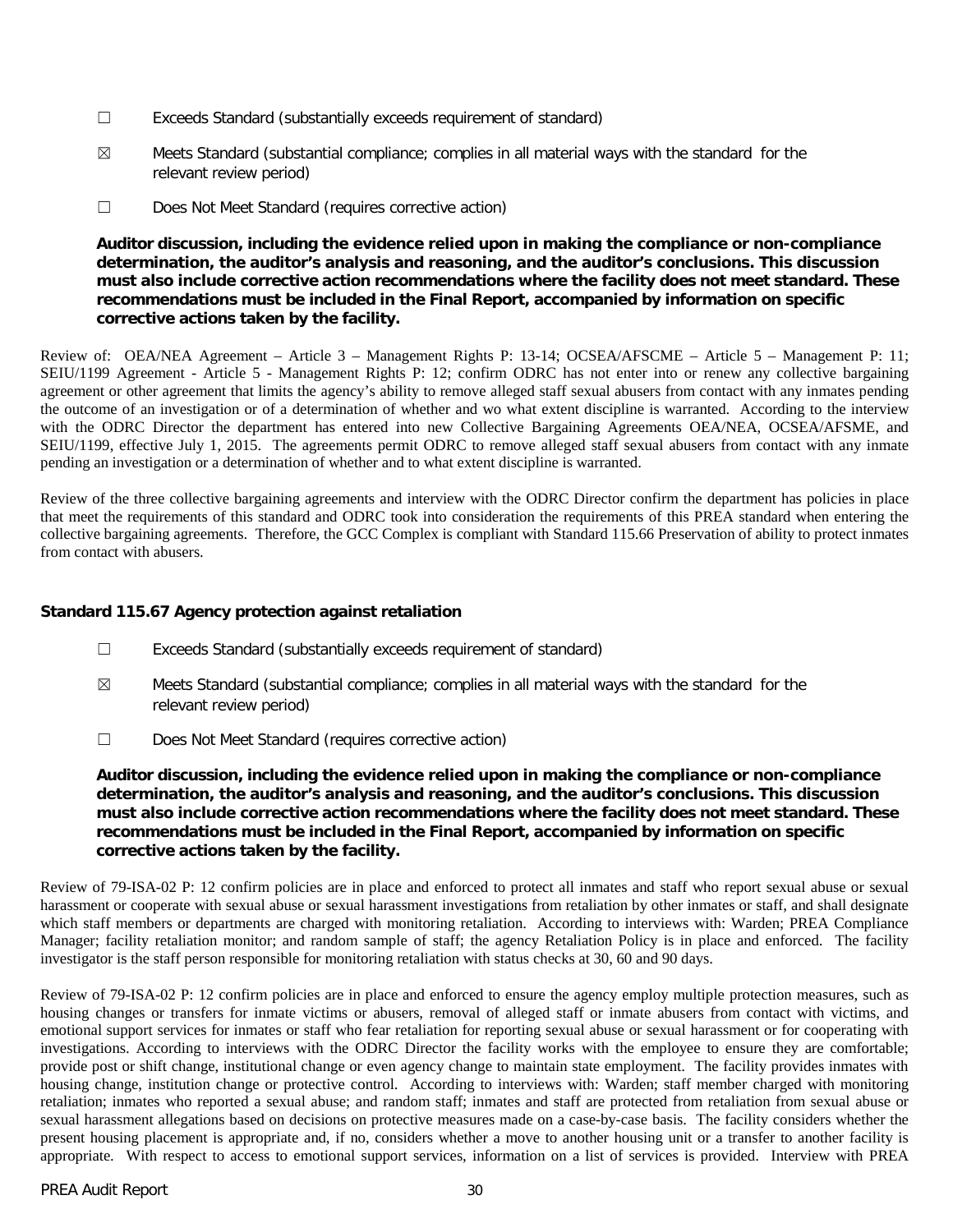Compliance Manager, as the retaliation monitor, advises multiple protection measures are considered: housing changes; transfers for inmate victims or abusers; removal of alleged staff or inmate abusers from contact with victims; and emotional support services for inmates or staff who fear retaliation for reporting sexual abuse or sexual harassment or for cooperating with investigations.

Review of: 79-ISA-02 P: 12; PREA Retaliation Monitoring Report dated 10/7/16; confirm policies are in place and enforced to enable the facility monitor to monitor the conduct and treatment of inmates or staff who reported the sexual abuse and of inmates who were reported to have suffered sexual abuse to see if there are changes that may suggest possible retaliation. Items the agency should monitor include any inmate disciplinary reports, housing, or program changes, or negative performance reviews or reassignments of staff. The department continues such monitoring beyond 90 days if the initial monitoring indicates a continuing need. Interviews with Warden and PREA Compliance Manager confirm the facility monitors the inmate or staff for at least 90 days following a report of sexual abuse or sexual harassment. The facility monitor monitors the conduct and treatment of: an inmate or employee who reported an incident; and an inmate who was reported to have suffered sexual abuse or sexual harassment. Monitoring will be for all areas in this paragraph and will continue beyond 90 days if needed. The number of times an incident of retaliation occurred in the past 12 months was zero.

Review of: 79-ISA-02 P: 12; Sample of PREA Retaliation Form; confirm policies are in place and enforced to insure in the case of inmates, such monitoring also include periodic status checks. Interviews with retaliation monitor and random sample of staff confirms in case of inmates monitoring includes periodic in-person status checks approximately every 30 days. In-person status checks are also encouraged for any staff who reported an incident of sexual abuse or sexual harassment.

Review of: 79-ISA-02 P: 12; Statement of Status; confirms policy is in place and enforced to ensure if any other individual who cooperates with an investigation expresses a fear of retaliation, the department takes appropriate measures to protect that individual against retaliation. According to interviews with the ODRC Director, Warden and institution investigator all inmates and staff who report sexual abuse or sexual harassment, or who cooperate with sexual abuse or sexual harassment investigations are protected from retaliation by other inmates or staff. Retaliation monitoring includes review of any inmate disciplinary reports, housing or program changes, or any negative performance reviews or reassignments of staff. The Department's protocols for retaliation monitoring are initiated for any individual who cooperates with an investigation and expresses a fear of retaliation.

Review of: 79-ISA-02 P: 12 confirm a policy is in place ensuring the agency's obligation to monitor shall terminate if the agency determines that the allegation is unfounded.

In conclusion, based on: review of policies; interviews with the ODRC Director, Warden, retaliation monitor and random sample of staff; and observations and questions answered during facility tour; the GCC Complex is compliant with Standard 115.67 Agency Protection against Retaliation.

#### **Standard 115.68 Post-allegation protective custody**

- ☐ Exceeds Standard (substantially exceeds requirement of standard)
- $\boxtimes$  Meets Standard (substantial compliance; complies in all material ways with the standard for the relevant review period)
- ☐ Does Not Meet Standard (requires corrective action)

## **Auditor discussion, including the evidence relied upon in making the compliance or non-compliance determination, the auditor's analysis and reasoning, and the auditor's conclusions. This discussion must also include corrective action recommendations where the facility does not meet standard. These recommendations must be included in the Final Report, accompanied by information on specific corrective actions taken by the facility.**

Review of: 79-ISA-04 P: 7-8; Statement of Status; confirm policies are in place and enforced to ensure any use of segregated housing to protect an inmate who is alleged to have suffered sexual abuse is subject to the requirements of Standard 115.43. Interviews with the Warden and staff who supervise inmates in segregated housing found the policies are in place to allow use of segregated housing to protect an inmate. However, it is a last resort and if use it will be for less than 30 days. The number of inmates who allege to have suffered sexual abuse who were held in involuntary segregated housing in the past 12 month for either 24 hours or 30 days was zero. Since no inmates were held in segregated housing the auditor could not interview an inmate.

In conclusion, the GCC is compliant with this standard, based on: review of policies; interviews with Warden and staff who supervise inmates in segregated housing; observations and questions answered when visiting area where three cells are available for segregated housing. The GCC is found compliant with Standard 115.68 Post-allegation Protective Custody.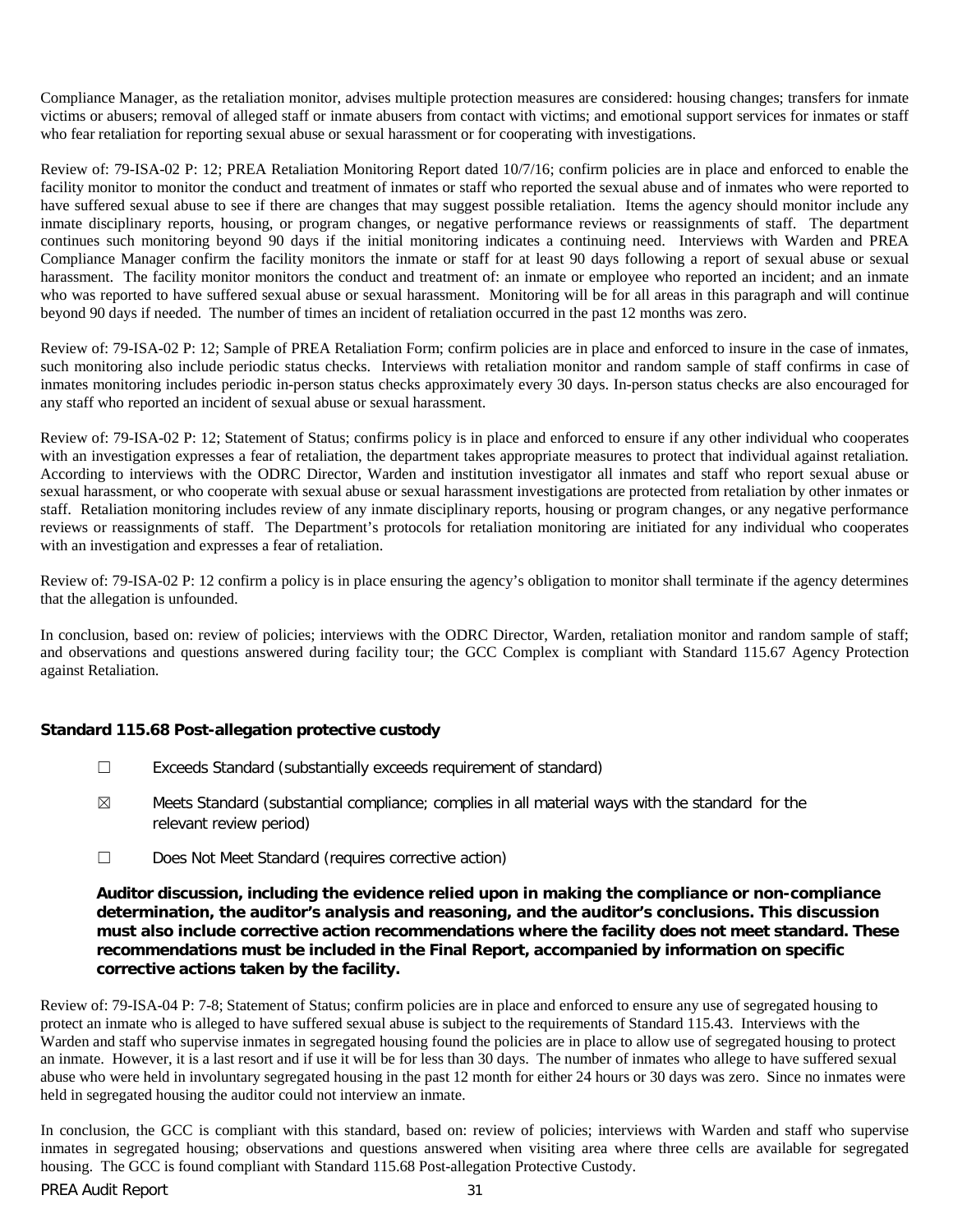#### **Standard 115.71 Criminal and administrative agency investigations**

- ☒ Exceeds Standard (substantially exceeds requirement of standard)
- ☐ Meets Standard (substantial compliance; complies in all material ways with the standard for the relevant review period)
- ☐ Does Not Meet Standard (requires corrective action)

**Auditor discussion, including the evidence relied upon in making the compliance or non-compliance determination, the auditor's analysis and reasoning, and the auditor's conclusions. This discussion must also include corrective action recommendations where the facility does not meet standard. These recommendations must be included in the Final Report, accompanied by information on specific corrective actions taken by the facility.**

Review of: 79-ISA-02 P: 11; PREA Incident Packet; Investigation Summary Report, Administrative Investigation; confirm: when the agency conducts its own investigations into allegations of sexual abuse and sexual harassment, it does so promptly, thoroughly, and objectively for all allegations, including third-party and anonymous reports; the credibility of an alleged victim, suspect, or witness shall be assessed on an individual basis and shall not be determined by the person's status as inmate or staff; agency not require an inmate who alleges sexual abuse to submit to a polygraph examination or other truth-telling device as a condition for proceeding with the investigation of such an allegation; substantiated allegations of conduct that appears to be criminal are referred for prosecution; when the quality of evidence appears to support criminal prosecution, the agency conducts compelled interview only after consulting with prosecutors as to whether compelled interviews may be an obstacle for subsequent criminal prosecution. The investigators interviewed reported ODRC investigates administrative allegations and OSHP investigates criminal allegations immediately and they judge the credibility determinations of an alleged victim, suspect, or witness are based on: the individual – how they present during interviews; past dealings with them; how the evidence obtained matches up with their version of events; the motives they may have to lie and other verbal and nonverbal cues. The investigators said they would not under any circumstances, require an inmate who alleges sexual abuse to submit to a polygraph examination or truth-telling device as a condition for proceeding with an investigation as it is against state law to ask a victim of sexual abuse to take a polygraph. Interview with the OSHP investigator reported they refer cases for prosecution any time there appears to be evidence that an incident of sexual abuse occurred. There were zero substantiated allegations of conduct that appeared to be criminal that was referred for prosecution in the past 12 months.

Review of: ODRC Training Curriculum; NIC Training for Investigators confirm where sexual abuse is alleged, the agency uses investigators: who have received special training in sexual abuse investigations pursuant to Standard 115.34; gather and preserve direct and circumstantial evidence, including any available physical and DNA evidence and any available electronic monitoring data; interview alleged victim, suspected perpetrators, and witnesses; review prior complaints and reports of sexual abuse involving the suspected perpetrator; and departure of the alleged abuser or victim from the employment or control of the facility or agency does not provide a basis for terminating an investigation. According to the investigators interviewed they: have received special training in sexual abuse investigations; criminal investigations are documented; and their reports contain a description of the allegation; description of victim; witness and perpetrator interviews; description of DNA; physical, documentary and other evidence; and the cases closing summary. The investigation file contains copies of all the witness statements, documents, reports and other evidence.

Review of : 79-ISA-02 P: 11, Statement of Status; confirm: policies are in place to ensure administrative investigations: 1) include an effort to determine whether staff actions or failures to act contributed to the abuse; and 2) are documented in written reports that include a description of the physical and testimonial evidence, the reasoning behind credibility assessments, and investigative facts and findings; ensure criminal investigations are documented in a written report that contains a thorough description of physical, testimonial, and documentary evidence and attaches copies of all documentary evidence where feasible. Interviews with the investigators confirmed the efforts they make during an administrative investigation to determine whether staff actions or failures to act contributed to sexual abuse included, during the investigation they follow-up on any statements or documentary evidence that shows a staff member may have been on notice of the abuse and failed to act, took some action to facilitate the abuse, or otherwise violated Department policy in connection with the incident.

Review of: 79-ISA-02 P: 11; Statement of Status; confirm the agency retains all written reports referenced above for as long as the alleged abuser is incarcerated or employed by the agency, plus five years and the departure of the alleged abuser or victim from the employment or control of the facility or agency does not provide a basis for terminating an investigation.. Interviews with investigators report they continue their investigations when a staff member alleged to have committed sexual abuse terminates employment prior to a completed investigation into his/her conduct and, if there is sufficient evidence to prosecute, they present the case for possible prosecution. Also they continue the investigation when a victim who alleges sexual abuse or sexual harassment or an alleged abuser leaves the facility prior to a completed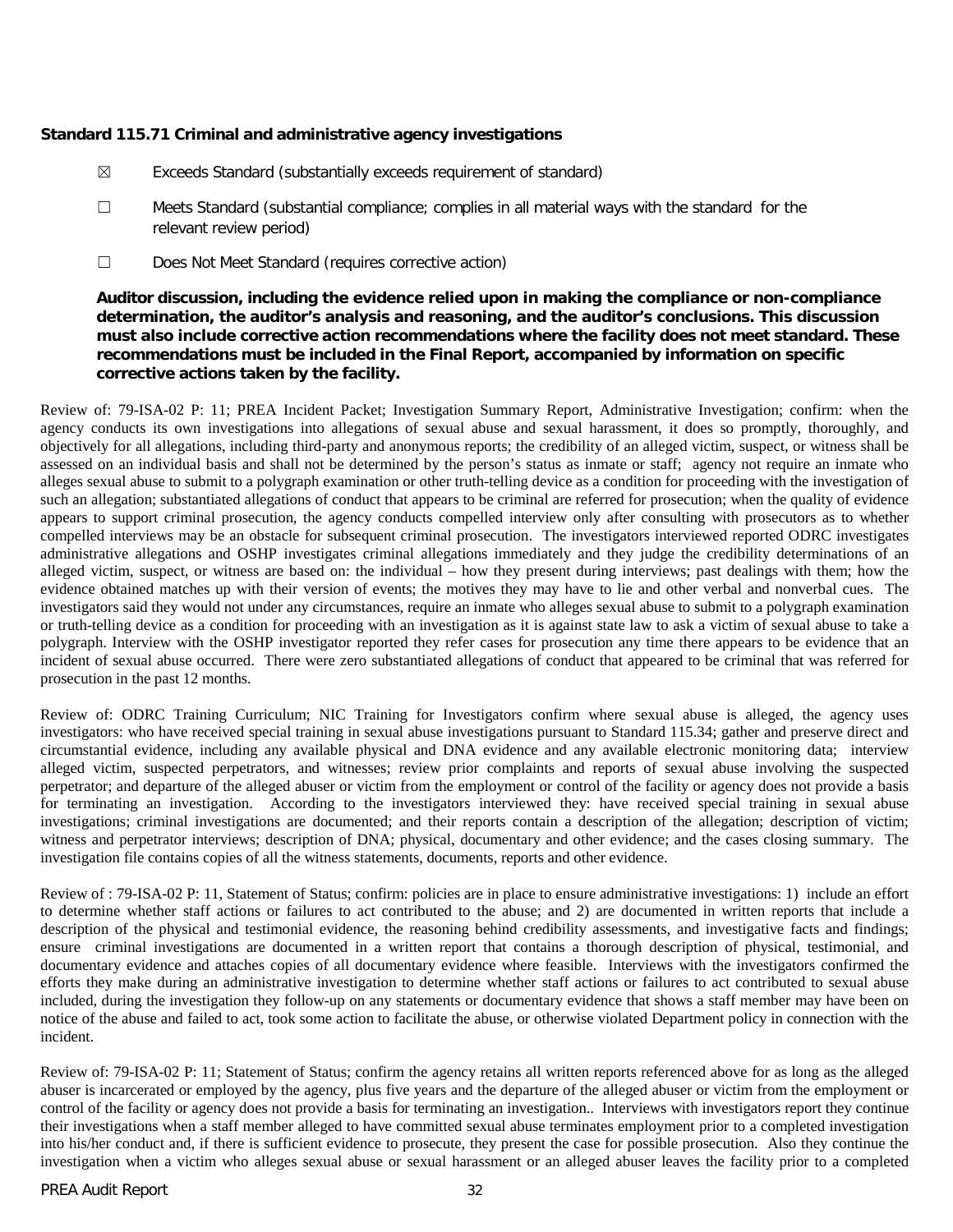investigation into the incident.

The ODRC is responsible for all administrative investigations with OSHP responsible for criminal investigations. There is no Department of Justice involvement. This part of the standard is non-applicable. Interviews with Warden and PREA Compliance Manager when outside agencies investigate sexual abuse; the facility cooperates with outside investigators and endeavors to remain informed about the progress of the investigation. The ODRC and OSHP investigates all sexual abuse allegations.

Review of policies and procedures; interviews with Warden, PREA Coordinator, PREA Compliance Manager and Investigative Staff; observations and questions answered during tour of facility the GCC substantially exceed requirements for Standard 115.71 Criminal and Administrative Agency Investigations.

#### **Standard 115.72 Evidentiary standard for administrative investigations**

- ☐ Exceeds Standard (substantially exceeds requirement of standard)
- ☒ Meets Standard (substantial compliance; complies in all material ways with the standard for the relevant review period)
- ☐ Does Not Meet Standard (requires corrective action)

**Auditor discussion, including the evidence relied upon in making the compliance or non-compliance determination, the auditor's analysis and reasoning, and the auditor's conclusions. This discussion must also include corrective action recommendations where the facility does not meet standard. These recommendations must be included in the Final Report, accompanied by information on specific corrective actions taken by the facility.**

Review of: 79-ISA-02 P: 11; PREA Incident Packet; confirm policies are in place and enforced to ensure the agency imposes no standard higher than a preponderance of the evidence in determining whether allegations of sexual abuse or sexual harassment are substantiated. Interviews with investigators responded to the standard of evidence they require to substantiate allegations of sexual abuse or sexual harassment is a preponderance of the evidence, that is, when the weight of the evidence indicates that the allegation is more likely to be true than not true. There were no sexual misconduct incidents found to be substantial during the last 12 months.

In conclusion, the GCC is compliant with this standard, based on: review of policies; interviews with investigators and staff. The facility is compliant with Standard 115.72 Evidentiary Standards for Administrative.

# **Standard 115.73 Reporting to inmates**

- ☐ Exceeds Standard (substantially exceeds requirement of standard)
- $\boxtimes$  Meets Standard (substantial compliance; complies in all material ways with the standard for the relevant review period)
- ☐ Does Not Meet Standard (requires corrective action)

**Auditor discussion, including the evidence relied upon in making the compliance or non-compliance determination, the auditor's analysis and reasoning, and the auditor's conclusions. This discussion must also include corrective action recommendations where the facility does not meet standard. These recommendations must be included in the Final Report, accompanied by information on specific corrective actions taken by the facility.**

Review of: 79-ISA-02 P: 9-10; PREA Incident Packet-Allegations of Abuse; confirm policies are in place and enforced to ensure following an investigation into an inmate's allegation that he suffered sexual abuse in an agency facility, the agency informs the inmate as to whether the allegation has been determined to be substantiated, unsubstantiated, or unfounded. Interviews with Warden, investigative staff, PREA Compliance Manager and inmate who reported sexual abuse confirm agency procedures require that an inmate who makes an allegation of sexual abuse are informed as to whether the allegation has been determined to be substantiated, unsubstantiated, or unfounded following an investigations. The number of criminal and/administrative investigations of alleged inmate sexual abuse that were completed by the agency/facility in the past 12 months were 17 (10 sexual harassment and 7 sexual abuse) at the GCC during the last 12 months. All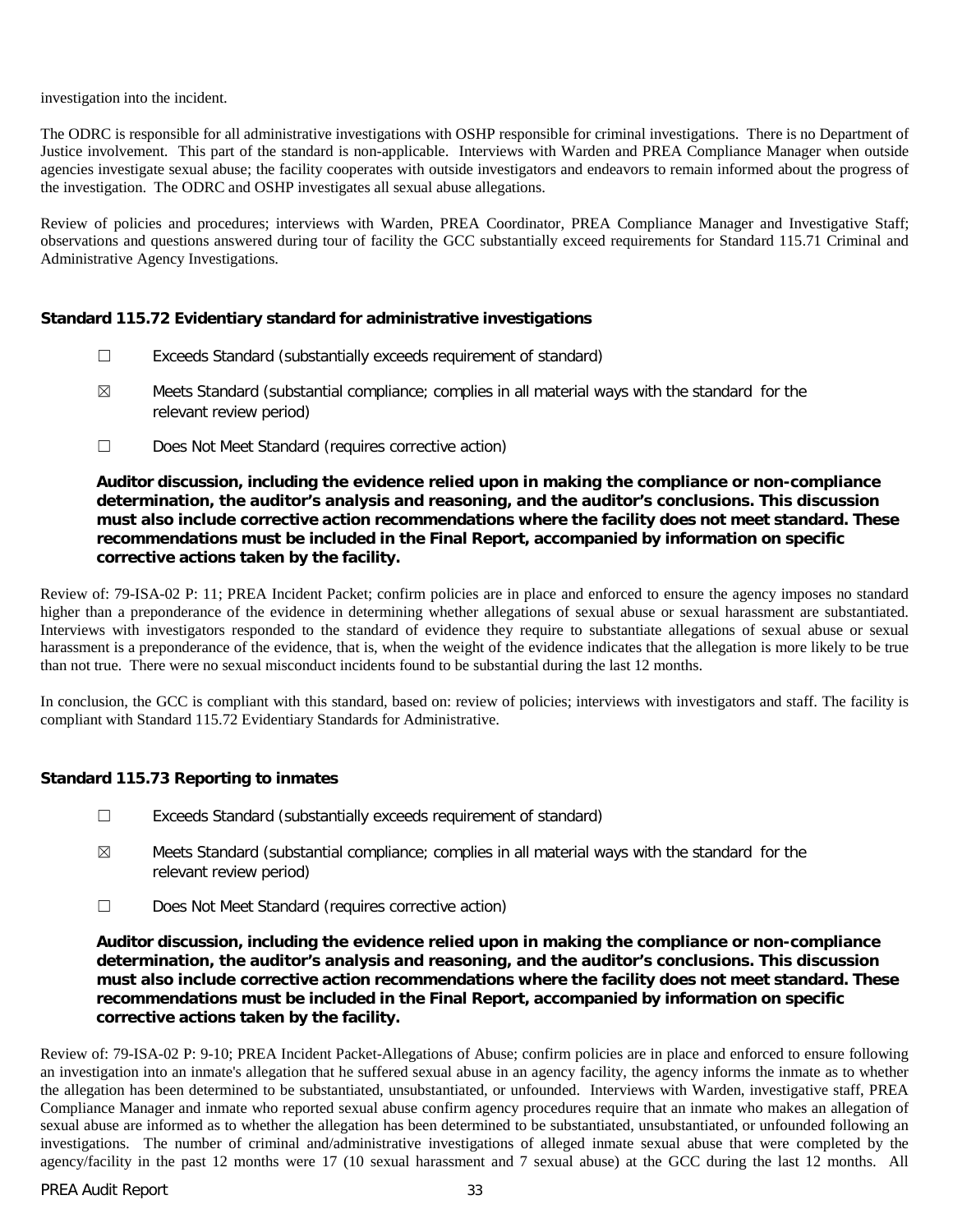investigations were closed and the inmates received notification verbally with documentation in writing of the results of the investigation.

If the agency did not conduct the investigation, it shall request the relevant information from the investigative agency in order to inform the inmate. The ODRC is responsible for administrative allegations and OSHP is responsible for criminal allegations. There were no criminal investigations at GCC during the last 12 months.

Review of: 79-ISA-02 P: 11; Statement of Status; confirm policies are in place and enforced to ensure following an inmate's allegation that a staff member has committed sexual abuse against the inmate, the agency subsequently informs the inmate (unless the agency has determined that the allegation is unfounded) whenever: 1) The staff member is no longer posted within the inmate's unit; 2) The staff member is no longer employed at the facility; 3) The agency learns that the staff member has been indicted on a charge related to sexual abuse within the facility; or 4) The agency learns that the staff member has been convicted on a charge related to sexual abuse within the facility. Interview with the staff and inmates confirms the agency informs the inmate (unless the agency has determined that the allegation is unfounded) whenever the staff member: is no longer posted within the inmate's unit; no longer employed by the facility; agency learns staff member indicted on a charge related to sexual abuse within the facility; or agency learns staff member has been convicted on a charge related to sexual abuse within the facility. Interviews with inmates confirm they were notified per the PREA Standard and agency policy.

Review of: 79-ISA-02 P: 10; Statement of Status; confirm policies are in place to ensure following an inmate's allegation that she has been sexually abused by another inmate, the agency subsequently informs the alleged victim whenever: 1) The agency learns that the alleged abuser has been indicted on a charge related to sexual abuse within the facility; or 2) The agency learns that the alleged abuser has been convicted on charge related to sexual abuse within the facility. Interview with PREA Compliance Manager confirmed that following an inmate's allegation that he or she has been sexually abused by another inmate, the agency informs the alleged victim whenever: agency learns alleged abuser has been indicted on a charge related to sexual abuse within the facility or the agency learns the alleged abuser has been convicted on charge related sexual abuse in the facility.

Review of: 79-ISA-02 P: 10; Statement of Status; confirm policies are in place to ensure all such notifications or attempted notifications are documented. Interview with the Warden and PREA Compliance Manager confirm all notifications or attempted notification are documents showing the date and time of the notification in case chronology. If the inmate refused to discuss the outcome, it is noted the date and time of the attempted notification and the fact that the inmate refused. During the last 12 months 17 inmates were provided notifications that were documented per policy and this standard.

Review of 79-ISA-02 P: 10 confirm policies are in place and enforced to ensure the agency's obligation to report under this standard shall terminate if the inmate is released from the agency's custody. Interviews with Warden and PREA Compliance Manager confirmed that there is no obligation to report the case outcome to the reported victim inmate after he or she is released from the Department's custody however doing so may be appropriate depending on the circumstances of the case.

In conclusion, the facility is compliant with this standard, based on: review of policy, procedures and forms; interviews with Warden and PREA Compliance Manager and observations and questions answered during tour of the facility. The GCC is compliant with Standard 115.73 Reporting to Inmates.

# **Standard 115.76 Disciplinary sanctions for staff**

- ☐ Exceeds Standard (substantially exceeds requirement of standard)
- $\boxtimes$  Meets Standard (substantial compliance; complies in all material ways with the standard for the relevant review period)
- ☐ Does Not Meet Standard (requires corrective action)

**Auditor discussion, including the evidence relied upon in making the compliance or non-compliance determination, the auditor's analysis and reasoning, and the auditor's conclusions. This discussion must also include corrective action recommendations where the facility does not meet standard. These recommendations must be included in the Final Report, accompanied by information on specific corrective actions taken by the facility.**

Review of: 79-ISA-01 P: 3-4; 31-SEM-02 P: 2; Statement of Status; confirms policies are in place and enforced to ensure staff is subject to disciplinary sanctions up to and including termination for violating agency sexual abuse or sexual harassment policies. Interviews with PREA Compliance Manager and Human Resource Administrator confirm staff is subject to disciplinary sanctions up to and including termination for violating agency sexual abuse or sexual harassment policies. The GCC had zero employees terminated due to an incident of sexual harassment or sexual misconduct incident during the last 12 months.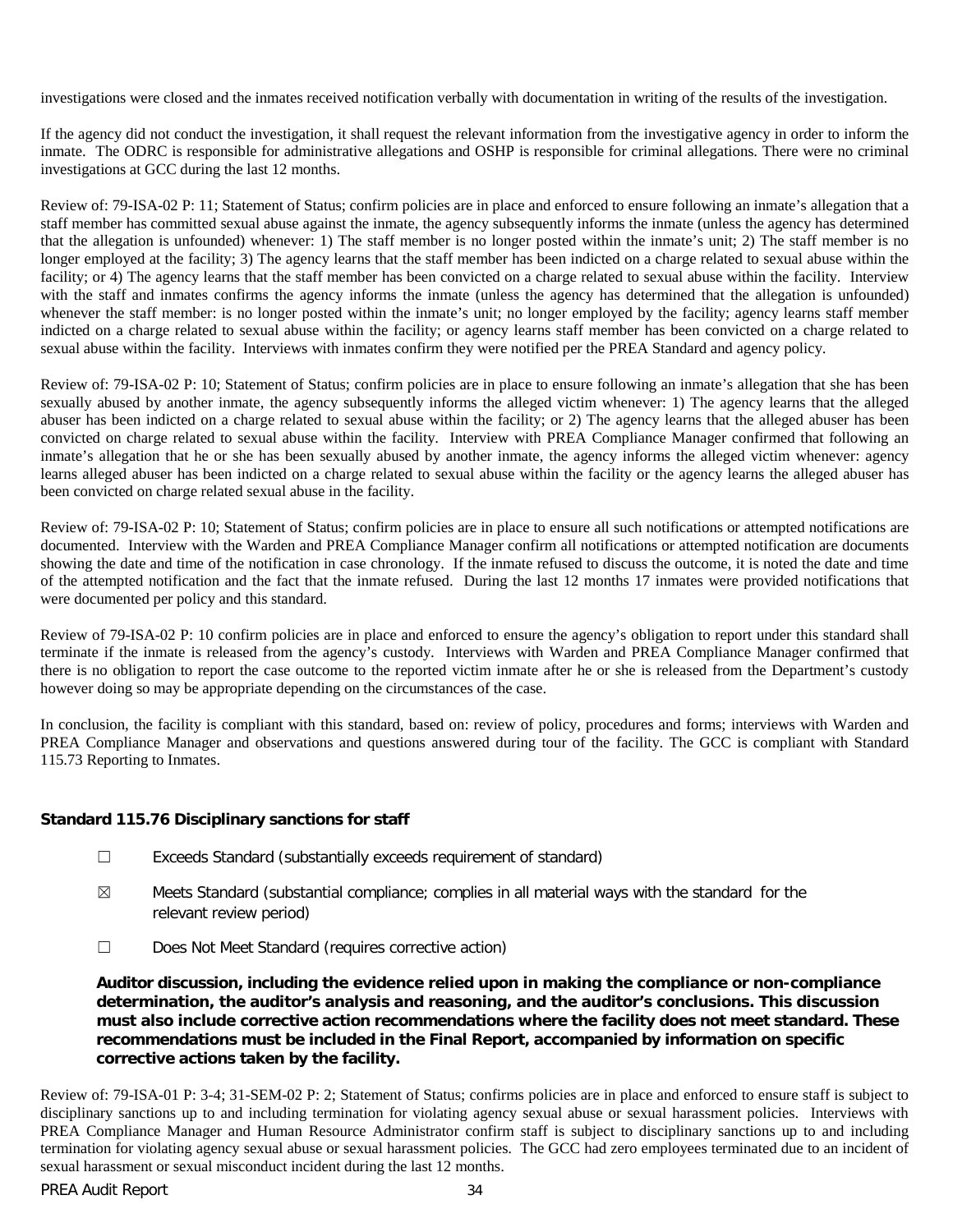Review of: 79-ISA-02 P: confirms policies are in place and enforced to ensure termination is the presumptive disciplinary sanction for staff who has engaged in sexual abuse. Interviews with PREA Compliance Manager and Human Resource Administrator confirm that termination is the presumptive disciplinary sanction for staff who has engaged in sexual abuse of an inmate. The facility had zero employees terminated due to an incident of sexual harassment or sexual misconduct incident.

Review of 31-SEM-02 P: 2; confirm policies are in place to ensure disciplinary sanctions for violations of agency policies relating to sexual abuse or sexual harassment (other than actually engaging in sexual abuse) are commensurate with the nature and circumstances of the acts committed, the staff member's disciplinary history, and the sanctions imposed for comparable offenses by other staff with similar histories. Interviews with PREA Compliance Manager and Human Resource Administrator confirms disciplinary sanctions for violations of agency policies related to sexual abuse or sexual harassment are commensurate with the nature and circumstances of the act committed, the staff member's disciplinary history, and the sanctions imposed for comparable offenses by other staff with similar histories. In the past 12 months zero staff has been disciplined, short of termination for violation of agency sexual abuse or sexual harassment policies.

Review of: 79-ISA-01 P: 3-4; 31-SEM-07 P: 5; confirm policies are in place to ensure all terminations for violations of agency sexual abuse or sexual harassment policies, or resignations by staff who would have been terminated if not for their resignation, are reported to law enforcement agencies, unless the activity was clearly not criminal, and to any relevant licensing bodies. Interviews with PREA Compliance Manager and Human Resource Administrator confirm terminations for violations of agency sexual abuse or sexual harassment policies, or resignations by staff who would have been terminated if not for their resignation, are reported to law enforcement agencies, unless the activity was clearly not criminal, and to any relevant licensing bodies. In the last 12 months the GCC had zero staff from the facility that have been reported to law enforcement or licensing boards following their termination (or resignation prior to termination) for violating agency sexual abuse or sexual harassment policies.

In conclusion, GCC is compliant with this standard, based on: review of policies, forms and files; interviews with PREA Compliance Manager and Human Resource Administrator; and observations and questions answered during tour. The GCC is compliant with Standard 115.76 Disciplinary Sanctions for Staff.

# **Standard 115.77 Corrective action for contractors and volunteers**

- ☐ Exceeds Standard (substantially exceeds requirement of standard)
- $\boxtimes$  Meets Standard (substantial compliance; complies in all material ways with the standard for the relevant review period)
- ☐ Does Not Meet Standard (requires corrective action)

# **Auditor discussion, including the evidence relied upon in making the compliance or non-compliance determination, the auditor's analysis and reasoning, and the auditor's conclusions. This discussion must also include corrective action recommendations where the facility does not meet standard. These recommendations must be included in the Final Report, accompanied by information on specific corrective actions taken by the facility.**

Review of: 79-ISA-01 P: 4; 71-SOC-01 P: 9; Contractor – Volunteer Standards of Conduct; Statement of Status; confirms policies are in place and enforced to ensure any contractor or volunteer, who engages in sexual abuse, is prohibited from contact with inmates and is reported to law enforcement agencies, unless the activity was clearly not criminal, and to relevant licensing bodies. Interviews with PREA Compliance Manager confirms an inmate is incapable of consent to any sexual act with an employee where that employee performs duties in a state correctional facility in which the victim is confined at the time of the offense consisting of providing custody, medical or mental health services, counseling services, educational programs, vocational training, institutional parole services or direct supervision to inmates. The law also applies to any contract employee or volunteer who regularly provides services to inmates. Any contractor or volunteer, who engages in sexual abuse is prohibited from contact with inmates and is reported to law enforcement agencies, unless the activity was not criminal, and to relevant licensing bodies. In the past 12 months zero contractors or volunteers were reported to law enforcement for engaging in sexual abuse of inmates.

Review of: 79-ISA-02 P: 4; Statement of Status; Standards of Conduct for Contractors, Volunteers and Interns P: 2, 5-6; confirm policies are in place and enforced to ensure the facility takes appropriate remedial measures, and considers whether to prohibit further contact with inmates, in the case of any other violation of agency sexual abuse or sexual harassment policies by a contractor or volunteer. Interviews with PREA Compliance Manager confirms the facility takes appropriate remedial measures, and considers whether to prohibit further contact with inmates, in the case of any other violation of agency sexual abuse or sexual harassment policies by a contractor or volunteer.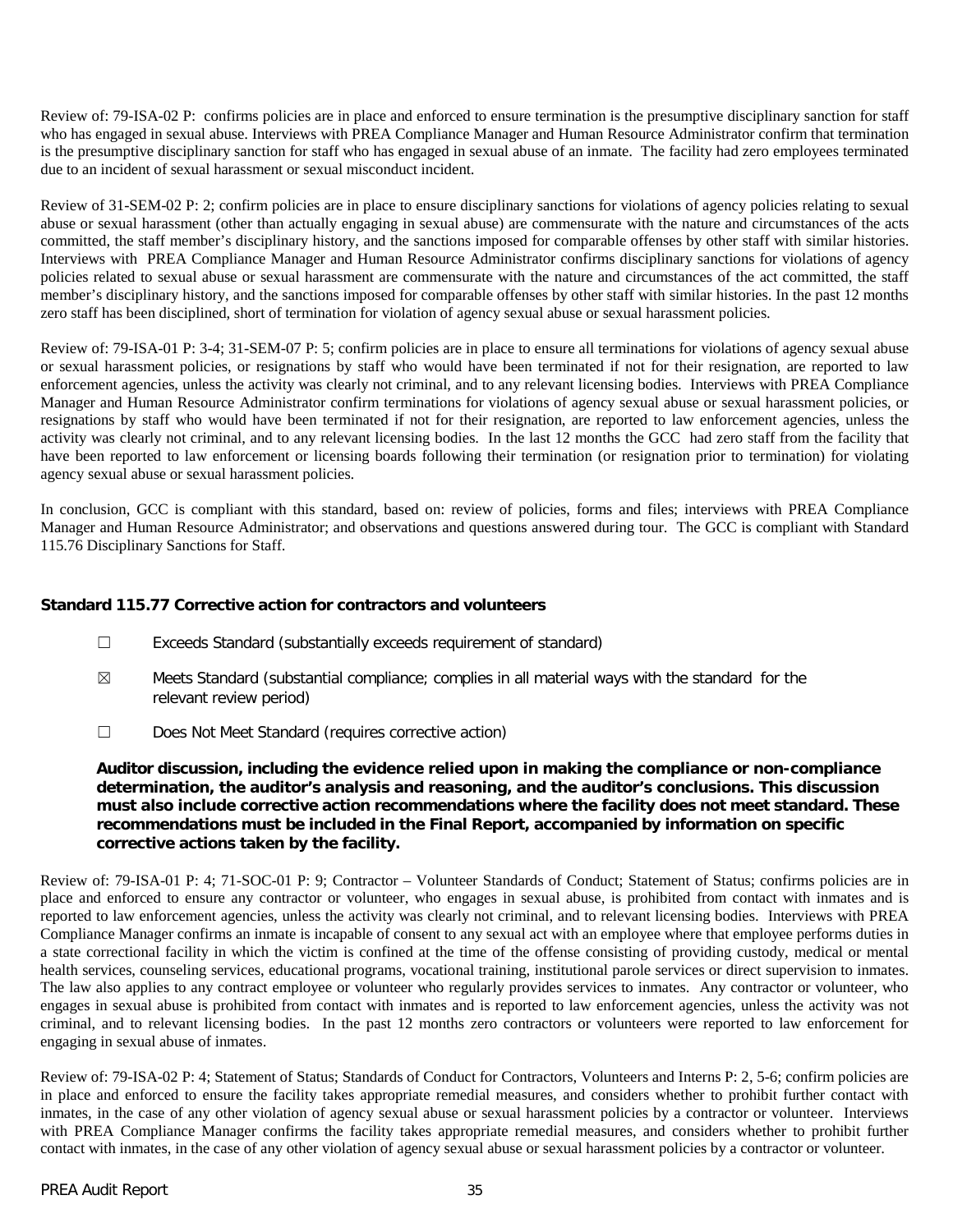Review of: 79-ISA-01 P: 3-4; 31-SEM-07 P: 5; confirm all terminations for violation of agency sexual abuse or sexual harassment policies, or resignations by staff who would have been terminated is not for their resignation, will be reported to law enforcement agencies, unless the activity was clearly not criminal, and to any relevant licensing bodies. Interview with the Warden and PREA Compliance Manager confirm policies are in place and there were no allegations involving a contractor or volunteer.

Interviews with the Warden, staff, contractors and volunteers confirm they have been trained in their responsibilities regarding sexual abuse and sexual harassment prevention, detection, and response, per agency policy and procedure. They confirmed they have: attended PREA training; received written material; viewed video; understand the agency's zero tolerance policy; and signed forms saying they have received and understand the PREA training.

In conclusion, based on: review of policies, procedures and forms; interviews with Warden, PREA Compliance Manager, and volunteers and contractors; and observation and questions answered during tour; GCC is compliant with Standard 115.77 Corrective Action for Contractors and Volunteers.

# **Standard 115.78 Disciplinary sanctions for inmates**

- ☐ Exceeds Standard (substantially exceeds requirement of standard)
- $\boxtimes$  Meets Standard (substantial compliance; complies in all material ways with the standard for the relevant review period)
- ☐ Does Not Meet Standard (requires corrective action)

**Auditor discussion, including the evidence relied upon in making the compliance or non-compliance determination, the auditor's analysis and reasoning, and the auditor's conclusions. This discussion must also include corrective action recommendations where the facility does not meet standard. These recommendations must be included in the Final Report, accompanied by information on specific corrective actions taken by the facility.**

Review of: 79-ISA-02 P: 13; 56-DSC-01 P: 2-5, 7; 5120-9-06 P: 1; confirm policies are in place and enforced to ensure inmates are subject to disciplinary sanctions pursuant to a formal disciplinary process following an administrative finding that the inmate engaged in inmate-oninmate sexual abuse or following a criminal finding of guilt for inmate-on-inmate sexual abuse. Interviews with Warden and PREA Compliance Manager confirm even with zero administrative findings during the last 12 months practice according to policy would result in having a consistent, fair and reasonable disciplinary process since it is the Department's most valuable tool to address inmate misconduct, while ensuring the safety of all employees and inmates and the security of the facility. During the last 12 months there have been zero administrative findings of guilt for inmate-on-inmate sexual abuse that have occurred at the facility.

Review of: 79-ISA-02 P: 13; 5120-9-08 Inmate Discipline P: 1, P: 1; confirm policies are in place and enforced to ensure sanctions are commensurate with the nature and circumstances of the abuse committed, the inmate's disciplinary history, and the sanctions imposed for comparable offenses by other inmates with similar histories. Interviews with Warden and PREA Compliance Manager confirm that policies are in place and enforced to ensure the disciplinary sanctions inmates are subject to following an administrative or criminal finding that the inmate engaged in inmate-on-inmate sexual abuse are progressive disciplinary system based on guidelines. The sanctions are to be proportionate to the nature and circumstances of the abuses committed, the inmates' disciplinary histories, and the sanctions imposed for similar offenses by other inmates with similar histories.

Review of 5120-9-08 Inmate Discipline P: 2 confirms policies are in place and enforced to ensure the disciplinary process considers whether an inmate's mental disabilities or mental illness contributed to his or her behavior when determining what type of sanction, if any, should be imposed. Interviews with the Warden, PREA Compliance Manager, and medical and mental health staff confirm mental disability and mental illness are considered when determining sanctions.

Review of 79-ISA-02 P: 13 confirms policies are in place to ensure if the facility offers therapy, counseling, or other interventions designed to address and correct underlying reasons or motivations for the abuse, the facility considers whether to require the offending inmate to participate in such interventions as a condition of access to programming or other benefits. Interviews with PREA Compliance Manager and medical and mental health staff confirm the facility offers therapy, counseling and other intervention services designed to address and correct the underlying reasons or motivations for sexual abuse and offers these services to the offending inmate. The facility does not require an inmate's participation as a condition of access to programming or other benefits.

PREA Audit Report 36 Review of: 79-ISA-02 P: 13 confirm policies are in place to ensure the agency disciplines an inmate for sexual contact with staff only upon a finding that the staff member did not consent to such contact. An interview with PREA Compliance Manager confirms an inmate may be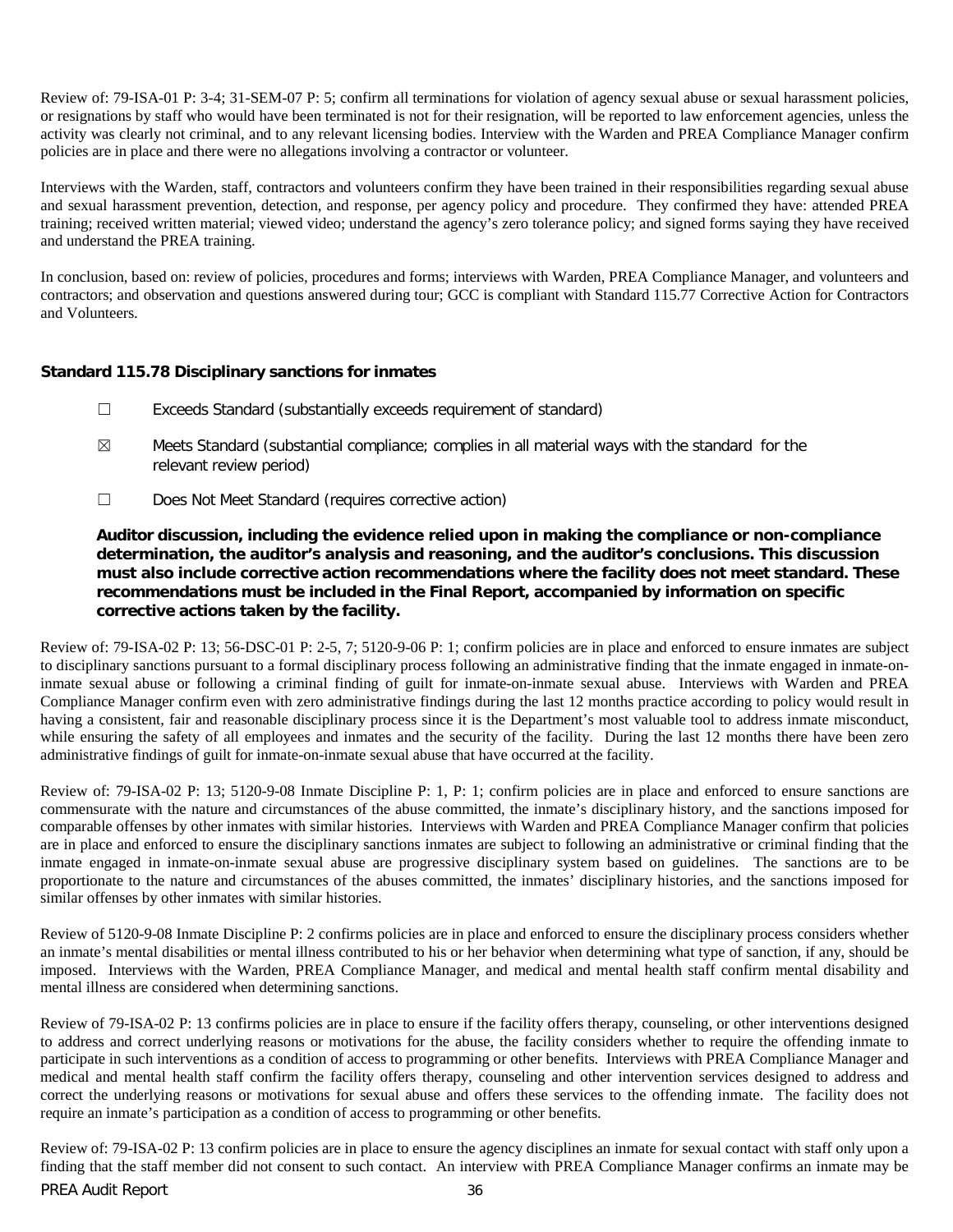disciplined for sexual contact with staff only upon a finding that the staff member did not consent to such contact.

Review of 79-ISA-02 P: 13 confirm the policies are in place and enforced to ensure for the purpose of disciplinary action, a report of sexual abuse made in good faith based upon a reasonable belief that the alleged conduct occurred does not constitute falsely reporting an incident or lying, even if an investigation does not establish evidence sufficient to substantiate the allegation. Interviews with Warden and PREA Compliance Manager confirm no reprisals of any kind are taken against an inmate or employee for good faith reporting of sexual abuse or sexual threats.

Review of 5120-9-06 P: 1 confirms policies are in place to ensure that the agency may, in its discretion, prohibit all sexual activity between inmates and may discipline inmates for such activity. An agency may not, however, deem such activity to constitute sexual abuse if it determines that the activity is not coerced. Interviews with Warden and PREA Compliance Manager confirm ODRC: prohibits all sexual activity between inmates; disciplines inmates for such activity; and the agency deem such activity to constitute sexual abuse only if it determines that the activity is coerced.

In conclusion, compliance is based on: review of policies, procedures and forms; interviews with the Warden, PREA Compliance Manager and Medical and Mental Health staff. The GCC is compliant with Standard 115.78 Disciplinary Sanctions for Inmates.

# **Standard 115.81 Medical and mental health screenings; history of sexual abuse**

- ☐ Exceeds Standard (substantially exceeds requirement of standard)
- $\boxtimes$  Meets Standard (substantial compliance; complies in all material ways with the standard for the relevant review period)
- ☐ Does Not Meet Standard (requires corrective action)

# **Auditor discussion, including the evidence relied upon in making the compliance or non-compliance determination, the auditor's analysis and reasoning, and the auditor's conclusions. This discussion must also include corrective action recommendations where the facility does not meet standard. These recommendations must be included in the Final Report, accompanied by information on specific corrective actions taken by the facility.**

Review of: 79-ISA-04 P: 3; Statement of Status; PREA Risk Assessment; confirm that policies are in place and enforced to ensure if the screening pursuant to 115.41 indicates that a prison/jail inmate has experienced prior sexual victimization, whether it occurred in an instructional setting or in the community, staff ensures that the inmate is offered a follow-up meeting with a medical or mental health practitioner within 14 days of the intake screening. Interview with the staff who is responsible for risk screening confirms that if a screening indicates that an inmate previously perpetrated sexual abuse, the facility offer a follow-up meeting with a mental health practitioner. There was no inmate who disclosed sexual victimization at risk screening in the facility for the auditor to interview. However, the screening found there were 6 inmates identified as victims and 5 inmates identified as potential victim.

The auditor interviewed medical and mental health staff who confirmed that the follow-up meeting is offered within 14 days.

Review of: 79-ISA-04 P: 3; PREA Risk Assessment; confirm that policies are in place and enforced to ensure if the screening pursuant to 115.41 indicates that a prison inmate has previously perpetrated sexual abuse, whether it occurred in an institutional setting or in the community, staff ensures that the inmate is offered a follow-up meeting with a mental health practitioner within 14 days of the intake screening. Interview with staff who is responsible for risk screening confirms if a screening indicates that an inmate previously perpetrated sexual abuse they are offered a follow-up meeting with a medical health practitioner to be held immediately. In the past 12 months, there were 4 identified as inmates who indicated they had previously perpetrated sexual abuse and 2 inmates identified as potential abusers. As indicated during the screening, if the inmate had indicated previously perpetrated sexual abuse they would be offered a follow up with a mental health practitioner. Mental health staff maintain secondary materials (e.g. form, log) documenting compliance with the requirements of this standard. The auditor reviewed inmate files in the medical and mental health departments and found follow-up meetings in the past were held, documented, logged and completed per agency policy.

PREA Audit Report 37 Review of: 79-ISA-02 P: 4-5; GCC Inmate PREA Classification List; confirm that policies are in place to ensure any information related to sexual victimization or abusiveness that occurred in an institutional setting is strictly limited to medical and mental health practitioners and other staff, as necessary, to inform treatment plans and security and management decisions, including housing, bed, work, education, program assignments, or as otherwise required by Federal, State, or local law. Interviews with staff responsible for risk screening, medical and mental health staff and PREA Compliance Manager confirm information related to sexual victimization or abusiveness that occurred in an institutional setting is not strictly limited to medical and mental health practitioners. The information shared with other staff is strictly limited to informing security and management decisions, including treatment plans, housing, bed, work, education, and program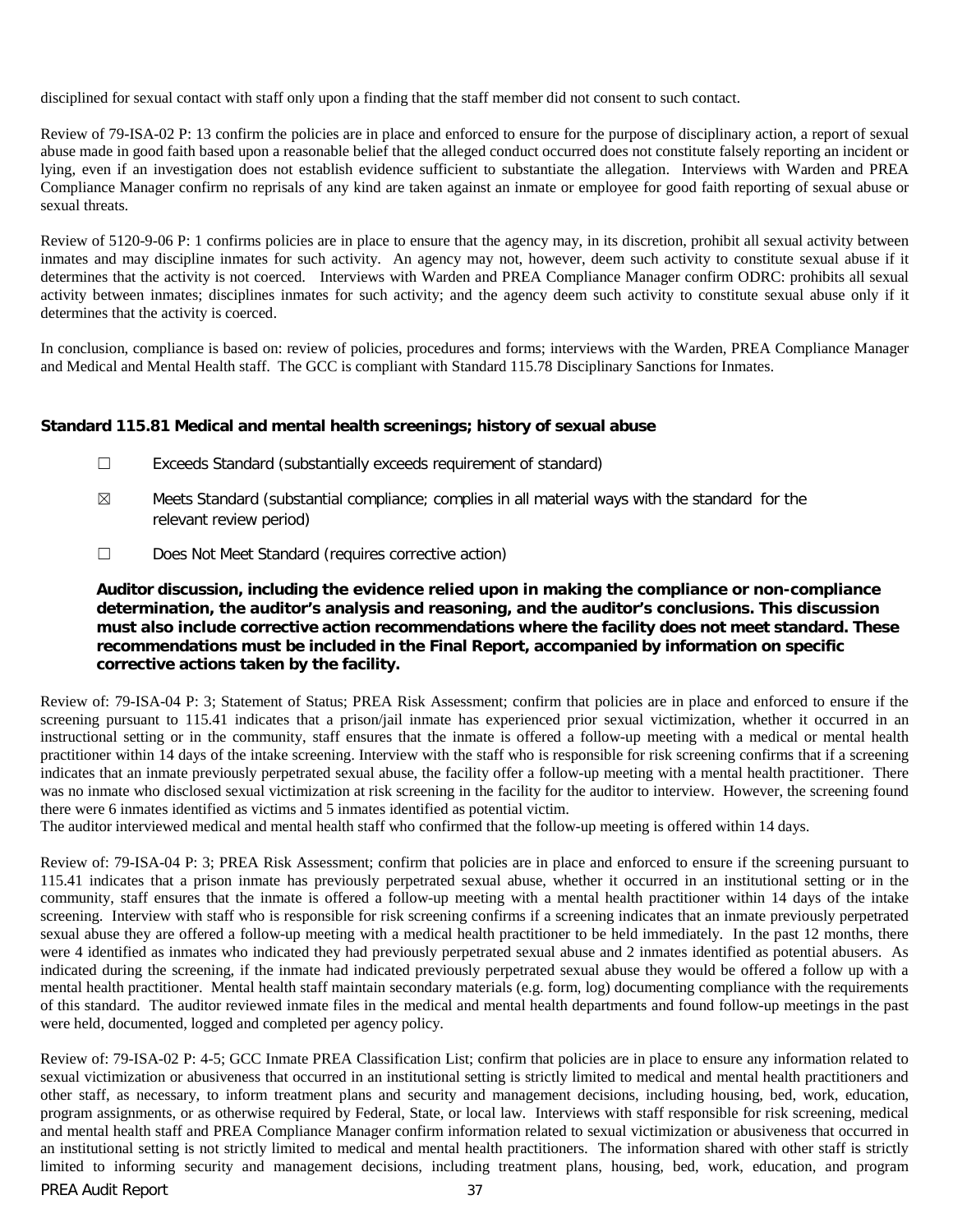assignments, or as otherwise required by federal, state, or local law.

Review of: 79-ISA-04 P: 4; PREA Risk Assessment; confirm policies are in place and enforced to ensure medical and mental health practitioners obtain informed consent from inmates before reporting information about prior sexual victimization that did not occur in an institutional setting, unless the inmate is under the age of 18. Interview with PREA Compliance Manager, medical and mental health staff confirm medical and mental health practitioners obtain informed consent from inmates before reporting information about prior sexual victimization that did not occur in an institutional setting, unless the inmate is under the age of 18. The auditor reviewed inmate files in medical and mental health that had copies of the signed consent forms.

In conclusion, based on: review of policies, procedures, forms and inmate files; interviews with PREA Compliance Manager and medical and mental health staff; and observations and questions answered during tour of GCC intake/screening and medical and mental health department, GCC is compliant with 115.81 Medical and Mental Health Screenings: History of Sexual Abuse.

# **Standard 115.82 Access to emergency medical and mental health services**

- ☐ Exceeds Standard (substantially exceeds requirement of standard)
- $\boxtimes$  Meets Standard (substantial compliance; complies in all material ways with the standard for the relevant review period)
- ☐ Does Not Meet Standard (requires corrective action)

**Auditor discussion, including the evidence relied upon in making the compliance or non-compliance determination, the auditor's analysis and reasoning, and the auditor's conclusions. This discussion must also include corrective action recommendations where the facility does not meet standard. These recommendations must be included in the Final Report, accompanied by information on specific corrective actions taken by the facility.**

Review of: 67-MNH-09; Incident Report of Sexual Abuse Incident; Medical Exam after Sexual Abuse Incident; Mental Health Emergency Call List; Medical Protocol B-11; confirm that policies are in place and enforced to ensure inmate victims of sexual abuse receive timely unimpeded access to emergency medical treatment and crisis intervention services, the nature and scope of which are determined by medical and mental health practitioners according to their professional judgment. Interviews with medical and mental health staff, inmate who reported a sexual abuse and PREA Compliance Manager confirm victims of sexual abuse receive timely, unimpeded access to emergency medical treatment and crisis intervention services. Medical and mental health staff maintain secondary materials (e.g., form, log) documenting the timeliness of emergency medical treatment and crisis intervention services that were provided; the appropriate response by non-health staff in the event health staff are not present at the time the incident is reported; and the provision of appropriate and timely information and services concerning contraception and sexually transmitted infection prophylaxis. During the last 12 months there were 7 inmates that were victims of sexual abuse. The auditor reviewed inmate files in medical and mental health and found documentation of all meetings were per policy.

Review of 67-MNH-09 P: 10 confirm policies are in place and enforced to ensure if no qualified medical or mental health practitioners are on duty at the time a report of recent abuse is made, security staff first responders shall take preliminary steps to protect the victim pursuant to 115.62 and immediately notify the appropriate medical and mental health practitioners. Interviews with security staff and non-security staff first responders found during the past 12 months there were no allegations requiring first responder activity. Security staff and nonsecurity staff are all prepared to act as a first responder if required. Interviews with security and non-security staff found they carry a document with instructions on being a first responder and are very prepared to act as a first responder if required.

Review of Medical Follow-up Protocol confirm policies are in place and enforced to ensure inmate victims of sexual abuse while incarcerated are offered timely information about and timely access to emergency contraception and sexually transmitted infections prophylaxis, in accordance with professionally accepted standards of care, where medically appropriate. Interviews with medical and mental health staff confirm that inmate victims of sexual abuse while incarcerated are offered timely information about and timely access to emergency contraception and sexually transmitted infections prophylaxis in accordance with professionally accepted standards of care, where medically appropriate. Medical and mental health staff maintain secondary materials (e.g. form, log) documenting the timeliness of emergency medical treatment and crisis intervention services that were provided; the appropriate response by non-health staff in the event health staff are not present at the time the incident is reported; and the provision of appropriate and timely information and services concerning contraception and sexually transmitted infection prophylaxis. This is an all-male facility and services offered would be for a male population. The auditor reviewed files in the medical and mental health departments and found the services would be offered, documented and per ODRC policy.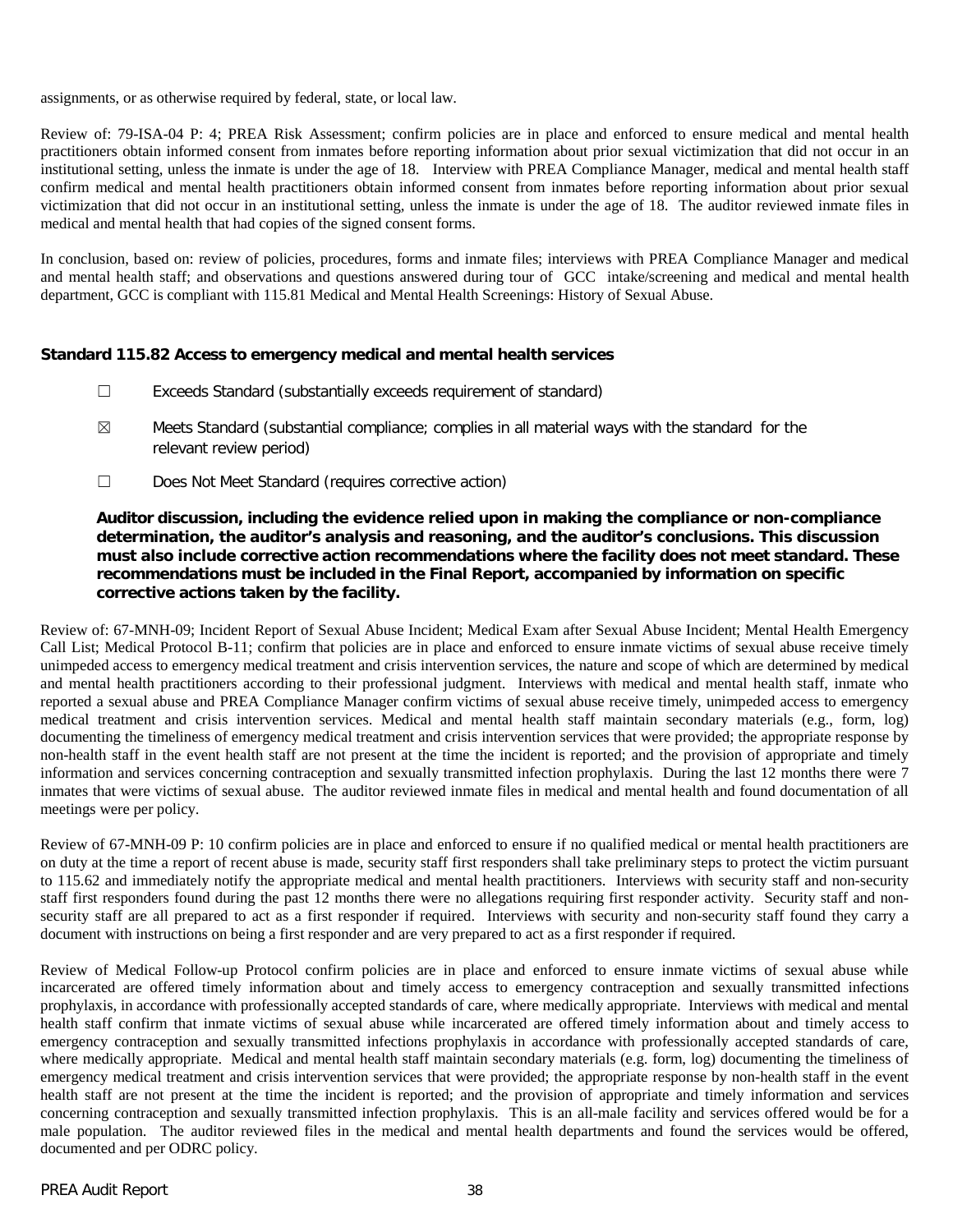Review of 79-ISA-02 P: 7-8 confirm polices are in place to ensure treatment services are provided to the victim without financial cost and regardless of whether the victim names the abuser or cooperates with any investigation arising out of the incident. Interviews with PREA Compliance Manager, staff, inmates and medical and mental health staff confirm that treatment services are provided to the victim without financial cost regardless of whether the victim names the abuser or cooperates with any investigation arising out of the incident.

Review of policies, procedures, forms and files; interviews with PREA Compliance Manager, security and non-security staff and medical and mental health staff; and observations and questions answered during tour; GCC is compliant with Standard 115.82 Access to Emergency Medical and Mental Health Services.

# **Standard 115.83 Ongoing medical and mental health care for sexual abuse victims and abusers**

- ☐ Exceeds Standard (substantially exceeds requirement of standard)
- $\boxtimes$  Meets Standard (substantial compliance; complies in all material ways with the standard for the relevant review period)
- ☐ Does Not Meet Standard (requires corrective action)

**Auditor discussion, including the evidence relied upon in making the compliance or non-compliance determination, the auditor's analysis and reasoning, and the auditor's conclusions. This discussion must also include corrective action recommendations where the facility does not meet standard. These recommendations must be included in the Final Report, accompanied by information on specific corrective actions taken by the facility.**

Review of: 79-ISA-02 P: 6; Medical Protocol B-11; 67-MNH-02 P: 3-4; 67-MNH-04 P: 3-4; 67-MNH-15 P: 7; confirms policies are in place and enforced to offer medical and mental health evaluation and, as appropriate, treatment to all inmates who have been victimized by sexual abuse in any prison, jail, lockup, or juvenile facility. Interviews with PREA Compliance Manager, medical and mental health staff confirm the facility offers medical and mental health evaluation and, as appropriate, treatment to all inmates who have been victimized by sexual abuse in any prison, jail, lockup, or juvenile facility. This is an all-male facility and services offered would be for male population. Review of files indicates that the evaluation and treatment is offered and documented per policy.

Review of: 67-MNH-15 P: 7 confirm policies are in place and enforced that ensure: the evaluation and treatment of such victims include, as appropriate, follow-up services, treatment plans, and , when necessary, referrals for continued care following their transfer to, or placement in, other facilities, or their release from custody; the facility provides such victims with medical and mental health services consistent with the community level of care; inmate victims of sexually abusive vaginal penetration while incarcerated shall be offered pregnancy tests; if pregnancy results from the conduct described in paragraph of this section, such victims receive timely and comprehensive information about and timely access to all lawful pregnancy-related medical services.; and inmate victims of sexual abuse while incarcerated are offered test for sexually transmitted infections as medically appropriate. The GCC is an all-male facility and services offered would be for male population. Interviews with Warden, PREA Compliance Manager, and medical and mental health staff confirm evaluation and treatment of inmates who have victimized includes treatment services including: follow-up services; treatment plans; treatment groups; and when necessary referrals for continued care after leaving the facility. Treatment services are provided to the victim without financial cost and regardless of whether the victim names the abuser or cooperates with any investigation arising out of the incident. The medical and mental health services offered at the facility are consistent with community level of care. Inmate victims of sexual abuse while incarcerated are offered test for sexually transmitted infections as medically appropriate. Interviews with Warden, PREA Compliance Manager, and medical and mental health staff confirm inmates that were victims of sexual abuse while incarcerated were offered treatment. The treatments offered were as per policy and documented.

Review of: 79-ISA-02 P: 8; Progress Report; Abuse Mental Health Follow-up; confirm policies are in place and enforced to ensure all prisons attempt to conduct a mental health evaluation of all know inmate-on-inmate abusers within 60 days of learning of such abuse history and offer treatment when deemed appropriate by mental health practitioners. Interviews with PREA Compliance Manager, medical and mental health staff confirm mental health staff conducts a mental health evaluation of all known inmate-on inmate abusers and offer treatment if appropriate. This mental health evaluation is conducted within 60 days of learning of such abuse history. Review of medical and mental health files confirm mental health follow-up is per ODRC policy and this standard.

In conclusion, compliance is based on: review of policies, procedures, forms and files; interviews with PREA Compliance Manager, medical and mental health staff; and observations and questions answered during tour. The GCC is compliant with Standard 115.83 Ongoing Medical and Mental Health Care for Sexual Abuse Victims and Abusers.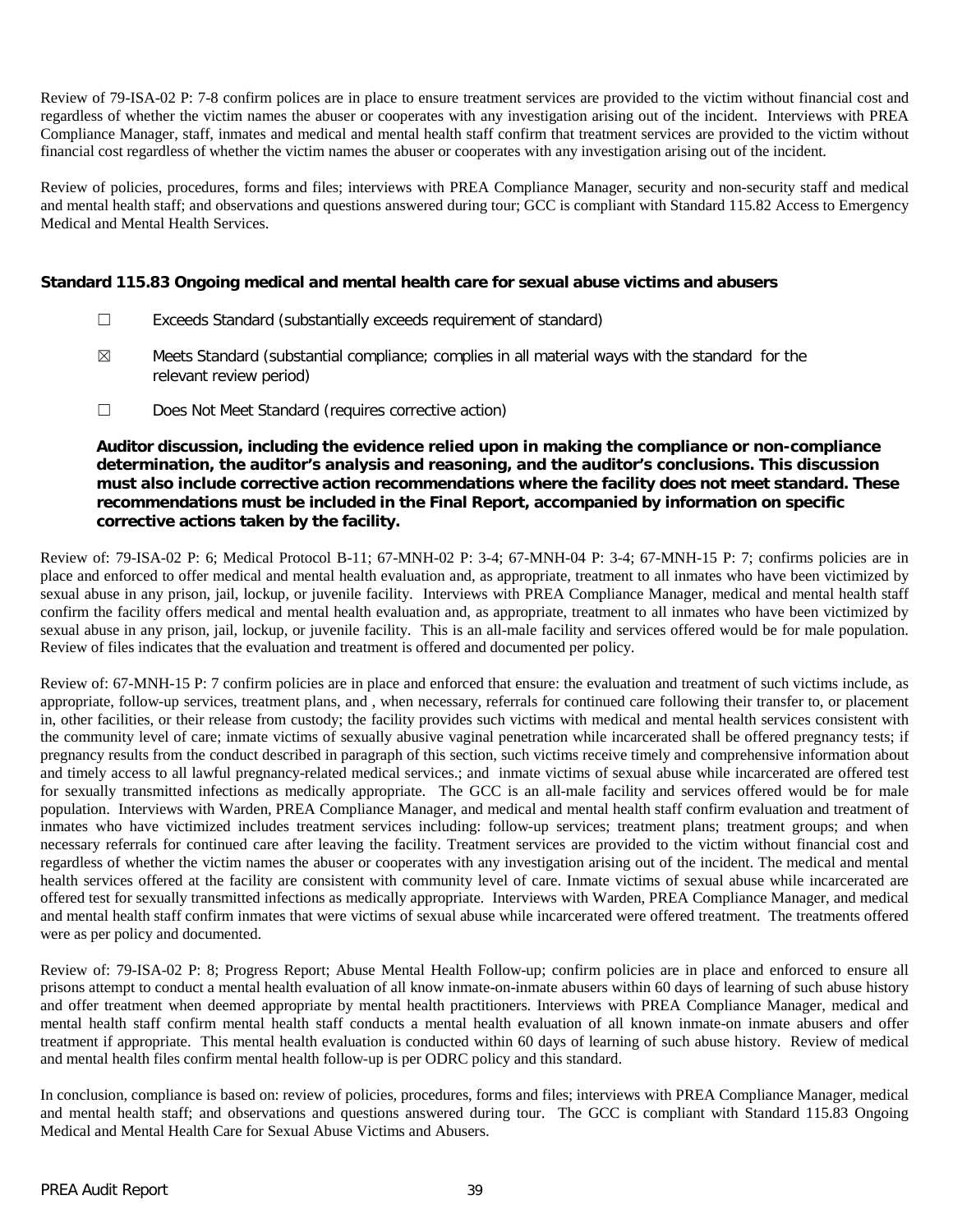#### **Standard 115.86 Sexual abuse incident reviews**

- ☐ Exceeds Standard (substantially exceeds requirement of standard)
- ☒ Meets Standard (substantial compliance; complies in all material ways with the standard for the relevant review period)
- ☐ Does Not Meet Standard (requires corrective action)

**Auditor discussion, including the evidence relied upon in making the compliance or non-compliance determination, the auditor's analysis and reasoning, and the auditor's conclusions. This discussion must also include corrective action recommendations where the facility does not meet standard. These recommendations must be included in the Final Report, accompanied by information on specific corrective actions taken by the facility.**

Review of: 79-ISA-03 P: 3; PREA Incident with Sexual Abuse Incident Review; Allegation of Sexual Abuse Report Package; confirm policies are in place and enforced to ensure the facility conducts a sexual abuse incident review at the conclusion of every sexual abuse investigation, including where the allegation has not been substantiated, unless the allegation has been determined to be unfounded. Interviews with the Warden and PREA Compliance Manager confirm the facility conducts a sexual abuse incident review at the conclusion of every criminal or administrative sexual abuse investigation, unless the allegation has been determined to be unfounded. In the past 12 months, there were 7 administrative allegations of sexual abuse that were completed at the facility and 5 were unsubstantiated and 2 were unfounded.

Review of 79-ISA-03 P: 3 confirm polices are in place and enforced to ensure such review ordinarily occur within 30 days of the conclusion of the investigation. Interviews with Warden, PREA Compliance Manager and members of the Incident Review Team confirm the facility ordinarily conducts a sexual abuse incident review within 30 days, excluding "unfounded" incidents. In the past 12 months there have been 5 administrative investigations of alleged sexual abuse completed at the facility that were followed by a sexual abuse incident review within 30 days.

Review of: 79-ISA-03 P: 2; DRC 1183E; Sexual Abuse Case Review; confirm policy is in place and enforced that ensures the review team shall include upper-level management officials, with input from line supervisors, investigators, and medical or mental health practitioner. Interviews with Warden, PREA Compliance Manager and members of the Incident Review Team and review of minutes of meetings confirms the sexual abuse incident review team includes upper-level management officials and allows for input from line supervisors, investigators, and medical or mental health practitioners.

Review of: 79-ISA-03 P: 2; Sexual Abuse Review Team (SART); confirm policies are in place and enforced to ensure the review team: 1) considers whether the allegation or investigation indicates a need to change policy or practice to better prevent, detect, or respond to sexual abuse; 2) considers whether the incident or allegation was motivated by race; ethnicity; gender identity; lesbian, gay, bisexual, transgender, or intersex identification, status, or perceived status; or gang affiliation; or was motivated or otherwise caused by other group dynamics at the facility; 3) examines the area in the facility where the incident allegedly offered to assess whether physical barriers in the area may enable abuse; 4) assess the adequacy of staffing levels in that area during different shifts; 5) assess whether monitoring technology should be deployed or augmented to supplement supervision by staff; and 6) prepare a report of its findings, including but not necessarily limited to determinations made pursuant to paragraphs (d)(1)-(d)(5) of this section, and any recommendations for improvement and submit such report to the facility head and PREA compliance manager. Interviews with Warden, PREA Compliance Manager and members of the Incident Review Interviews confirms the facility prepares a report DRC 1183 of its findings from sexual abuse incident reviews, including but not necessarily limited to determinations made pursuant to this paragraph 1-6 of this section and any recommendations for improvement, and submits such report to the managing officer and the institution OCM.

Review of: 79-ISA-03 P: 3; Sexual Abuse Review SART; confirm policies are in place and enforced to ensure the facility implements the recommendations for improvement, or document its reasons for not doing so. Interviews with Warden, Incident Review Team Members and PREA Compliance Manager confirm that the managing officer implements recommendations outlined in the DRC 1183 or documents reason for not doing so. The review is intended to identify any gaps in policy, practice, or protocol, and recommend improvements when appropriate. The review examines whether policies were followed and whether they need to be changed; whether physical plant and staffing are appropriate to minimize the risk of sexual abuse; whether gang and other group dynamics were a factor in the reported incident, as well as other factors.

Based on: review of policies, procedures, forms and files; interviews with Warden, Incident Review Team Members and PREA Compliance Manager; and observations and questions answered during tours; GCC is compliant with Standard 115.86 Sexual Abuse Incident Reviews.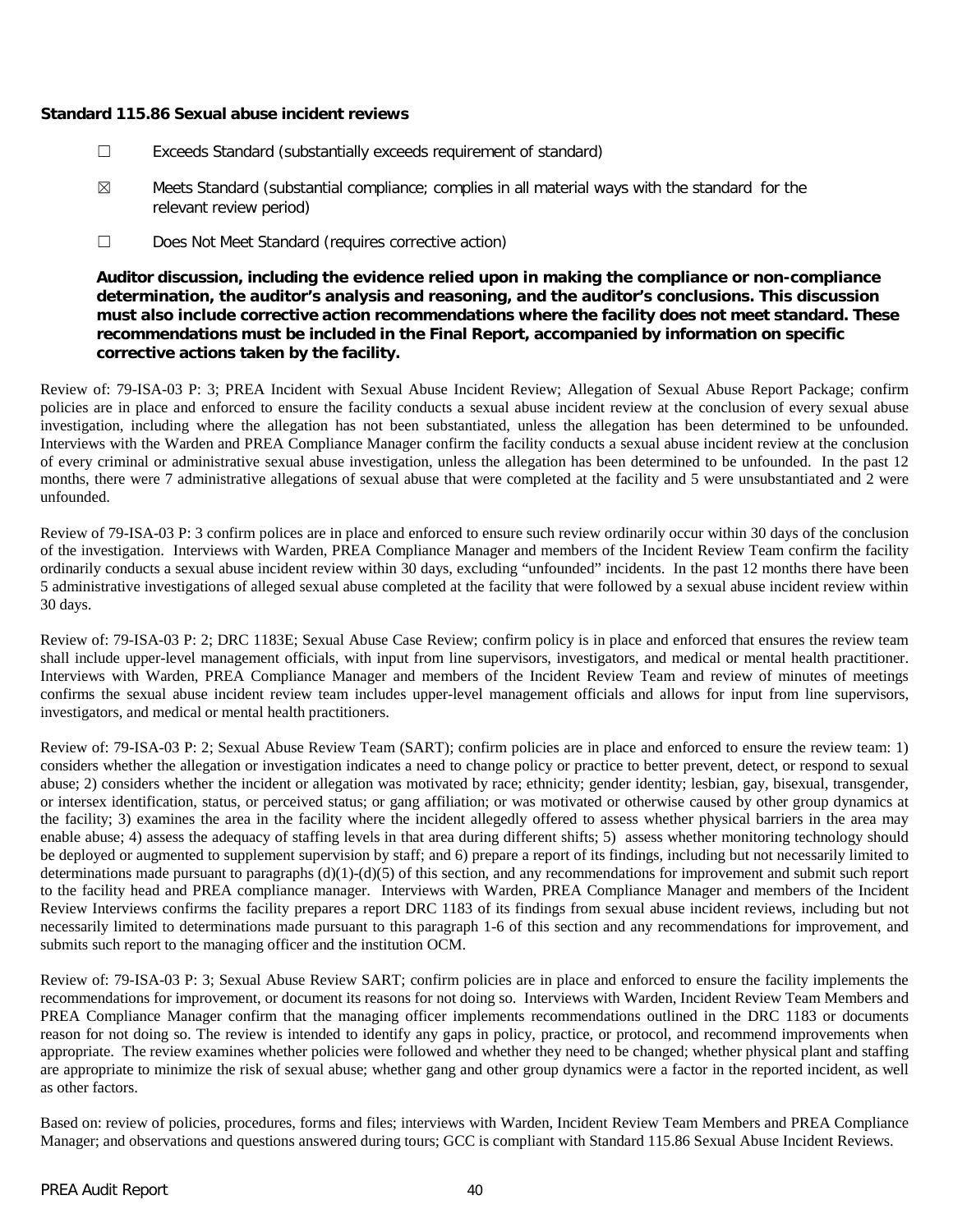## **Standard 115.87 Data collection**

- ☐ Exceeds Standard (substantially exceeds requirement of standard)
- ☒ Meets Standard (substantial compliance; complies in all material ways with the standard for the relevant review period)
- ☐ Does Not Meet Standard (requires corrective action)

**Auditor discussion, including the evidence relied upon in making the compliance or non-compliance determination, the auditor's analysis and reasoning, and the auditor's conclusions. This discussion must also include corrective action recommendations where the facility does not meet standard. These recommendations must be included in the Final Report, accompanied by information on specific corrective actions taken by the facility.**

Review of: 79-ISA-01 Data Collection Monitoring Language with Definitions P: 10; PREA Incident Reporting Packet; confirm policies are in place and enforced to ensure the agency: collects accurate, uniform data for every allegation of sexual abuse at facilities under its direct control using a standardized instrument and set of definitions; maintains, reviews, and collects data as needed from all available incidentbased documents, including reports, investigation files, and sexual abuse incident reviews; and includes, at a minimum, the data necessary to answer all questions from the most recent version of the Survey of Sexual Violence conducted by the Department of Justice. Interview with the PREA Compliance Manager and review of the SSV Report and the 2016 Annual PREA Report confirm the agency collects accurate uniform data using a standardized instrument and set of definitions and the agency maintains, reviews and collects data as needed from all available incident-based documents, including reports, investigation files, and sexual abuse incident review. The incident-based data collected includes, at a minimum, the data necessary to answer all questions from the most recent version of the Survey of Sexual Violence (SSV) conducted by the Bureau. As a result of comprehensive data collection and review, the ODRC maintains separate incident based data from all available incident-based documents,

Review of: SSV 2015; 2016 ODRC Annual PREA Report; confirm policies are in place and enforced to ensure the agency aggregates the incident-based sexual abuse data at least annually. Interviews with the PREA Coordinator and PREA Compliance Manager confirm the agency aggregates the incident-based sexual abuse data at least annually. All confidential information is securely retained by ODRC by having all systems password protected and incident data is kept confidential.

Part of this Standard requires the agency obtain incident-based and aggregated data from every private facility with which it contracts for the confinement of its inmates. Interviews with the PREA Coordinator, Warden and PREA Compliance Manager and review of ODRC Contracts for the confinement of inmates the contract facilities with ODRC have PREA requirements as part of their contract and the data is collected as per ODRC Policy and PREA Standard requirements.

Review of PREA Incident Reporting Packet confirms policies are in place and enforced to ensure upon request, the agency provides all such data from the previous calendar year to the Department of Justice no later than June 30. Interviews with the PREA Coordinator and PREA Compliance Manager confirm the agency provided data from the previous calendar year, as requested, to the Department of Justice.

In conclusion, based on: review of policies, procedures, forms and files; interviews with the PREA Coordinator, Warden and PREA Compliance Manager; and observations and questions answered during tour; GCC is compliant with Standard 115.87 Data Collection and Review.

## **Standard 115.88 Data review for corrective action**

- ☒ Exceeds Standard (substantially exceeds requirement of standard)
- ☐ Meets Standard (substantial compliance; complies in all material ways with the standard for the relevant review period)
- ☐ Does Not Meet Standard (requires corrective action)

**Auditor discussion, including the evidence relied upon in making the compliance or non-compliance determination, the auditor's analysis and reasoning, and the auditor's conclusions. This discussion must also include corrective action recommendations where the facility does not meet standard. These recommendations must be included in the Final Report, accompanied by information on specific**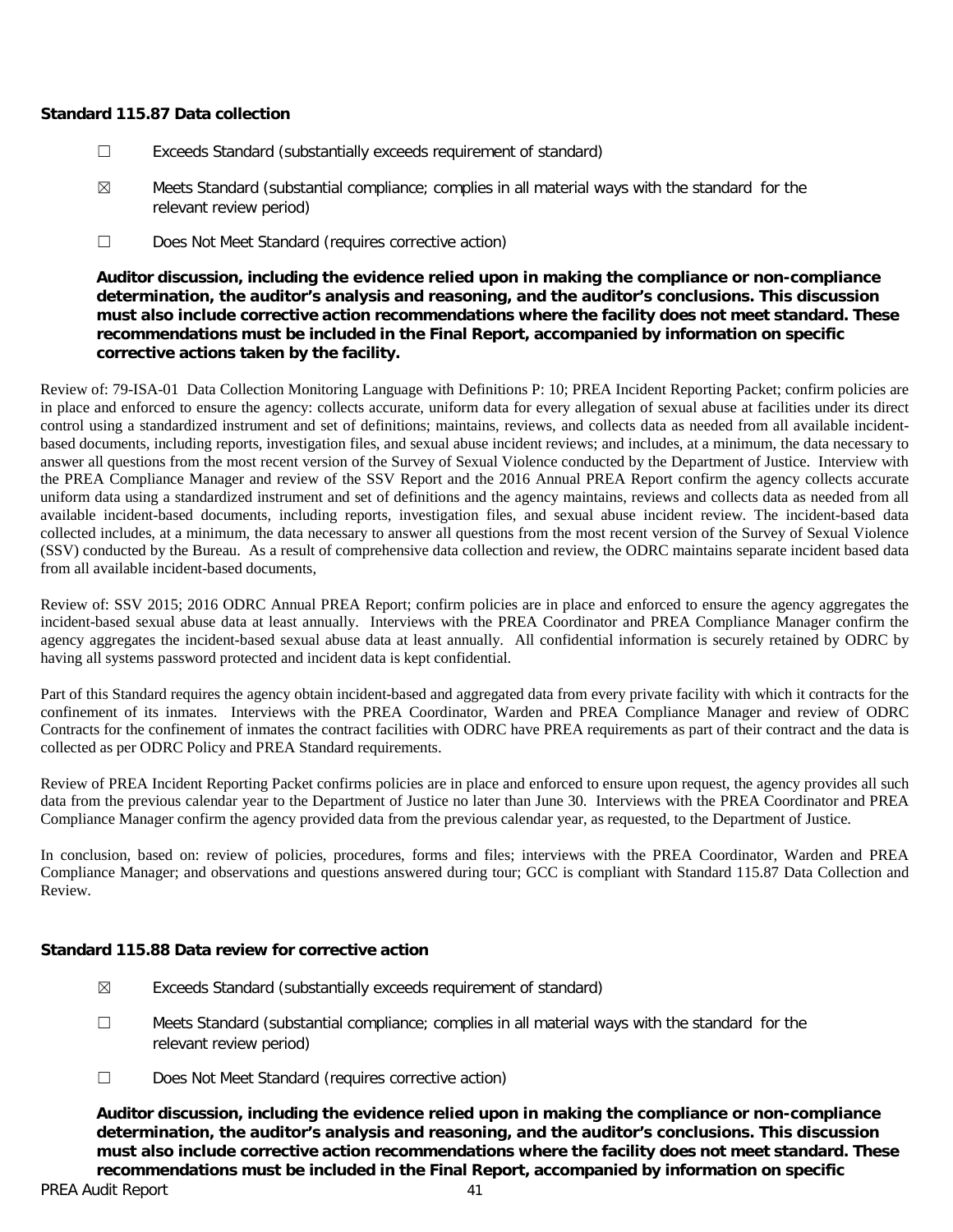#### **corrective actions taken by the facility.**

Review of: 79-ISA-01 with definitions, data collection, and monitoring P: 10; SSV-2015; 2016 Annual PREA Report; confirm policies are in place to ensure the agency reviews data collected and aggregated pursuant to 115.87 in order to assess and improve the effectiveness of its sexual abuse prevention, detection, and response policies, practices, and training, including by: 1) Identifying problem areas; 2) Taking corrective action on an ongoing basis; and 3) Preparing an annual report of its findings and corrective actions for each facility, as well as the agency as a whole. Interview with the ODRC Director, PREA Coordinator and PREA Compliance Manager find the agency reviews data collected and aggregated pursuant to 115.87. During an interview with the Director he said ODRC conducts incident reviews at the agency level to identify problem areas and assist the institutions in taking corrective action. The data is reviewed by agency leadership and the Director's office during the agency budget reviews. Data is used to: determine appropriate interventions; enhancements to staff and inmate training; assessment of appropriate housing for victims/predators; policy updates; and revisions to enhance operational aspects designed to provide safer prisons. Annual staffing plan reviews, assessment of current use of monitoring/surveillance equipment, and facility infrastructure modifications as well as leading indicators in data that may assist ODRC in making determinations. The data is used to ensure that appropriate action is taken at every level of the organization. Interviews with: PREA Coordinator, Warden, and PREA Compliance Manager confirms the agency reviews data collected and aggregated pursuant to Standard 115.87 in order to assess and improve the effectiveness of its sexual abuse prevention, detection, and response policies and training, including: identifying problem areas; taking corrective action on an ongoing basis; and preparing an annual report of its findings from its data review and any corrective actions for each facility, as well as the agency as a whole.

Review of 2016 Annual PREA Report confirms policies are in place to ensure such report include a comparison of the current year's data and corrective actions with those from prior years and shall provide an assessment of the agency's progress in addressing sexual abuse. Interviews with ODRC Director, PREA Coordinator and PREA Compliance Manager confirms the annual report includes a comparison of the current year's data and corrective actions with those from prior years and the annual report provides an assessment of the agency's progress in addressing sexual abuse. The PREA Coordinator reported the information is assessed and a corrective action plan for each facility is developed for anything identified in the review. ODRC annual PREA Compliance Review documents the facility's efforts to take corrective measures. BOC will take corrective measures for items identified for the agency as a whole. Interventions such as training of staff, upgrades to inmate training, assessment of appropriate housing for predators, policy updates and revisions to enhance operational aspects designed to provide safer environments are considered. Assessment of current use of monitoring/surveillance equipment and facility infrastructure modifications are conducted. The auditors reviewed the ODRC annual reports for 2013-2016 years.

Review of: 2013-2016 ODRC Annual PREA Assessment; www.drc.ohio.gov/prea; confirm policies are in place to ensure the agency's reports are per this standard and made available on the agency website. During the interview with the ODRC Director he advised that he uses the information during PREA discussions at agency budget reviews and he approves the annual reports and the reports are made readily available annually to the public through its website. The auditor visited the website and found the information as promised.

Review of 79-ISA-01 P: 10 confirms policies are in place to ensure the agency may redact specific material from the reports when publication would present a clear and specific threat to the safety and security of a facility, but must indicate the nature of the material redacted. Interview with the PREA Coordinator found ODRC does not need to redact any information. ODRC does not use specific or confidential information in the report so personal identifiers are not in the annual reports and therefore it does not contain information that warrants redaction.

Based on: review of policies, procedures, forms and files; interviews with the ODRC Director, PREA Coordinator and PREA Compliance Managers; review of the agency website; and observations and questions answered during interviews; the auditors find GCC substantially exceed the requirement of Standard 115.88 Data Review for Corrective Action

#### **Standard 115.89 Data storage, publication, and destruction**

- ☐ Exceeds Standard (substantially exceeds requirement of standard)
- $\boxtimes$  Meets Standard (substantial compliance; complies in all material ways with the standard for the relevant review period)
- ☐ Does Not Meet Standard (requires corrective action)

**Auditor discussion, including the evidence relied upon in making the compliance or non-compliance determination, the auditor's analysis and reasoning, and the auditor's conclusions. This discussion must also include corrective action recommendations where the facility does not meet standard. These recommendations must be included in the Final Report, accompanied by information on specific corrective actions taken by the facility.**